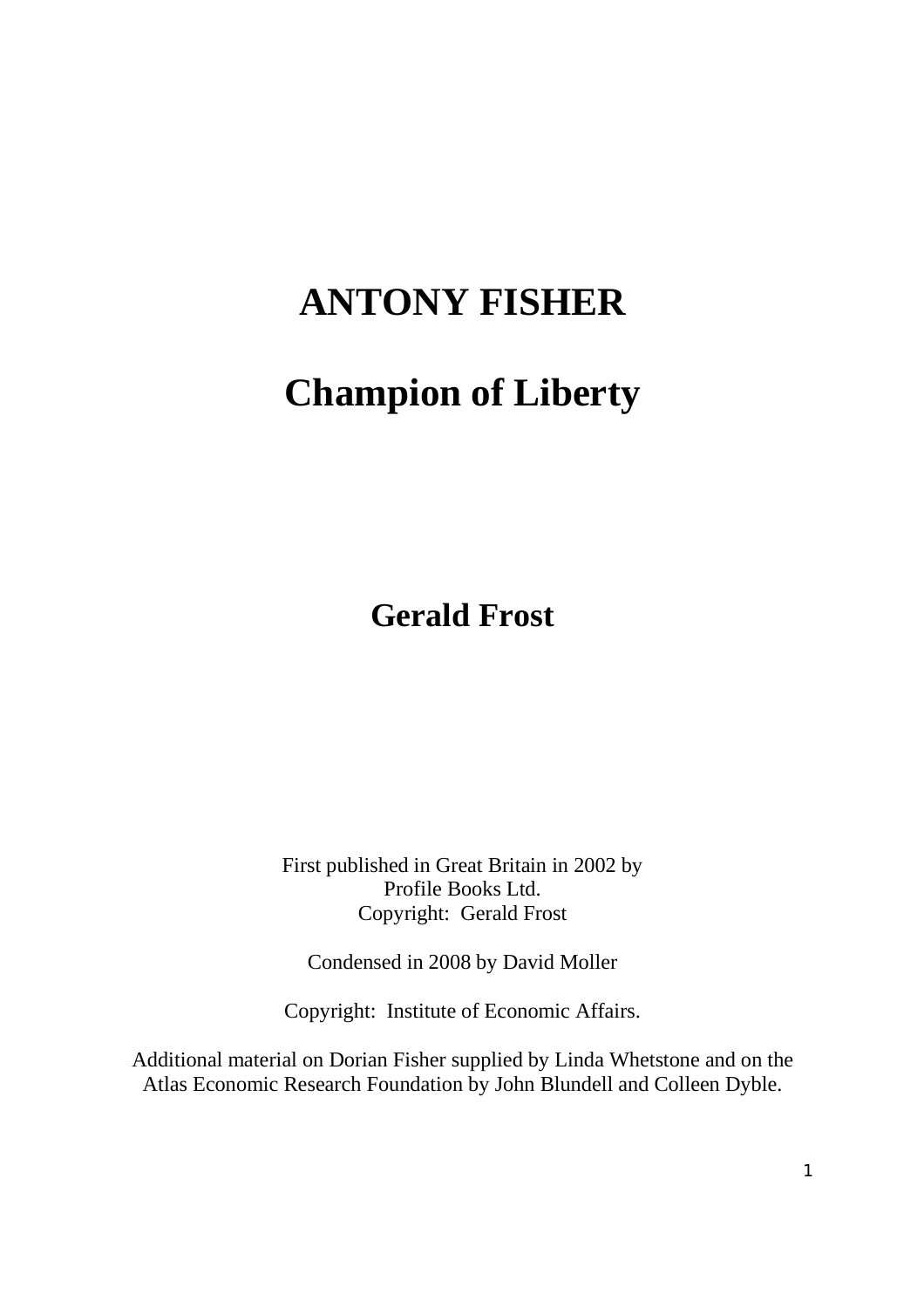### **Introduction**

When Antony Fisher died in San Francisco on July 9, 1988, aged 73, four weeks after being knighted in the Queen's birthday honours list, the world was largely unaware of him or his influence.

He was not listed in *Who's Who*. He was not well known to the British or American media. He had never held major elected office.

Although he had made – and lost – a considerable fortune he relied during his latter years on the financial support of a rich and devoted second wife. The belated knighthood, which fitted the tall, sparse, handsome Englishman like a glove, was almost the sole public recognition he received during his lifetime, and this did not come until he was terminally ill.

Only two politicians, Enoch Powell and Keith Joseph, attended his memorial service.

That, however, would probably have been more a matter of satisfaction than of regret, since throughout his life the former businessman and decorated World War II pilot displayed an ill-concealed contempt for the generality of politicians. He believed that their capacity for harm far outweighed their ability to do good.

Among MPs generally, probably only a handful were aware of Fisher's remarkable influence. Yet in founding the Institute of Economic Affairs, the London-based free-market think tank, he had played a crucial role in helping to reverse economic trends that many had judged to be irreversible, thereby changing the direction of British post-war politics. In creating and nurturing many similar bodies in other countries he also helped spread the ideas underlying the Thatcher revolution of the 1980s worldwide.

But his influence did not end there. The retreat of governments from the market place under the impact of those ideas in turn made possible the wider process of globalisation, with its vast potential for transforming economic conditions and expanding human liberty. And as the political agenda of the world's rich nations has increasingly focused on social rather than economic issues, it has been the think tanks that Fisher founded, or assisted, which have laid the intellectual foundations of new responses to the problems of crime, juvenile delinquency, welfare dependency, and poor educational standards.

The following tribute from Conservative MP Oliver Letwin may actually have underestimated his influence: "Without Fisher, no IEA; without the IEA and its clones, no Thatcher and quite possibly no Reagan; without Reagan, no Star Wars; without Star Wars, no economic collapse of the Soviet Union. Quite a chain of consequences for a chicken farmer!"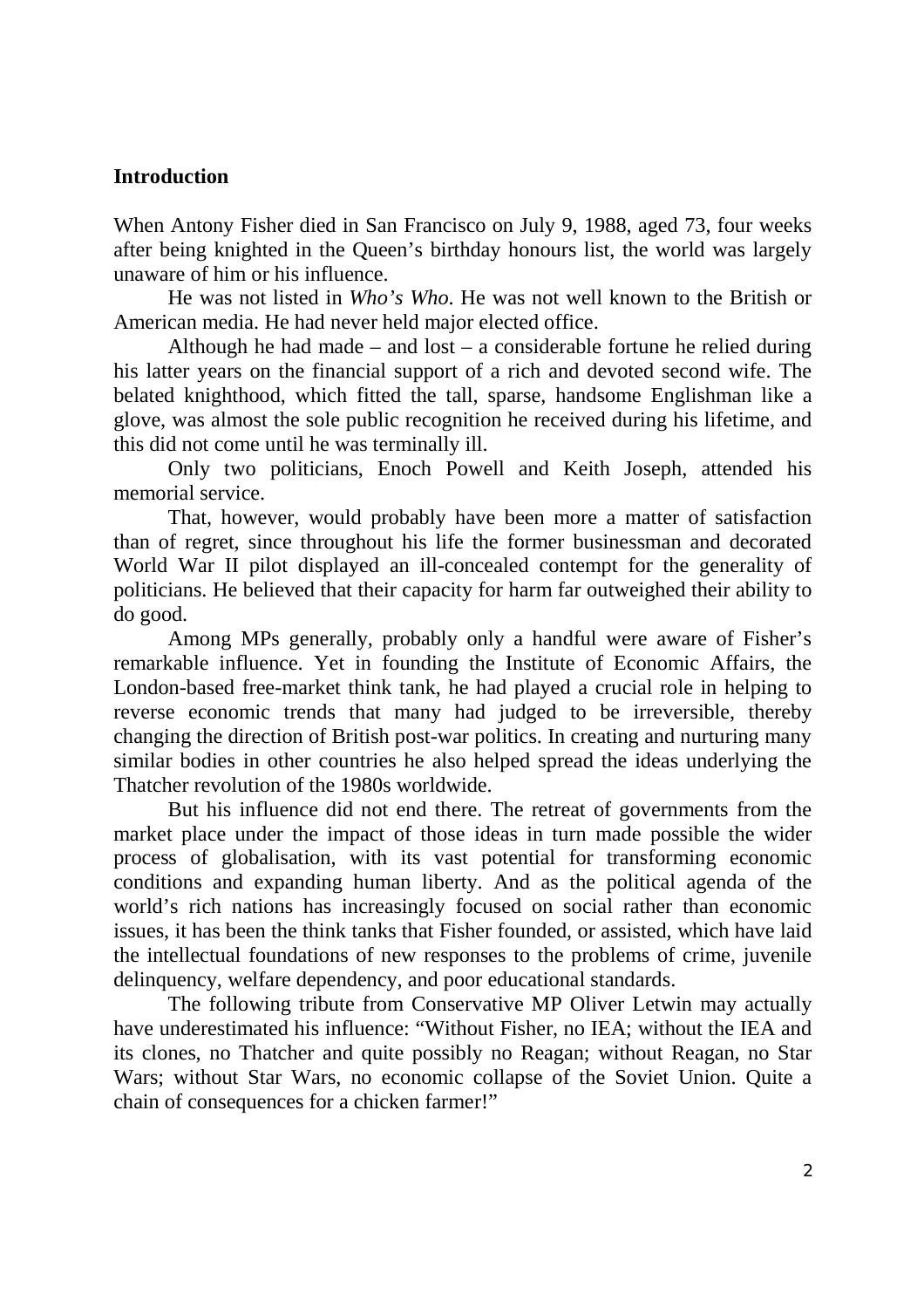Other businessmen – some vastly richer than Fisher – have used their wealth and influence to pursue political goals. But it is difficult to think of any whose influence has been as pervasive or who pursued his task more singlemindedly over 40 years, and with such scant regard to personal fame or advantage.

## **A defining moment**

The fifteenth of August 1940 began as a fine, bright day, but as the afternoon sunshine grew hazy it was to witness the fiercest fighting so far in the Battle of Britain.

 The Luftwaffe flew more sorties that day than on any other during the entire battle – and recorded its greatest losses: 75 warplanes compared to the loss of 34 British fighters. That evening, Prime Minister Winston Churchill described it as "one of the greatest days in history."

That day was also a turning point in the life of Antony Fisher, a young pilot officer with RAF 111 Squadron, which was scrambled from Croydon as German planes crossed the Channel at Dungeness. The squadron comprised ten Hurricane fighters, including that flown by Antony's younger brother, Basil.

 The mission of German fighter bombers was to attack RAF Kenley in Sussex, but its commander, mistook the Croydon RAF base, situated 15 miles north, for his target. The Messerschmitts came in low, climbing at the last minute. But then suddenly, at the most critical moment as the German pilots were selecting targets, left thumb on the bomb release, right thumb on gun button, they found unfamiliar aircraft, behind, at their side and above. Number 111 Squadron was waiting.

In the intense fighting that followed, seven Messerschmitts were brought down, but as the Hurricanes pursued the German fighter-bombers back towards the Channel, Antony saw his brother leave a dogfight over the village of Sidlesham in Sussex trailing smoke and flames. Basil was seen to bale out. But his parachute, when it opened, was on fire and his fall accelerated as the pilotless Hurricane dived, before crashing into a barn.

When Antony landed safely back at RAF Croydon, palls of smoke were rising above the bomb-damaged hangars, armoury and airport terminal. Later that evening, he learned that his brother's body had been recovered from a pond near Sidlesham.

The brothers had been constant companions at school and university. Neither had known their father, George Fisher, who had been killed by a Turkish sniper's bullet in Gaza during World War I when Antony was two years old. In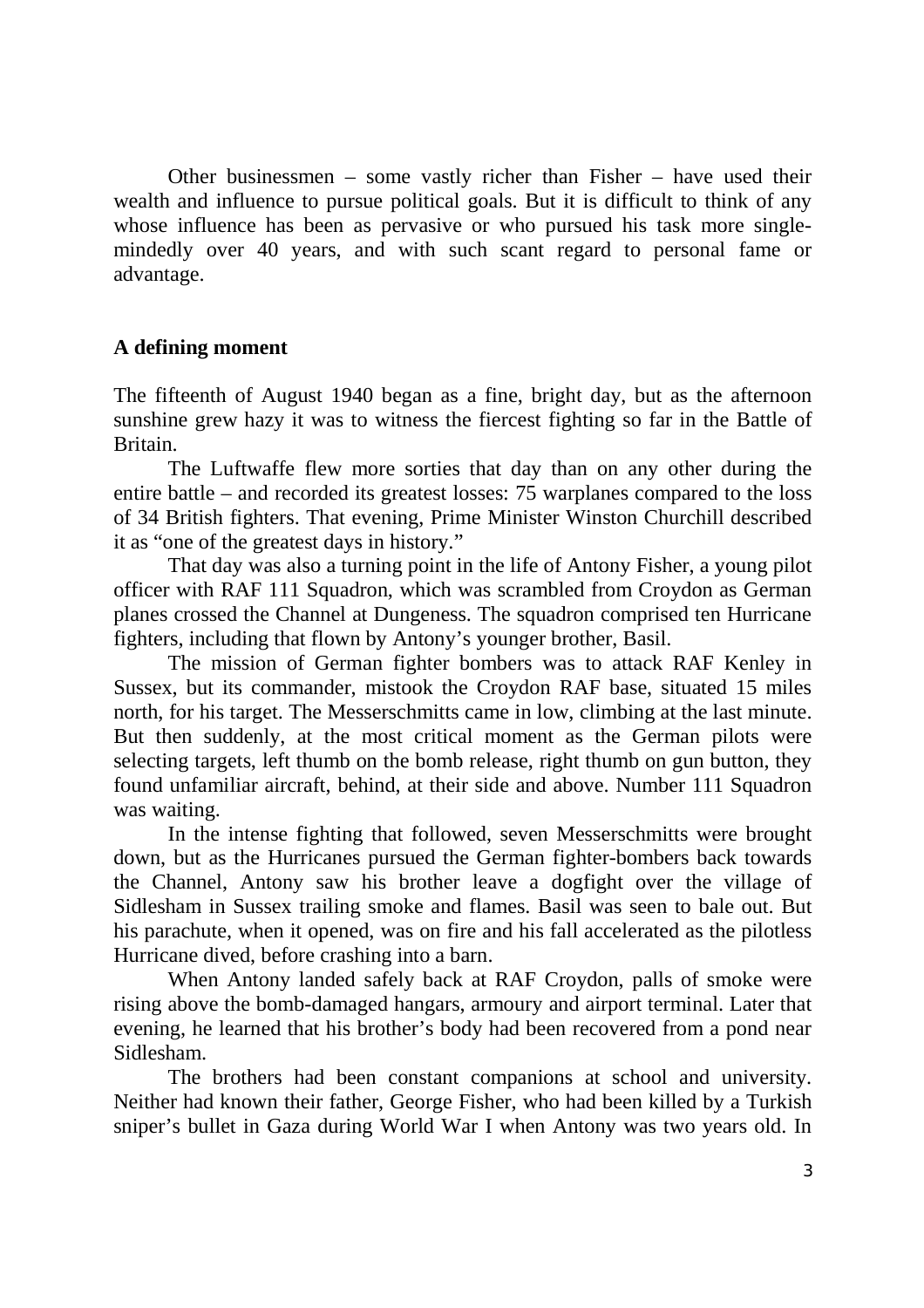the absence of a close senior male relation, he had come to regard his more gregarious and extrovert younger brother with an almost paternal pride and care, often regaling friends and relatives with stories of Basil's achievements and exploits with obvious pleasure.

Their privileged and carefree pre-war days had been characterised by an almost Wodehousian innocence. At Cambridge, they appeared largely indifferent to the political and ideological debates which absorbed many of their contemporaries. They drove smart sports cars, learned to fly and jointly purchased their own aircraft. They enjoyed parties, dancing, and the London social scene.

For Antony, the brief period between university and war brought a promising start to a career in the City and marriage to a beautiful and vivacious girl – Eve Naylor – to whom he had been introduced at a dance. It remained a life that was privileged, fulfilling, and unusually free of material care.

Like that of many others, it was a life transformed by war. The loss of Basil had a profound effect upon Antony. Their mother, Janet, had died shortly before the war outbreak after a long and painful illness. David Berry, also a member of 111 Squadron and Antony's best friend, had died over France in May 1940. That same month, a cousin, Michael Fisher was killed in the Battle of Flanders. Later, another cousin Peregrine Young, was to die during the fall of Tobruk. Their deaths added to Antony's isolation and grief.

He emerged gradually from the trauma of his brother's death a more serious and determined man.

Antony was born on 28 June 1915 at 23 Launceston Place, Kensington, into a prosperous upper-middle-class family. His father, George Fisher – in peace-time a civil servant at the Board of Trade – was then serving as a captain in the Fourth Norfolk Regiment. His mother Janet was a non-conformist both in religion – a devout, lifelong Christian Scientist – and in outlook. Her non-conformism was allied to a considerable independence of thought and a presumption that problems existed to be solved, qualities which she bequeathed in full measure to her eldest son.

Antony was not yet two years old at the time of his father's death, Basil not yet one. Neither could remember their father as adults, and although not given to expressions of regret, Antony was later to explain to his own children how keenly he felt the absence of a senior male relative to whom he could turn as a boy.

Brought up in the country by an unconventional mother, the boys enjoyed considerable freedom, but religion also played a central part. Each day began with one hour's reading from the Bible and works of Mary Baker Eddy, the founder of Christian Science. In fact, Antony attended Christian Science services throughout his life, and accepted its teachings uncritically, without seeking to force his convictions on others.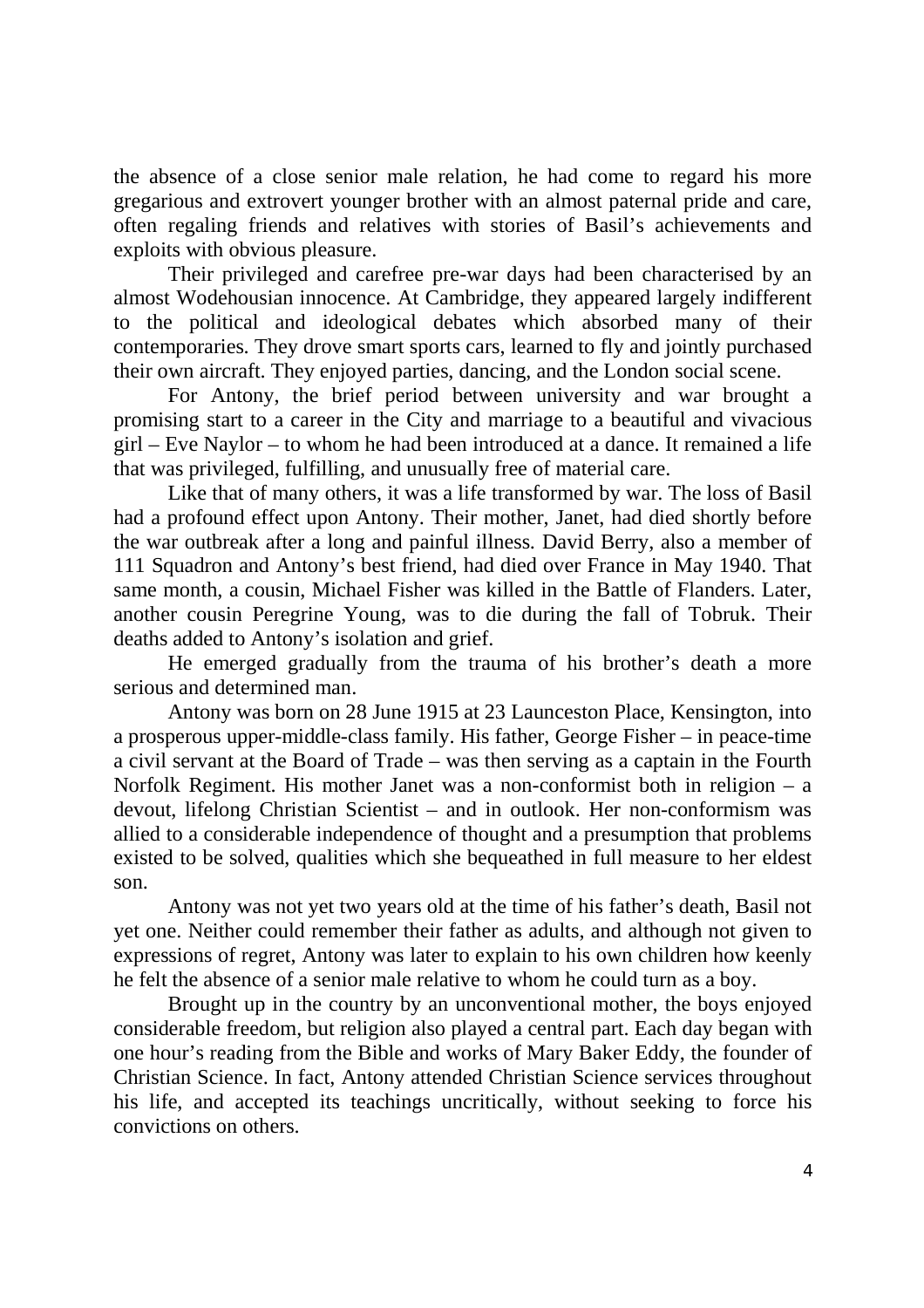Though he was never to shine either academically or on the sports field at Eton, he enjoyed the spirit of independence that allowed boys to pursue their own interests - in his case engineering - provided that the rules were observed.

Antony was followed to Eton, a year later, by Basil, whose superior sporting prowess and more extrovert personality quickly brought him reputation and popularity. Within a short time Basil had established himself as a promising cricketer, leading Eton to a resounding success against Harrow at Lords in 1934 in which he kept wicket. He was chosen to play in the Eton Wall Game and for Fives and was elected to Pop, of which he subsequently became chairman.

Yet membership of the prestigious self-governing world of Pop was not resented or envied by his brother; nor was the fact that Basil was regarded as more academically gifted. In fact, his progress and achievements were reported by Antony to aunts and cousins with evident pride. Throughout their days at Eton and subsequently at Trinity College, Cambridge, they remained constant companions.

When Antony arrived at Cambridge in October 1934, rising unemployment and a worsening political climate in Europe dominated discussion among students. Some of his contemporaries spent much of their time railing against the iniquities of international capital.

But while others engaged in political activity or earnest discourse, Antony sped through the country lanes of Cambridgeshire in his Speed 20 Alvis sports car, and Basil in his MG. The latter played cricket for his college. Both liked dancing, at which Antony excelled, but unlike the more gregarious Basil, he was often content with his own company. It was Basil who usually dragged Antony along to parties and social events.

Excitement came in the form of flying lessons with the University Flying Squadron based at Duxford, and the purchase of their own Vega Gull aeroplane. This, however, was rented out three weeks out of four to help pay for their extravagance. Their jaunts to Europe appear to have been imbued with a kind of Boys' Own spirit of adventure. "What's that?" cried Basil as a huge metal structure loomed through the clouds above and in front of them during a flight to France. Several moments passed before they realised that it was the Eiffel Tower.

While Antony's Cambridge days contained elements of a playboy existence, both Fishers took their studies seriously. Antony, who studied engineering, was already contemplating a career in business. Basil, who read modern history and languages, looked forward to a career as a diplomat.

As always, each day began with readings from the Bible. Antony attended church unfailingly and in accordance with his religion did not drink, smoke or swear.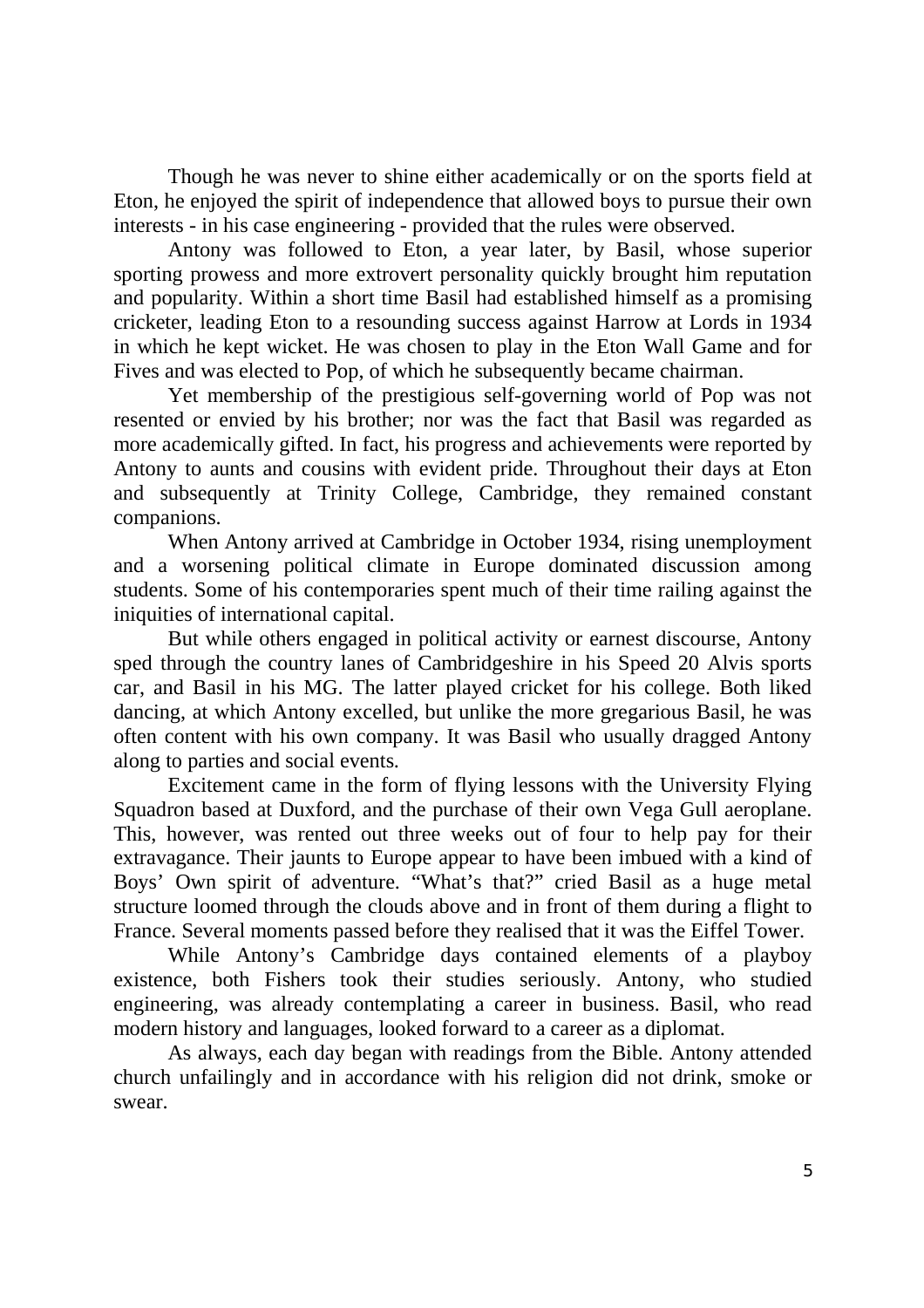Antony began to think about business not just as a career, but its role and the conditions for its success. Some of his early thoughts about economics were imparted to Gerald Palmer, a young engineer who was looking for capital to develop and build a sports car incorporating his own original ideas about suspension.

Palmer described his plans in detail. Fisher responded by investing £1,000 (around £30,000 today), which enabled the two men to set up the Deroy Car Company. While Fisher played a role in the financial and legal arrangements for the new company he left its management to Palmer. It was an approach that characterised all of his subsequent business ventures. "Pick a good man, and let him get on with it."

When a prototype car was completed, its side-valve,1-litre engine lacked power, so the car's performance proved woefully inadequate. Many years later, Palmer told Antony's son Mike about the one occasion that his father had accepted a lift in the car. "The poor old Deroy was so slow, your father said, 'I can't bear this any longer – take me back.' "

Later, Palmer considered fitting the car with a more powerful engine, but with a European war looming no one was prepared to risk further capital and the company closed in 1938. Antony lost his money – but, as with subsequent ventures that failed, he was in no way discouraged from further risk-taking.

By the time the Deroy Car Company had been established, Antony had also opened what may have been Britain's first car-rental business, at Hatfield in Hertfordshire. The business, which also included a petrol station, prospered sufficiently for the owners to purchase a new Ford every eight weeks. (Antony was thus able to contemplate with equanimity the loss of one car, swept away by the tide after being left on the beach at Blackpool.)

The company, whose pre-war growth suggests that it might have developed into one of Britain's biggest car-rental operators, ceased to trade at the outbreak of the war.

The nearest he got to a conventional job was when, after Cambridge, he joined the merchant bank Close Brothers. His task and that of another recent recruit, Terry Martens, was to create the Lombard Trust, one of the first unit trusts to be established in Britain.

Since both were largely ignorant of the stock market and how to assess the future performance of stocks, the two devised a simple but effective strategy. They approached stockbrokers for lists of their best-performing equities. Having built up a potential portfolio of stocks, the two then retired to the nearest public library where they spent months researching those stocks' performance over the previous 20 years.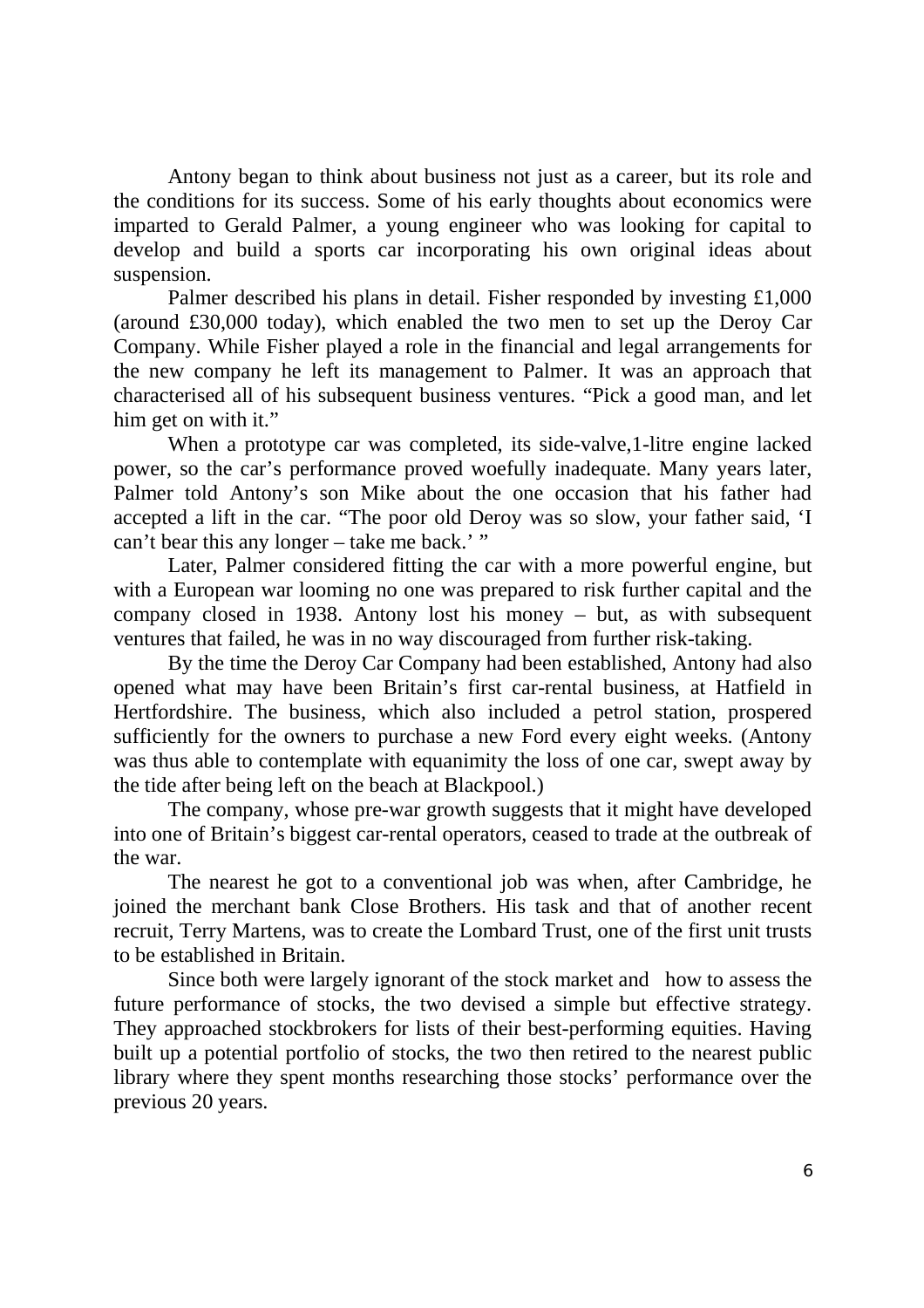In the days before pocket calculators, this was a laborious process, but one that yielded results. The value of their trust's assets gradually rose and the venture was regarded as a significant if not spectacular success by the time the two men left the company to volunteer for war service in 1939.

Antony's social life during the pre-war years included jaunts to Europe in his plane, and dancing and dinners. He did not seek out company and seldom if ever made close friendships. But the combination of good looks, wealth, excellent manners, not to mention the ownership of a private plane, ensured that he was high on the invitation lists of London's hostesses. When Antony met Eve Naylor, she made an immediate impression.

#### **Marriage and war**

Antony was married to Eve Lilian Naylor at the Parish Church, Sunninghill, Berkshire, on 29 July 1939 – and against the background of a steadily worsening international situation. He took it for granted that it was his duty to fight when war came, as his father had done in World War I. Accordingly, he had volunteered for the Royal Air Force Volunteer Reserve less than three weeks before his wedding, and two months before Chamberlain's formal declaration of war. Basil, who was bestman, also volunteered for the RAFVR about the same time.

Pilot Officer Fisher proved an above-average flier and a highly conscientious officer. As a keen amateur flier and a member of his university's air squadron he already had more than 200 hours of flying experience, but like many young men who were asked to turn themselves into fighter pilots within a matter of weeks, he found air warfare a terrifying and bewildering experience and believed himself to lack the instinctive aggression that characterised the most successful fighter pilots.

His natural reserve set him aside from more extrovert RAF officers who responded to the risks of war by living life to the full. Indeed, in many respects he was the antithesis of the boisterous, moustachioed, beer-drinking Battle of Britain pilot depicted in newspapers and films. His religious convictions denied him the solace of alcohol and the camaraderie of Mess and pub.

After training at the Cranwell Air School both Fishers were assigned to 111 Hurricane Squadron, which played a prominent part in the aerial fighting over France, where combat had been especially intense. But Antony's career as a fighter-pilot came to an abrupt end four weeks later with Basil's death on 15 August 1940.

Although he seldom talked about it, the experience of observing Basil in near free-fall from his stricken fighter plane had a traumatic effect upon him,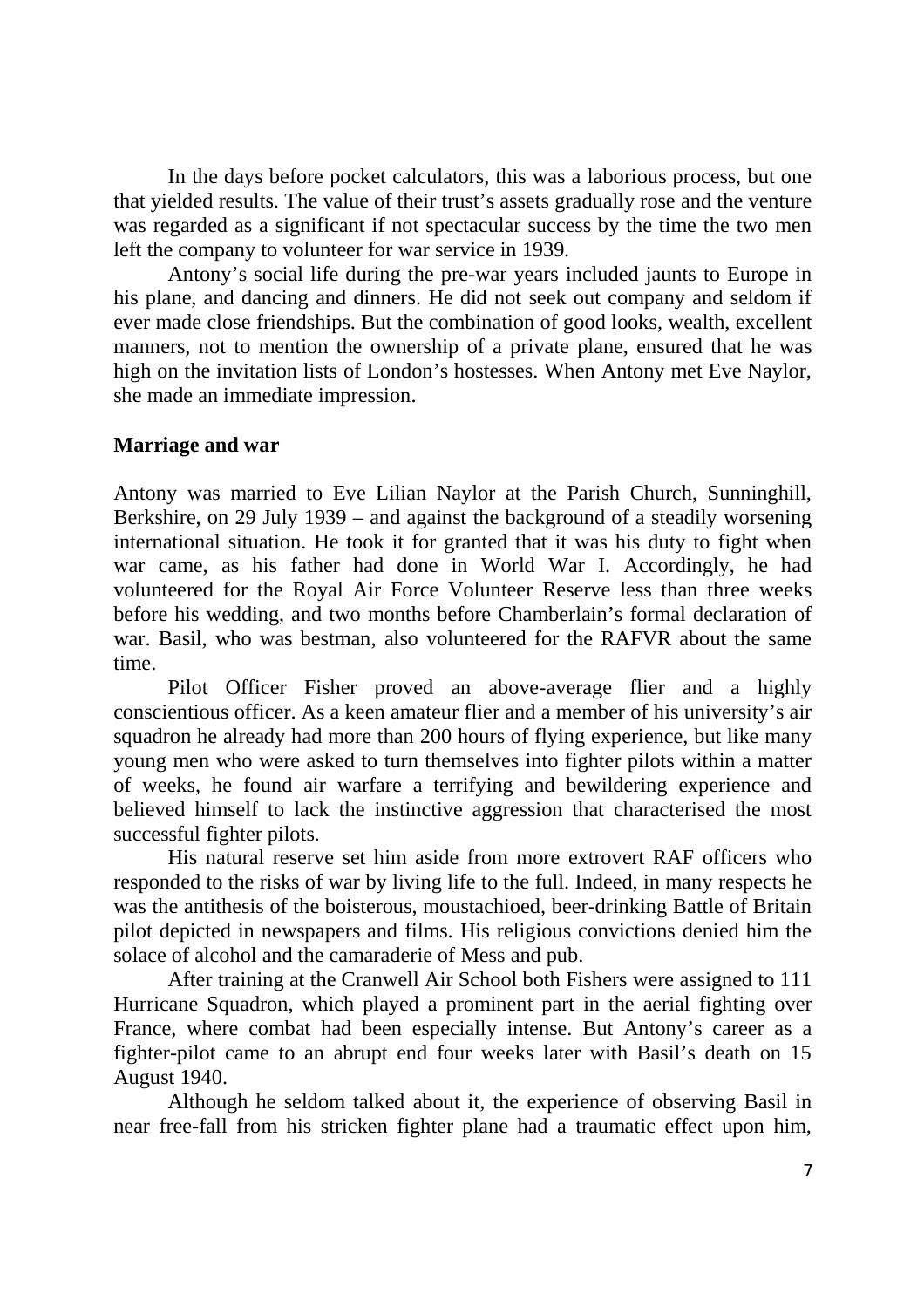shattering his nerve and destroying his love of flying. It seems also to have exacerbated the bouts of depression from which he suffered. At their most acute these could last weeks or even months and could render him inactive and silent, miserable but apologetic.

Later in his life, the down cycle of his mood-swings was sufficiently severe to prevent him from doing any kind of meaningful work. On Basil's death, however, the devastating impact actually helped him to find a new role and sense of purpose.

 Although withdrawn from active duty, Antony was recruited as a flight instructor. His personal experience had led him to conclude that while British warplanes were at least the equal of their German counterparts, and flight training of good quality, gunnery training was poor.

His examination of film footage from British warplanes confirmed his suspicion that many pilots either ignored the basic principles of gunnery or simply did not know them. He knew that success with a gun depended on 'laying off 'when firing, in order to allow for the movement of the target.

The result of his deliberations was the 'Fisher Trainer', a ground-based system which enabled recruits to fire at a simulated target that moved as it might in battle and to record their success. This was later abandoned in favour of the camera gun, which enabled pilots to aim at real targets and subsequently to analyse the film footage with the help of an instructor.

Fisher's approach to training – for which he was to receive the Air Force Cross – rested on the secure foundations of identifying the problems faced by inexperienced fliers and analysing them correctly. Thus, a significant but unknown number of RAF pilots survived the war because of his commitment to raising the standards of gunnery training.

### **Freedom and the land**

The last months of his war were spent at the Air Ministry, an experience which did nothing to shake his growing scepticism about the competence of government.

In July 1945,Antony purchased Thurston Hall – later called Newplace - in Framfield, Sussex. With it went 440 acres of Sussex farmland, and four cottages, chauffeur's quarters, ornamental gardens, a 3-acre lake, a waterfall, and grazing and arable grassland.

It was typical that he should delight in the possession of a fine home, which he could share with family and friends without appearing too grand. He and Eve were to raise four children there: Mark, Linda, Mike and Lucy.

The economic difficulties which Britain faced as it emerged from the war – and the political failure to tackle them – now occupied his thoughts to an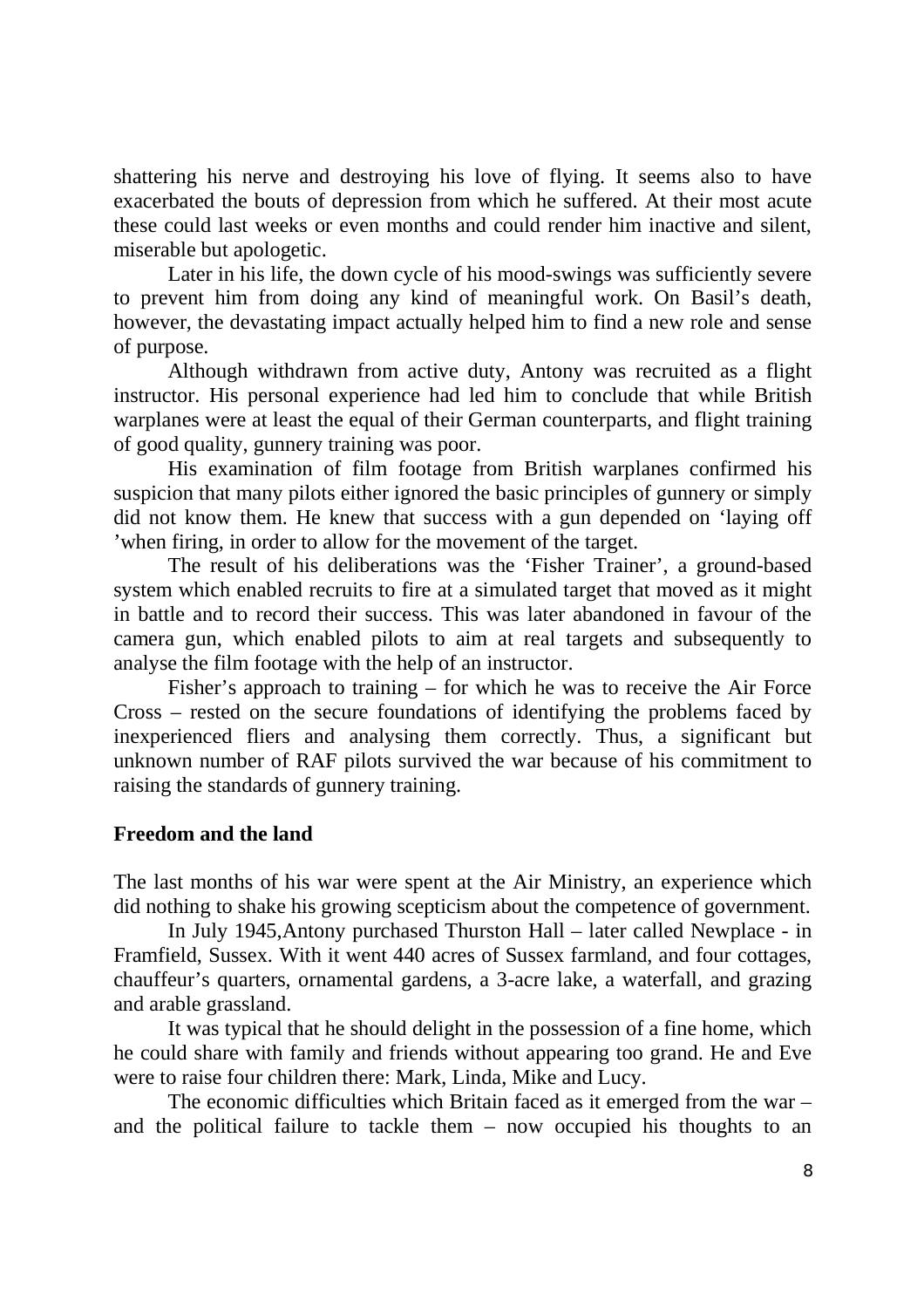increasing extent. He had already made up his mind that the best means to eliminate poverty was by allowing business to perform its wealth-creating task subject only to the rule of law. Government's job was to ensure the citizen's safety and to provide a sympathetic framework of laws and institutions within which individuals could pursue their purposes. But partly through the legacy of war, government was seeking increasingly to centralise economic decisionmaking, through planning, rationing and controls.

 On his release from the RAF in December 1945,Antony had rejoined Close Brothers where he was delighted to be working again with his old friend Terry Martens. But, given joint responsibility for the company's 30 per cent holding in the Wolverhampton-based General Metal Utilisation Company, the two men felt consigned to a backwater and their enthusiasm for City life gradually waned. Martens began to think of escape by emigrating to Rhodesia, while Fisher started to reflect on wider political and economic developments, and to contemplate a career in politics.

By the end of the war Antony had joined the Society of Individualists - an organization that sought to preserve the ideas of classical liberalism against a background of growing state control. Another prominent member was Oliver Smedley, a pugnacious ex-paratrooper who had won the Military Cross at Arnhem. Smedley ran the Cheap Food League, which denounced agricultural subsidies and campaigned for an end to the state marketing boards for agricultural produce, a cause to which Antony dedicated himself with equal passion.

In a stream of articles and letters for the *City Press* and other publications in the late 1940s, Anthony wrote about the fallacy of state planning, the perverse effects of government intervention in the economy, the harmful consequences of agricultural subsidies, the communist threat posed by the Soviet Union and the erosion of individual liberty arising from socialist measures at home.

But for most people of Antony's background at that time, the conventional view was that the drift towards collectivism was probably inevitable, and that the best that could be hoped for was that the Conservative Party might somehow slow down the process. Moreover, many would have accepted that, while socialism had some unfortunate practical consequences, it was noble in theory.

In contrast, Antony could detect no traces of nobility in socialist theory or practice. Nor did he have much respect for Conservative attempts to establish a modus vivendi with collectivism by means of 'Butskellite' notions of a mixed economy and a political 'middle way'.

His hatred of communism and his growing unease about Britain's political direction was reflected in his choice of reading matter. High on the list was *Reader's Digest,* subscriptions to which Antony routinely gave as Christmas or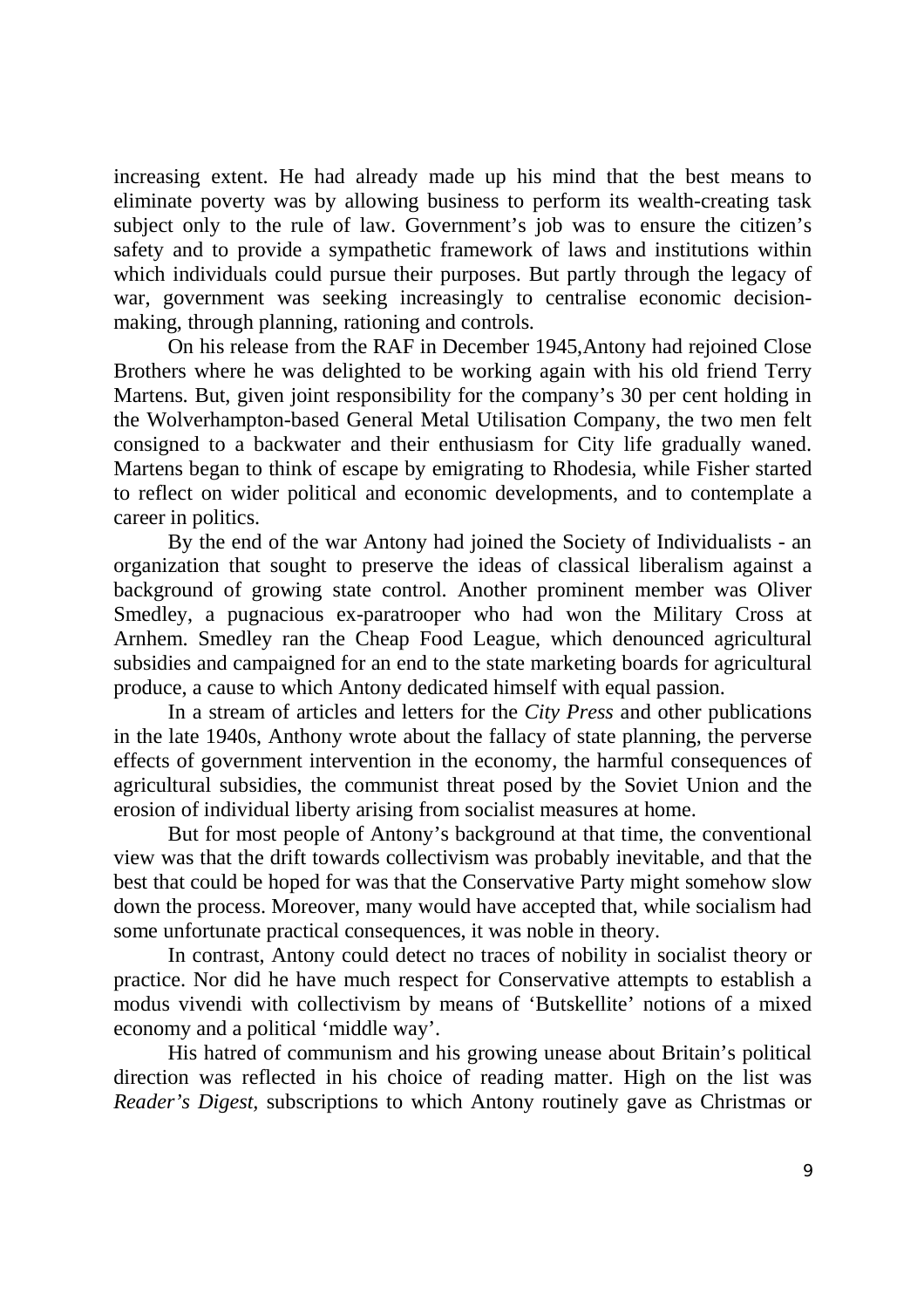birthday gifts. But no article was to produce such an effect as a condensed version of Hayek's *The Road to Serfdom* in the magazine's April 1945 edition.

Since this gave expression to so many of his own fears and anxieties, its combination of passion and rigour hardened his resolve to play an active role in reversing the political tide. After meeting the author at the London School of Economics in 1945, Antony wrote, "It was for me a fateful meeting. Hayek warned against wasting time – as I was then tempted – by taking up a political career. He explained that the decisive influence in the great battle of ideas and policy was wielded by the intellectuals whom he characterised as 'second-hand dealers in ideas'. It was the dominant intellectuals from the Fabians onward who had tilted the political debate in favour of growing government intervention with all that followed.

"If I shared the view that better ideas were not getting a fair hearing, his counsel was that I should join with others in forming a scholarly research organisation to supply intellectuals in universities, schools, journalism and broadcasting with authoritative studies of the economic theory of markets and its application to practical affairs."

Shortly after meeting Hayek, Antony started work on *The Case for Freedom*, an 86-page pamphlet, in which he sought to apply his thoughts to the problems of the day. Despite its lackluster prose, and diffuse argument, it was remarkably perceptive in identifying the concerns which were to dominate the political agenda over the next half century.

These included economic issues such as inflation, currency-exchange problems and housing shortages (which Fisher correctly discerned were the consequence of rent controls). He also registered strong concern about such international problems as communist expansion, the inadequacy of international arms-control measures as a means of controlling the proliferation of atomic weapons and the creation of a European super state.

Indeed, many of the goals which Fisher set out – privatisation, the abolition of exchange controls and the loosening of political control over markets – have been achieved. But probably only a very small number know that their realisation can be traced back to Fisher and a chance meeting which he was to have in 1949 with a young Conservative Party researcher called Ralph Harris.

He had been invited to speak by the East Grinstead constituency agent on a subject of his choice. Since rationing of basic foods had still not ended, Harris chose to speak on the superiority of the price mechanism over rationing as a means of allocating scarce goods and enlarging freedom of choice.

As Fisher later accompanied Harris on foot to East Grinstead station, Antony recalled his conversation with Hayek and outlined his plan to create an organisation which would seek to influence the climate of opinion to make it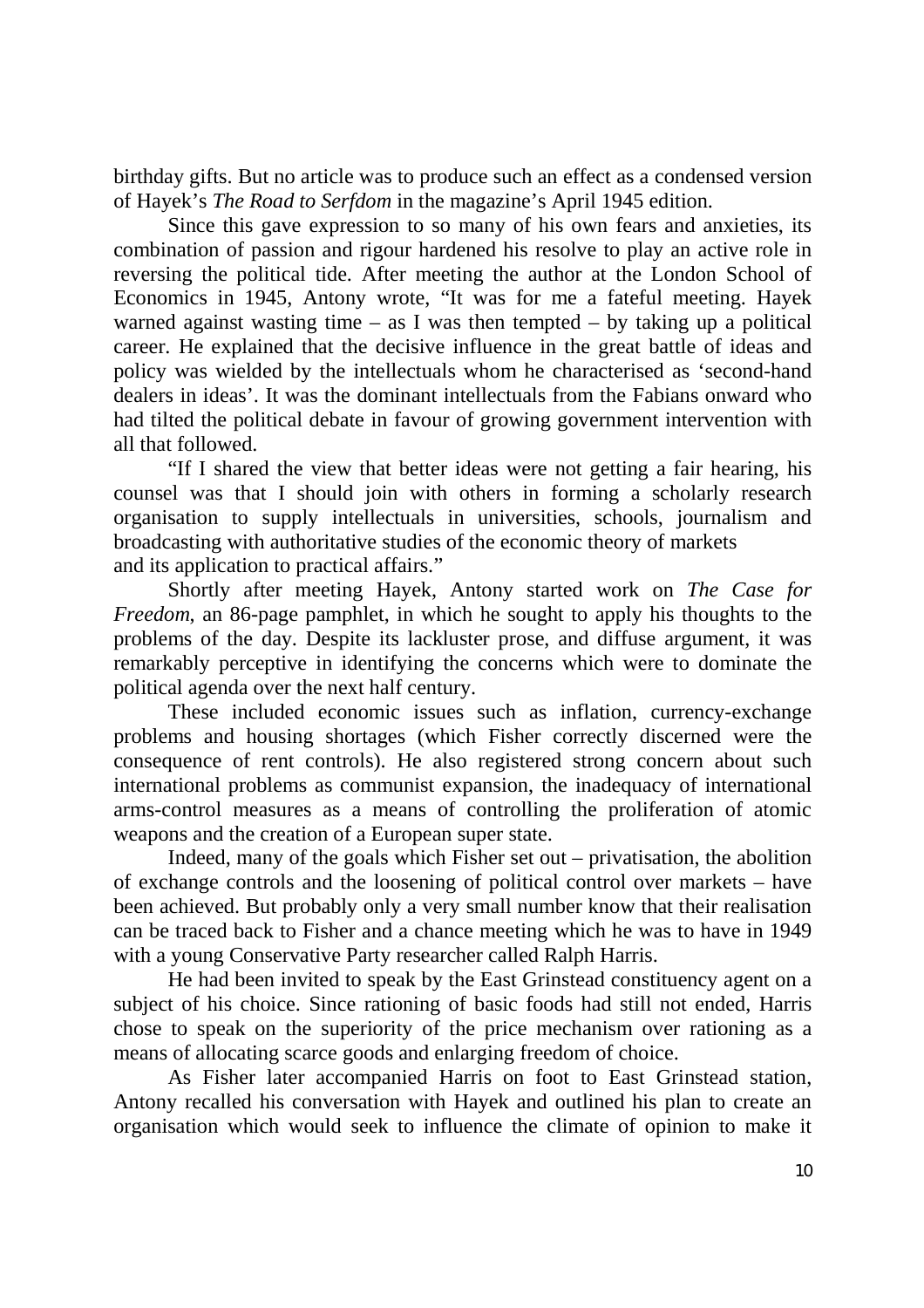more receptive to free-market ideas. "One day when my ship comes in I'd like to create something which will do for the non-Labour Parties what the Fabian Society did for Labour," Antony explained. Immediately, Harris responded, "If you get any further I'd like to be considered as the man to run it."

## **A chicken in every pot**

In 1950, Antony left his job in the City to concentrate on his Sussex farm and to pursue a range of business and political interests. He liked country life and was seldom so content as when walking his Labradors in the grounds of his home. But he was not sentimental about the countryside: its principal purpose was to provide consumers with food, not to perpetuate a way of life.

Certainly his views found little support among farmers. There was widespread backing for guaranteed prices and a complex array of subsidies, such as those for fertilisers, drainage and water schemes.

In articles and letters to the press Antony railed against wartime legislation that still enabled the government to seize land which was not being farmed efficiently, and the coercive powers granted to the agricultural marketing boards to which producers were obliged to sell their output.

His most urgent task, however, was to place his own farm – then losing £2,000 a year – on a more secure economic footing. His most significant step was the purchase of 200 day-old chicks from a local hatchery with the aim of rearing them in a 12-foot-square loose box with an electric fire on the wall to simulate the heat of the hen.

On a trip to America, he visited Cornell University's scientific broiler farm, where he was amazed to find 15,000 birds in a single building. The sight of thousands of birds being raised and prepared for the dinner tables of New York amply confirmed his belief that economies of scale could bring poultry within the budget of a huge British market.

The Americans had produced a strain of chicken with a high conversion rate of feed into meat. Compared to the scrawny but expensive farmyard fowls of home, the plump White Rock chicken matured quickly and produced meat of a consistent quality.

Unfortunately, legislation outlawed the importation of both birds and eggs into Britain. Antony therefore disguised 24 fertilised White Rock eggs as Easter eggs by wrapping them in silver paper and bringing them back in his hand luggage. These eggs, when hatched, were to be a key in the transformation of agriculture and of British eating habits.

At that time, farmyard fowls grew to market weight in 100–112 days. But Fisher's chickens were ready for market in 70 days, thus consuming less food,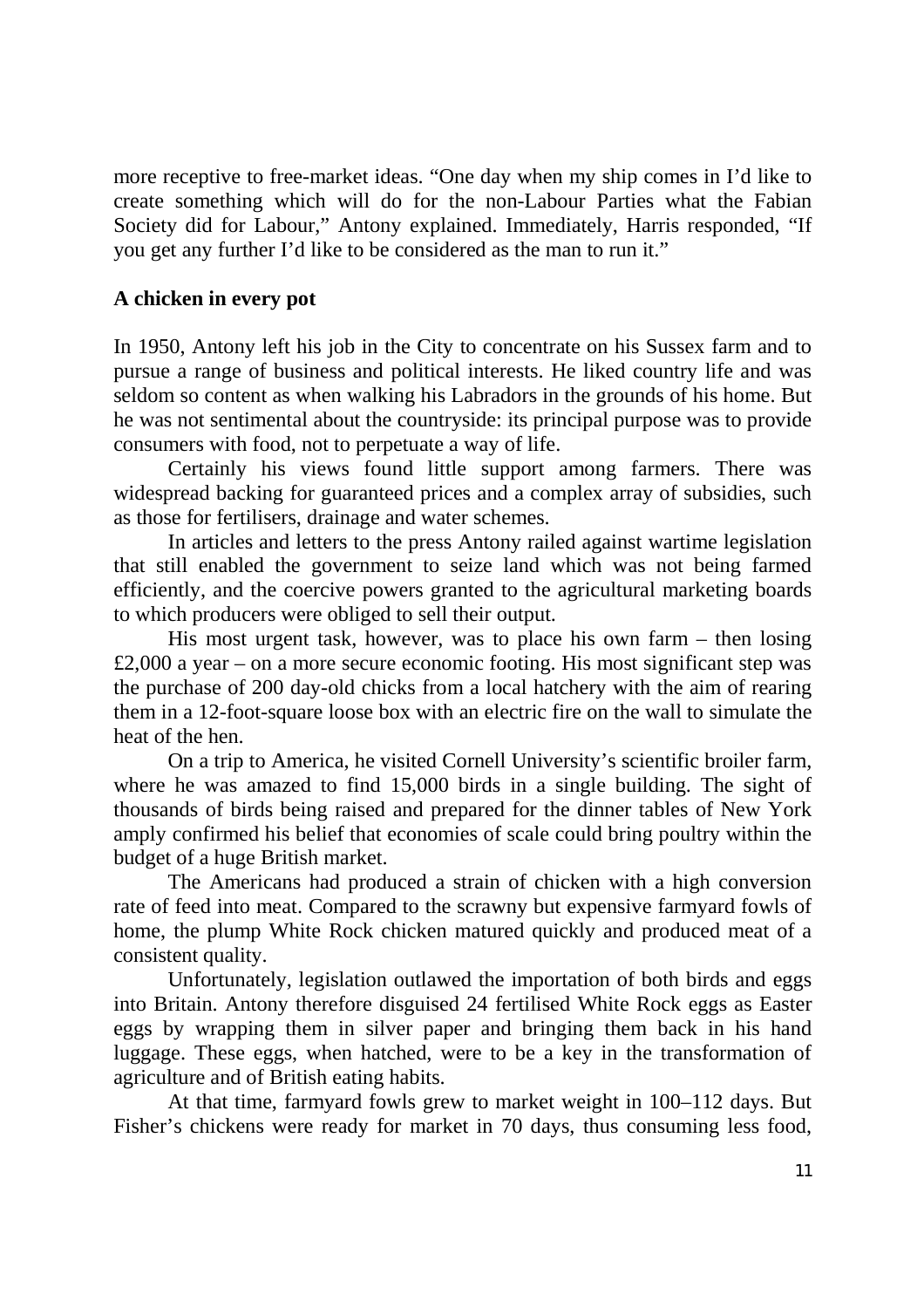with the result that retail prices began to fall quite quickly. By May 1953, Fisher had 2,500 chickens and by August, 24,000. Initially, chicks were bedded on wood shavings under a hot-water brooder, later replaced by Calor-gas heating. Food was power-blown into silos and thereafter conveyed to the birds by an overhead rail system.

Later the same year, Antony and Tony Pendry - a young neighbouring farmer - launched the Buxted Chicken Company, with Fisher as chairman and Pendry as managing director. It had a staff of 12, a cash investment of £1,000 and a bank loan of £5,000. Within a year staff had increased to 40, and 20 local farmers were paying one shilling a pound to have their chickens processed. By 1958, the Fisher family had 1,250,000 chickens.

Antony's initial experiments in factory farming had taken place in a disused cowshed. But this was to be replaced by four environmentally-controlled sheds for 100,000 chickens. By the time the company was floated in 1962, with a capitalisation of £7 million, staff had grown to 2,000.

As a parent Antony was as much a non-conformist as in other matters. Except to ensure that they were provided for in material terms, Antony took only a cursory interest in his children when they were small.

His elder daughter, Linda Whetstone, recalls, "As children we didn't see much of him. When he was with us he was great fun, often ragging and laughing and when we were old enough to be interested in the things that interested him, then we would join in his life."

"It might seem odd that he didn't send any of us to university. The fact is that he never really applied himself to our upbringing. He never disciplined us or made a conscious effort to teach or train or guide us. If he did it was by example because we all wanted to please him."

There was no rebuke however when, as teenagers, Mark and Mike drove their father's Land Rover on to the frozen pond at Newplace to test the thickness of the ice; or when Mike pushed his father into the swimming pool in front of guests.

Almost the only rules enforced by Antony were that his children must be polite and considerate to others, and must attend the parish church at Framfield with their mother, and the Church of Christ Scientist at Haywards Heath with him on alternate Sundays.

Antony's possession of the grandest house in the area and an attractive and energetic wife would have enabled him to play the role of squire had he so chosen, but he had no such ambitions. Eve was a driving force within the East Grinstead Conservative Association, but to Antony's increasing regret she remained uninterested in the economic issues which preoccupied him, and took no part in his schemes to improve the world.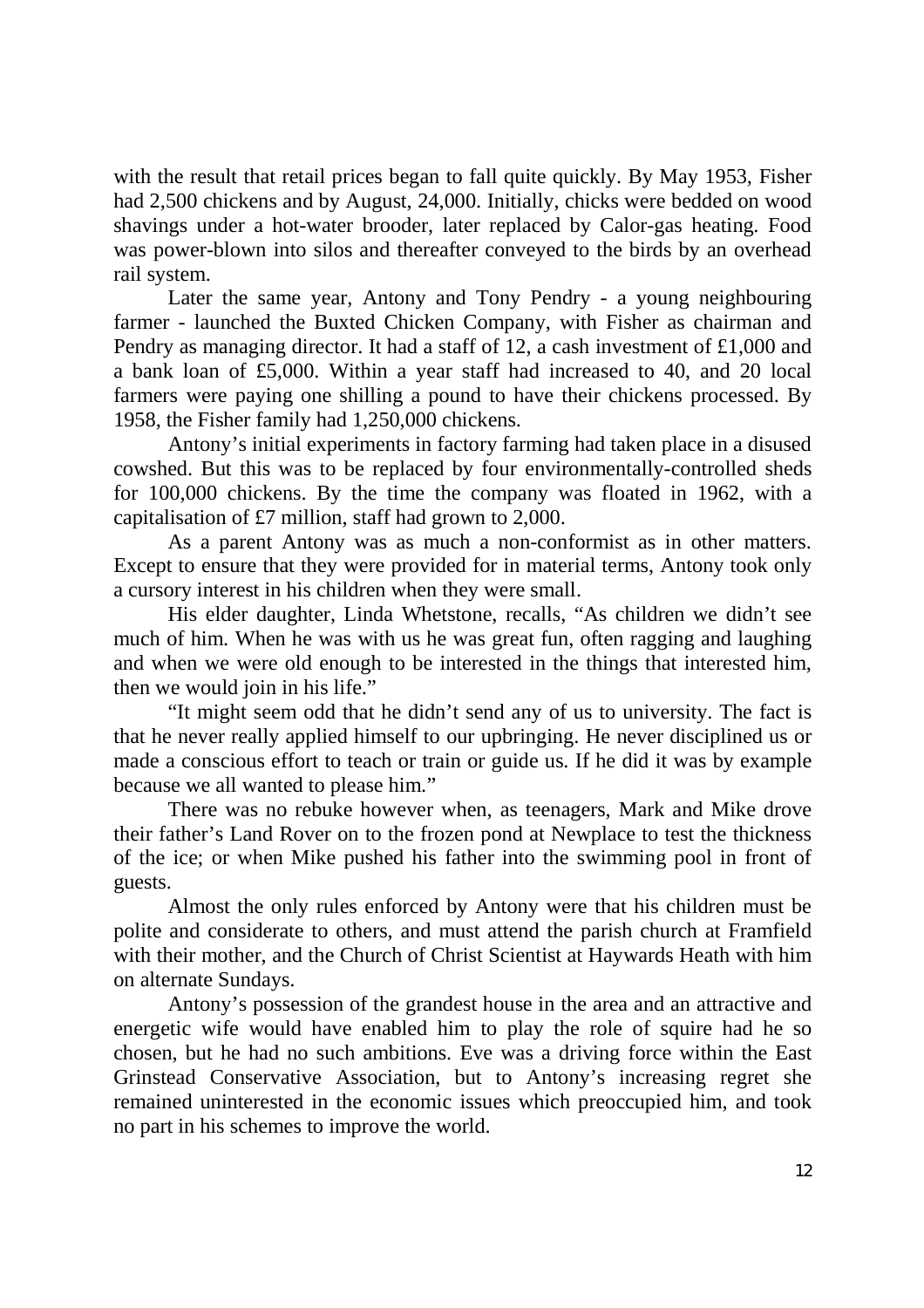Antony had little respect for most Conservative politicians, holding them responsible for failing to attack the controls and regulations which did nothing to remedy the country's relative economic decline.

By 1964, Buxted was producing 500,000 birds a week and Antony could claim to be Britain's, and probably Europe's, biggest chicken farmer and a rich man. While most meat prices soared, that of chicken fell – from 3s 8d a pound when Buxted was launched to less than half that ten years later – with the result that chicken was becoming the most frequently served meat.

Success had not been smooth or painless. A combination of rapid growth and price volatility meant that there were several occasions when the venture might have failed. There had also been problems with planners and with the rating authorities, who refused to extend the agricultural exemption available to poultry houses. On occasion, the company needed bridging loans, mortgages or generous overdraft facilities to stave off disaster.

The actual running of the company was left entirely to Pendry, whose realism, management skills and sense of humour made him the perfect foil to the non-conformist Old Etonian whose greatest strengths as a businessman comprised an ability to think in broad conceptual terms, a readiness to take risk and the capacity to pick men and to inspire their loyalty.

It is a testament to the effectiveness of their partnership that Buxted ceased its rapid expansion when the company came under new direction in 1965. The cause was a severe bout of depression, itself triggered by a nationwide fowl pest which led to the destruction of many hundreds of thousands of birds at Buxted.

As Antony's depression deepened, he found it difficult to concentrate or make decisions. After several months, and with no clear idea of when he might return to full health, an offer to merge the company with Allied Foods seemed the best way forward.

 On Pendry's testimony, "Antony was not a hard man. Some can deal with the kinds of pressures and problems that arise in business, and cope. Antony could not. I sometimes felt that if he had been able to have a drink in the pub with a friend he could have forgotten his problems or put them in a better perspective, but he was not that kind of man. He seemed to have no really close friends and because of his religion he did not take a drink."

Allied Foods later became Allied Farm Foods and when sold in August 1968 for £21 million, Antony received around £2 million (close to \$50 million in today's terms). Commenting on this chapter of his business career, Antony's second wife, Dorian, declared, "Antony did more to put a chicken in every man's pot than any king or politician ever did."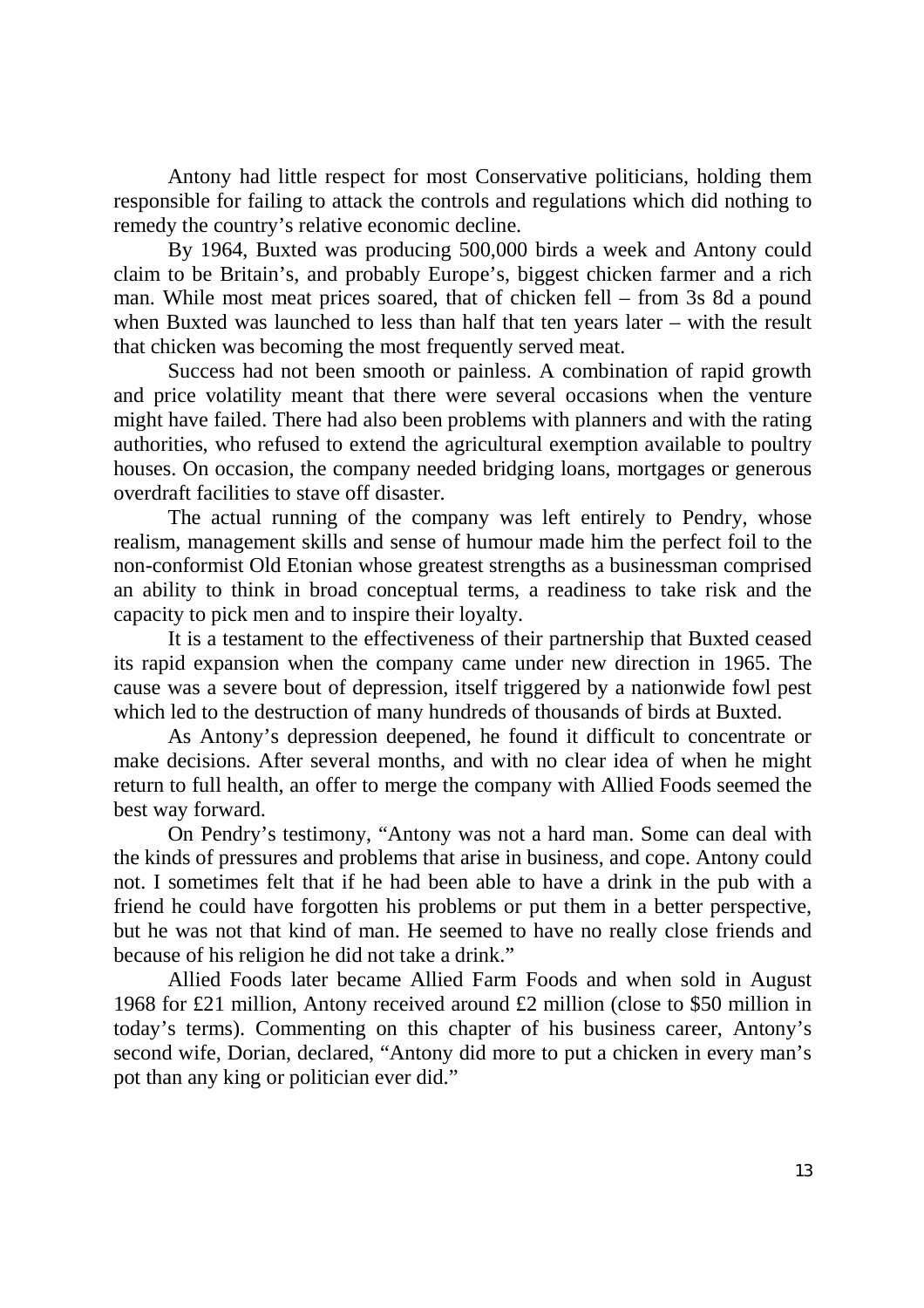#### **Making the case for the market**

By the autumn of 1954, Antony was sufficiently confident of business success to pursue his plans to transform the character of British political and economic debate through the creation of what was to become known as a 'think tank'. Although subsequently sometimes tempted to seek direct influence, Antony was adamant that the new organisation should follow the path of intellectual persuasion rather than political activism – as suggested to him by Hayek nine years earlier.

By targeting the opinion formers, or 'second-hand dealers in ideas' – university teachers, journalists and broadcasters – he hoped to reach those whom they in turn influenced. Antony's principal collaborator in the creation of the new organisation was his old ally Oliver Smedley, and it was named the Institute of Economic Affairs at his suggestion.

The IEA's first base was a cramped, £3-a-week room with one table and chair at Oliver Smedley's General Management Services, an umbrella organisation which housed a range of free-trade organisations in the City of London.

In the IEA's first promotional brochure, it stated that its sole concern would be 'economic truth', unswayed by 'political considerations'. Its ultimate objective would be a society in which people would understand free-market economics, and ".. the moral foundations which govern the acquisition and holding of property, the right of the individual to have access to free competitive markets and the necessity of a secure and honest monetary system."

 The Institute's subsequent success was to depend primarily on two men: Ralph Harris and Arthur Seldon. Ever since their meeting in 1949 at East Grinstead, Antony had remained convinced that Harris was the ideal man to head the organization.

The son of a bus inspector, Harris had been born in Tottenham and had left school in 1943. After initial training with the RAF, he was drafted into the mines as a 'Bevan boy'before going up to Cambridge, where he was awarded a rare double first in economics. After two years with the newly-formed Conservative Political Centre, Harris taught economics at St Andrews before moving to the *Glasgow Herald* to work as a leader-writer.

Although there was nothing remotely false about Harris, few would have guessed his North London origins. A slim, elegant, pipe-smoking figure, usually sporting an embroidered waistcoat and possessor of a remarkable collection of hats, Harris could almost have passed as a member of the aristocracy. But the tenacity with which he was to assault the prevailing economic orthodoxy, and the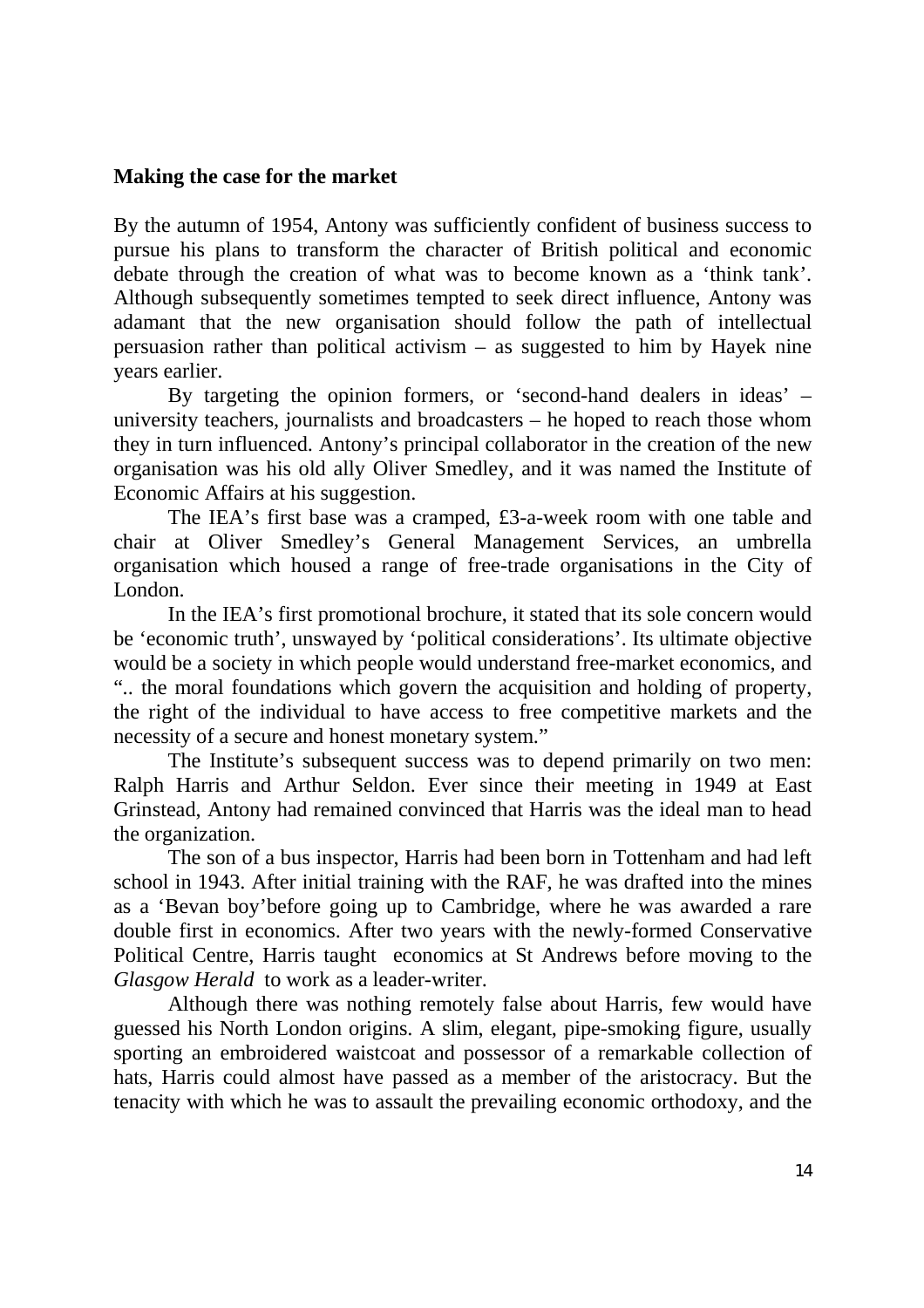obvious relish with which he did so, may have owed a great deal to his workingclass background.

Harris had always been intrigued by Fisher's plan to do for classical liberal economics what the Fabians had achieved for socialism. But his inclination to risk his career and prospects in order to run the new organisation had been strengthened by his dismay at observing the Macmillan governments "congealing into a Keynesian-collectivist mould."

The Institute's second appointment – that of Arthur Seldon as its editorial adviser – was no less inspired than its first. He was then working as an economist for the brewers' trade association. Also of working-class origins as Harris, Seldon was an orphan whose parents had died during the Spanish flu epidemic of 1918 and whose adoptive father, an East End cobbler, had died when he was ten.

Seldon had become a socialist at school. He later described how, "…the working classes around me in the East End were taught that all the ills of the world, from sickness and unemployment through exploitation and imperialism to hunger and war were caused by capitalism. I later came to doubt and then resent, as an irresponsible assault on young minds, the heavily insinuated implication that the ills of capitalism would be ended by socialism."

 "Thus were the toiling masses misled for decades by the most destructive non sequitur in British history, the fabrication of only a handful of the leisured, mostly affluent middle class men and women, from politicians to scholars, who preferred to capture the machinery and financial resources of government, first to do in the welfare state what the best of them had been doing far better voluntarily and, then, by nationalisation to create the prosperity from which all would, they said,  $gain - equally.$ "

After winning a place at the London School of Economics in 1934, Seldon gradually absorbed the economic liberalism of his tutors, including Hayek, Lionel Robbins and Arnold Plant. His strengths lay in the rigour of his thought, a profound grasp of the subtleties of market analysis, his meticulous attention to detail and a rare ability to write lucid prose on complex subjects.

 To Harris and Seldon, Fisher extended the same absolute trust he had displayed towards Tony Pendry. But it was ten years before the IEA could truthfully claim to be exerting an appreciable influence on debate. Seldon believes their slow start was due to the fact that IEA studies of the welfare state could always be criticised as insensitive to the needs of the poor and lacking in compassion.

Among Fisher's farming and business contemporaries his initiative in creating the IEA was regarded as further proof of his eccentricity. At one poultry industry black-tie dinner he attended, he was ridiculed for "…employing the only two economists left in Britain who believed in free markets."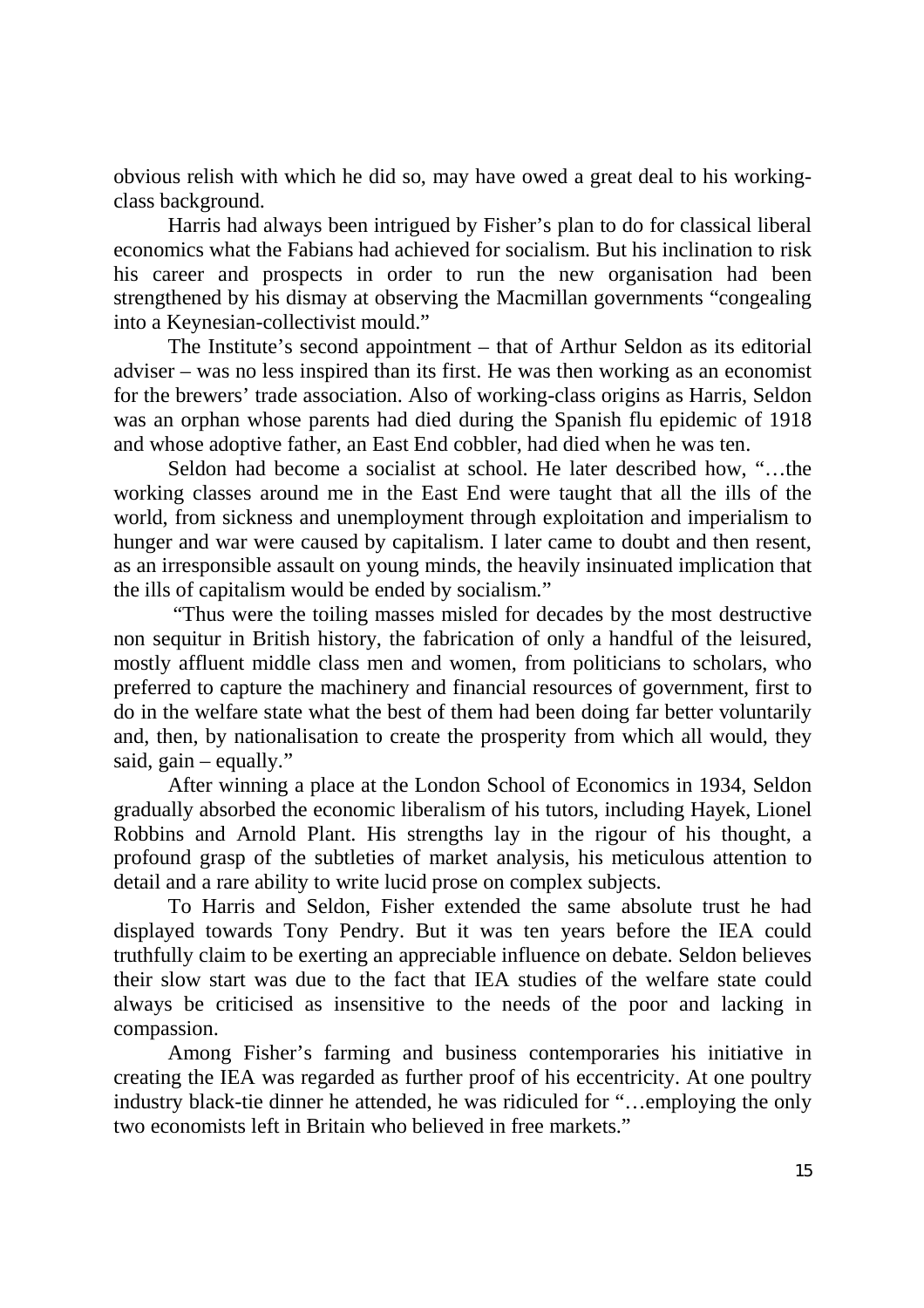Collectivist thought in Britain had been reinforced by the perceived success of Keynesian demand management in controlling unemployment before the war, and inflation after it. As Seldon observed: "From these apparent successes the belief developed that government could deal with any and every economic problem, by regulation and direct management: not only in defence, law and order and the supply of money but in transport, education, medicine, housing."

The IEA approach was from the opposite end of the economic spectrum: with the firm, where wealth is created, and with individuals organised in families, voluntary groups, co-operative organisations or partnerships.

In Seldon's words: "It recognised that some goods or services had to be supplied by government, national or local, and financed by taxes or rates … But for the rest it opened up questions that had lain dormant for decades. If markets were not feasible, was that because choice for buyers or competition among suppliers was impractical, or because government itself was putting legal or other obstacles in the way?"

 Clearly, it was in the interests of articulate and well-placed lobbies, including the trade unions, that such issues should remain closed. In Harris's words, there was "a preordained path for the state to regulate, to plan and to direct – as in war, so in peace. If you questioned it, it was like swearing in church. We often felt like mischievous, naughty little boys."

At first the work of the Institute was shared equally, but a division of labour gradually emerged. Harris, extrovert and seemingly unable to control a constant flow of ideas, acted as the IEA's principal spokesman and fundraiser; Seldon, more reflective and scholarly, ran the 'engine room' in which papers were commissioned and edited, and high editorial standards imposed.

Harris and Seldon gradually determined that the ideal publication would be a lively, scholarly monograph of around 10,000 words and, preferably possess an arresting title (IEA titles were to include *Down with the Poor, The Price of Blood, For Love or Money* and *Anything but Action*). It would be aimed at journalists on quality newspapers who, if sufficiently impressed, would review it or write about it in their columns – and so its effect would be multiplied.

 A key characteristic distinguished IEA papers from others: their authors were instructed to take no account of the practicality of their ideas. As Harris later commented, "It was one of Arthur's most seminal principles that IEA authors must pursue their analyses fearlessly and indicate conclusions for policy without regard to what may be thought to be politically impossible."

For that reason many politicians would put down IEA publications concluding that Harris and Seldon were incorrigibly naïve. Yet only a few years on many were to discover that the limits of the 'politically possible' had shifted, in large part because of the IEA's growing influence. What once had been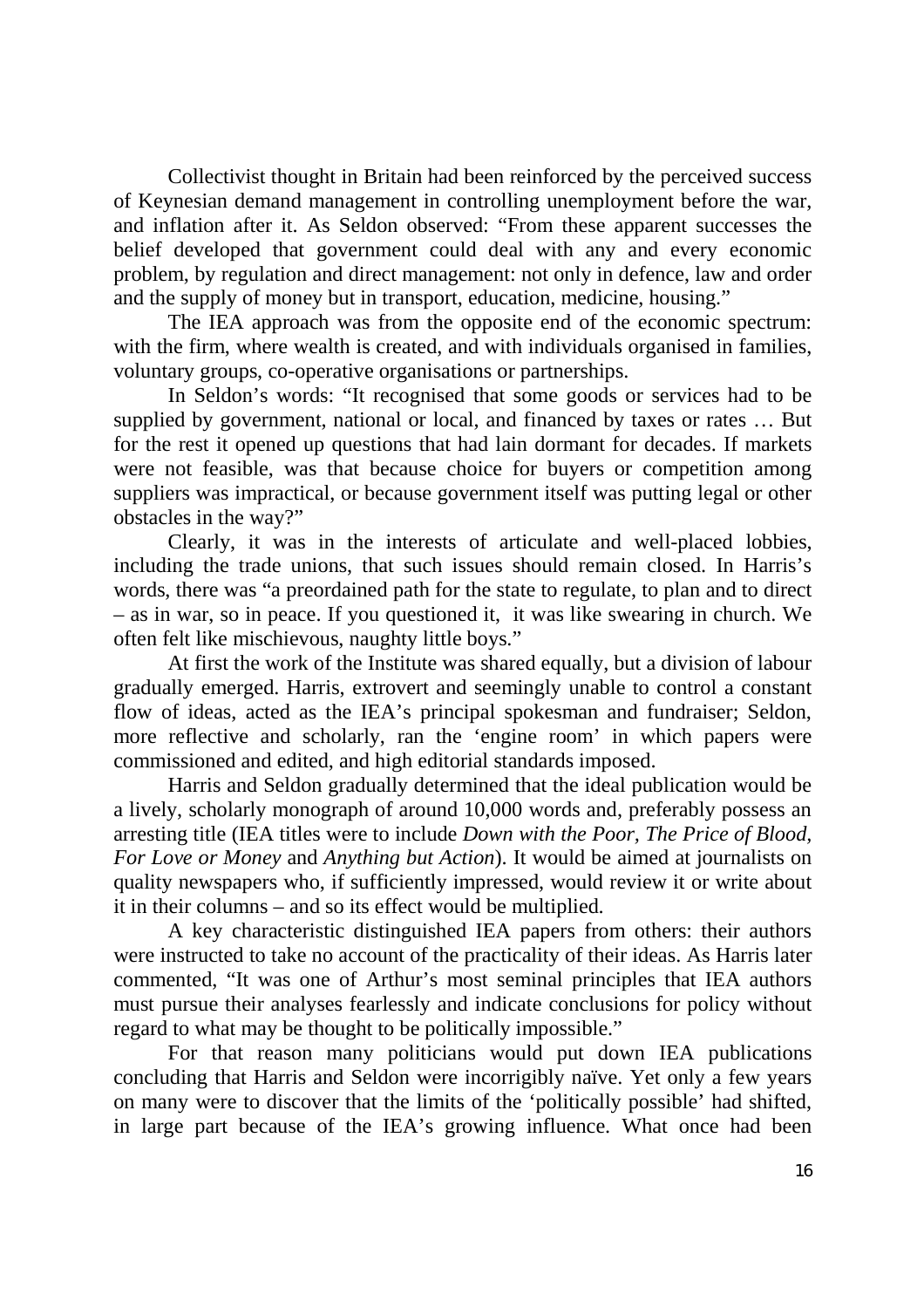condemned as politically impossible was now on the verge of becoming orthodoxy.

One other characteristic distinguished the IEA: a determination to remain independent of its financial contributors. This meant never seeking – or accepting – public funding, while resolutely resisting pressures from existing donors. Seldon told potential benefactors, "We shan't necessarily say what you want to hear."

From the beginning Harris and Seldon were clear that the IEA's role should be that of high-level, long-range artillery. If correctly targeted, its 'shells' would make their largest impact on the intellectuals. But the Institute did not aim to engage in the hand-to-hand fighting of such political pressure groups as Aims of Industry or the Freedom Association.

 An early problem was to find authors of sufficient quality willing to write for an institute which paid little and promised even less in career advancement. Their solution was to write themselves. A book by Seldon on pensions was followed by others, jointly written with Harris, on hire-purchase credit and advertising.

Among the first authors to be recruited from outside was Professor Basil Yamey. In *Resale Price Maintenance and Shoppers' Choice*, he estimated that the cost of allowing manufacturers to determine retail prices was £180 million. Repealing price maintenance would reduce prices of branded products by 5 per cent, thus saving the average shopper £3 10s a year.

Fisher found the paper arid and excessively academic. "Couldn't I have more fun for my money?" But Harris assured him that this "was a marvellous piece of classical market analysis which identified a weakness in government policy by all parties." Indeed, helped by Yamey's calculations about the cost of RPM to the consumer, the paper made a considerable impact on the media.

Edward Heath, then President of the Board of Trade, seized on the pricemaintenance issue and forced its abolition through Parliament in the teeth of strong opposition from many in his own party - understandably concerned about the impact on small shops. When at the height of the controversy Heath lunched with Yamey, Fisher, Harris and Seldon, the future Tory Prime Minister pointed to Yamey and exclaimed, "You are the cause of all my trouble!"

 Nevertheless, the success of that publication confirmed the soundness of IEA strategy. Antony later commented: "Here was a classic example of an intellectual working away in a backroom without any political power, having a practical effect through attracting the attention of reviewers, civil servants and, finally, men of action."

Despite the initial reluctance of the economics profession to take the IEA seriously, the clarity and rigour of its publications began to encourage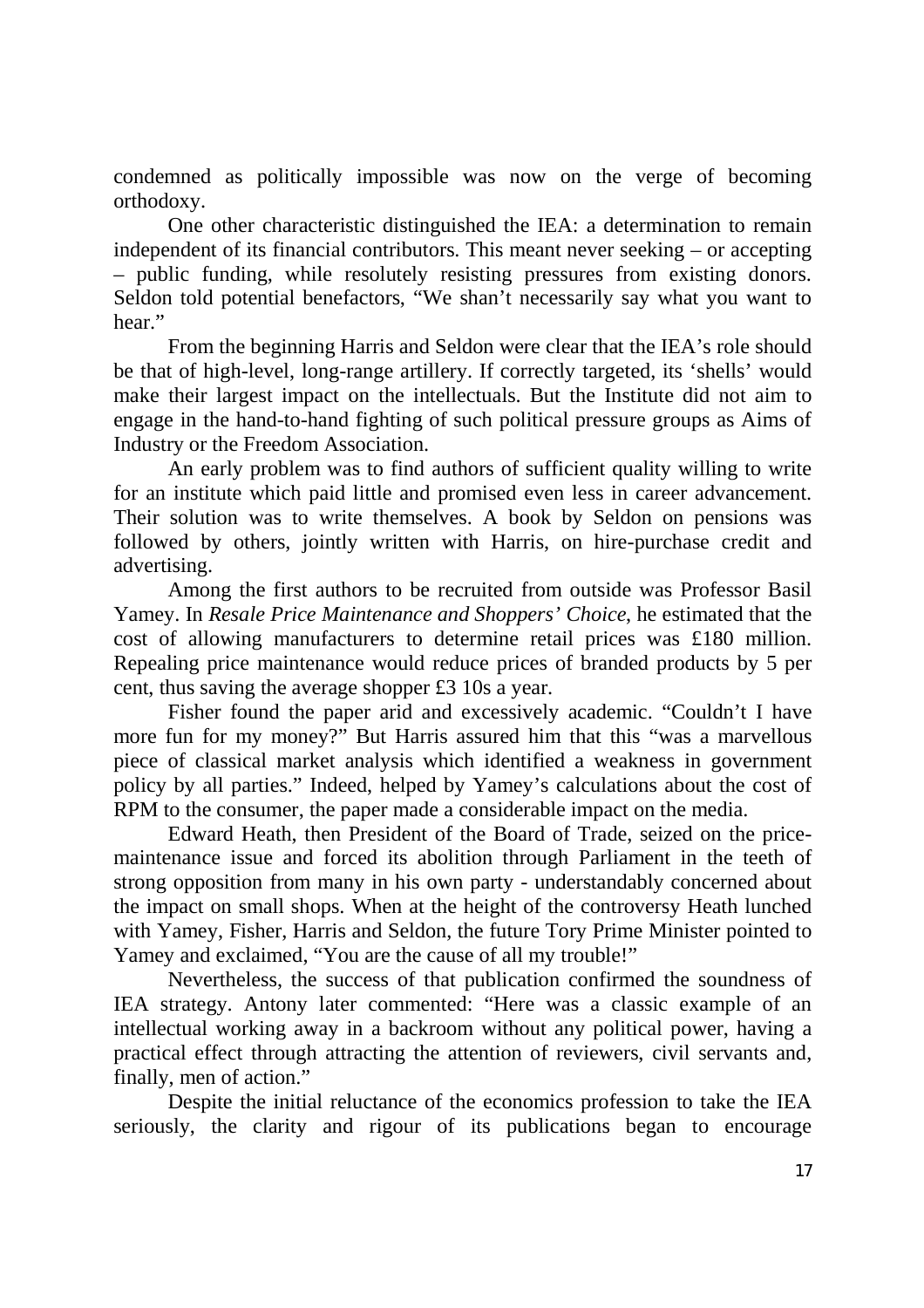independent scholars to write for it. Among these were Alan Peacock, Jack Wiseman, Peter Bauer, W. H. Hutt and Alan Walters, all of whom had been at LSE or had taught there. Colin Clark, who had produced national income statistics for Keynes, and Graham Hutton were both ex-Fabians, and among the first in a distinguished list of leftist intellectuals who came to doubt their former beliefs.

During the first 20 years of its life, the Institute published some 3 million words in 250 Papers and Monographs on the fallacy of state planning, the inflationary consequences of the Keynesians, the unintended consequences of government economic intervention, and the corrupting and debilitating impact of the universal welfare state.

It contributed massively to the debate on the two issues that dominated British politics from the mid-1960s to the mid-1980s – namely, inflation and trade unions. If Milton Friedman was the Institute's most celebrated advocate of monetary stability, Friedrich Hayek was its most persuasive critic of trade-union power, and his analysis made a huge impact on Margaret Thatcher.

He warned, "If we want to preserve the market economy our aim must be to restore the effectiveness of the price mechanism. The chief obstacle to its functioning is trade union monopoly."

In 1970, Antony completed many years of work on what was to be his most serious publication, *Must History Repeat Itself?* In it he stressed, "A new government must make its first priority maximising individual choice by removing the worst monopolies of all – those organised by the state – and withdrawing from the Common Market.

"As a start the nationalised industries must be exposed to competition by removing barriers to entry. We must end state monopoly in coal-mining, gas, electricity, postal services, transport and nuclear power." Antony also advocated trade-union reform, tax credits for private healthcare and education vouchers.

Anyone reading Antony's book today would acknowledge that the few parts of it which have not been achieved – the abolition of capital gains tax, the phasing out of agricultural subsidies and the introduction of educational vouchers – remain favoured goals of economic liberals.

By 1979, in fact, the year in which Margaret Thatcher became Prime Minister, the British electorate was prepared to try something different. That there was a viable and coherent alternative available to them was in large part due to the IEA's growing influence during the two decades before her arrival in Downing Street.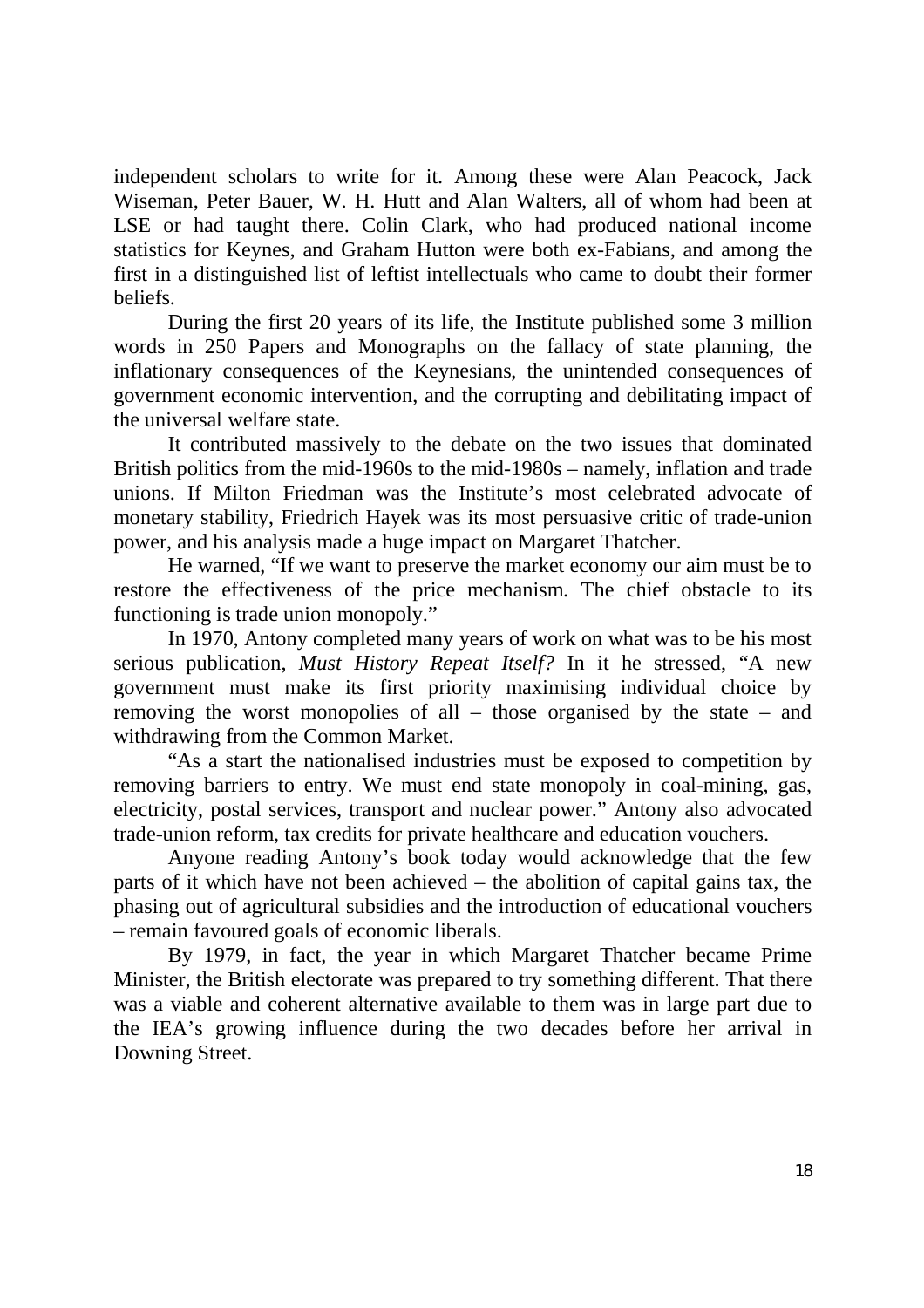#### **Educating Margaret**

During the 1960's and 1970's, a continuous stream of journalists were influenced through the 'lunches and launches' held by the IEA at its offices, first at Eaton Square, to which it moved from Hobart Place in 1961, and subsequently at 2 Lord North Street. As anyone who has lunched as the Institute's guest can bear witness, it can scarcely have been the quality of the food that drew them there. The appeal was to intellectual appetite, to the prospect of observing the post-war economic orthodoxy coming under devastating fire.

Among senior journalists who acknowledged the IEA's role in influencing their views were William Rees-Mogg, Alastair Burnet, Antony Jay, Paul Johnson, Andrew Alexander, John O'Sullivan, T.E.(Peter) Utley and Colin Welch. These, however, were merely the best known in a much longer list of journalists who were crucial in the transformation of the political debate.

Sir Alastair Burnet, a neo-Keynesian when he first came into contact with the IEA as editor of *The Economist*, later gave firsthand testimony of how intellectual opponents were 'turned': "They came, it seemed, like spies in the night … They were polite, even courteous, plainly intelligent fellows who enjoyed an argument. Only after a bit did it become apparent that they usually won their arguments. The well-drilled ranks of us Keynesians began to suffer uncomfortable casualties."

An established feature of the IEA calendar was the monthly Hobart Lunch, at which Harris presided in a manner not dissimilar to that of a genial master of ceremonies at an Edwardian music hall. Thanks to his breezy chairmanship, the speaker would not be allowed to exceed his allotted twelve minutes - and so lunches would always finish on time.

 No politician could expect an easy ride. At a private lunch for Mrs Thatcher shortly after she became Prime Minister, one of those present offered robust criticism of her government for not being bolder in introducing measures to reform state welfare and to reduce taxes.

The Prime Minister visibly bridled. Harris, anxious to calm things down, proposed a toast 'to the best Prime Minister since Churchill'. At which point Seldon, risking the prospect of high honours for principles, raised his glass, saying in a clearly audible stage whisper, "I'll take a *sip*."

 Over a dinner that Sir Keith Joseph gave for Harris and Seldon a few years earlier, he explained his intention to create a new think tank which would take the arguments of IEA authors into the political arena. Unlike the IEA, the Centre for Policy Studies would fly a Tory flag, but there would be no formal links with the Conservative Party and it would be independent of it financially.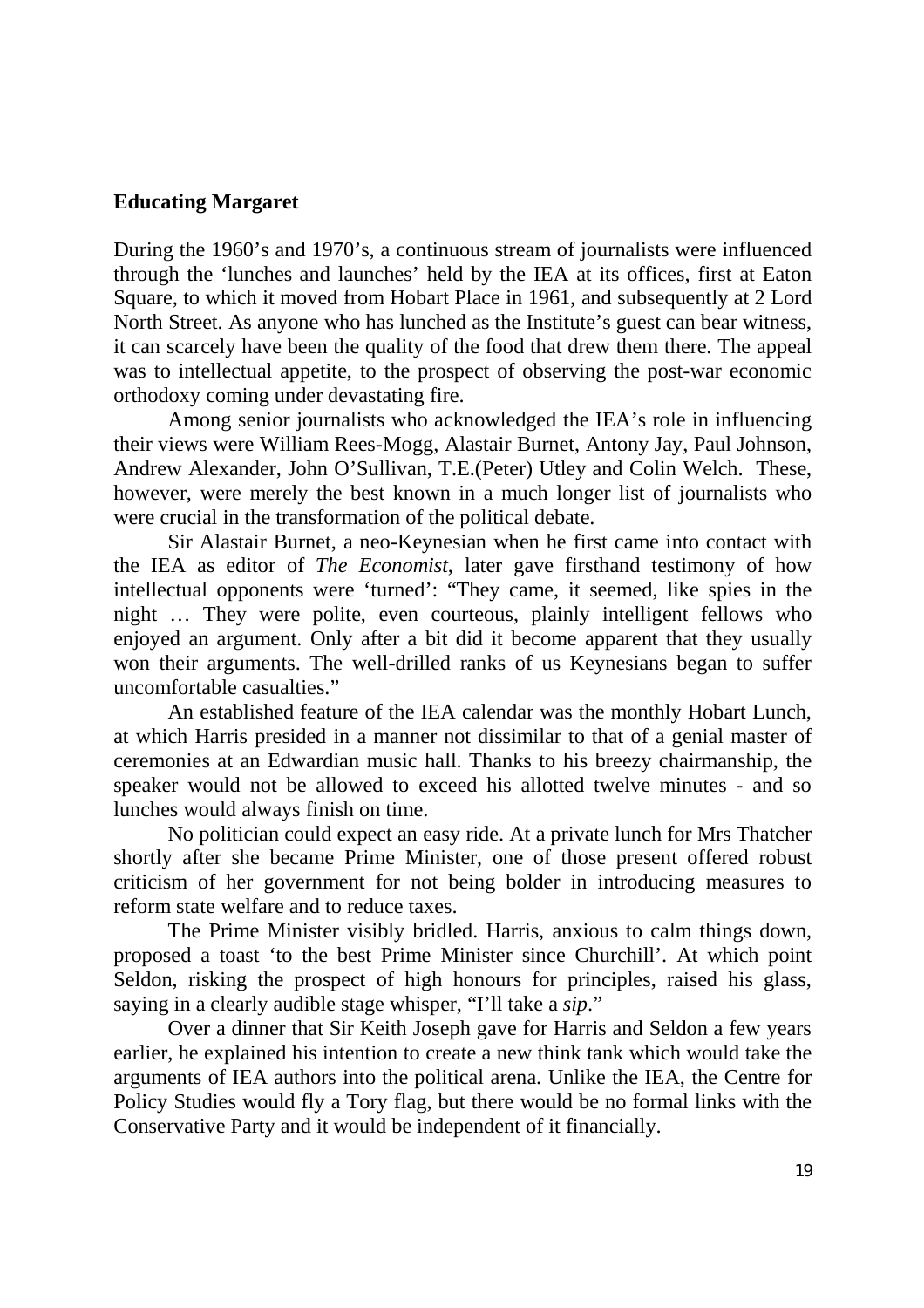To his considerable pleasure, Harris assured Joseph that he was not troubled by the fact that there would be two organisations promoting roughly the same message. Competition was welcome wherever it occurred. The new body would be able to take its arguments to parts of the body politic which, owing to its nonpartisan status, the IEA could not reach.

Over the next five years Joseph was to consult Harris and Seldon on all of the central economic issues of the day. Joseph acknowledged his debt in July 1977 at the IEA's twentieth anniversary dinner when he declared that, "If the IEA did not exist, how desperate would be the need to invent it."

 At the same occasion, Antony referred to the recent launch of similar bodies in the UK, Canada and Australia. "For those who ask for a concentrated effort I plead with all the power at my command for proliferation. We are getting near the truth, let it be propounded from as many sources as possible … Books which argue for big government abound, books which argue for the individual are dangerously rare. We have little time!"

But while in 1977 the IEA could already point to considerable success in the moulding of opinion, the task of Joseph, and CPS, to educate the Conservative Party was only just beginning. Foremost among those to be educated was Margaret Thatcher, a political ally whose knowledge of economic issues was limited and whose approach to the subject largely instinctive.

 Shortly after she became Leader of the Opposition, Harris arranged for Thatcher to see Hayek at Lord North Street. Both parties were deeply impressed. According to Harris, "Although she is known as being a rather overpowering lady she sat down like a meek schoolgirl and, for about ten minutes, said nothing while Hayek deployed his arguments."

After Mrs Thatcher's departure, the IEA staff gathered round the venerable philosopher-economist anxious to discover what he thought of the first woman to lead the Conservative Party. After an unusually long pause, he said with feeling, "She's so beautiful."

By the time she had challenged Heath for the leadership in February 1975, Joseph had mapped his own political philosophy with unusual clarity and rigour ... moving the Conservative Party from the middle ground – "a slippery slope to socialism and state control, whose results even socialists now disown" – to the 'common ground.'

 He accepted a long-standing IEA contention that both major parties were responsible for Britain's relative economic decline because of the collectivist nature of their measures. Further speeches – on the relationship between inflation, monetary growth and unemployment; on the importance of competition and choice; on the need to curb the monopoly powers of the trade unions – set out the foundations of what later came to be known as Thatcherism.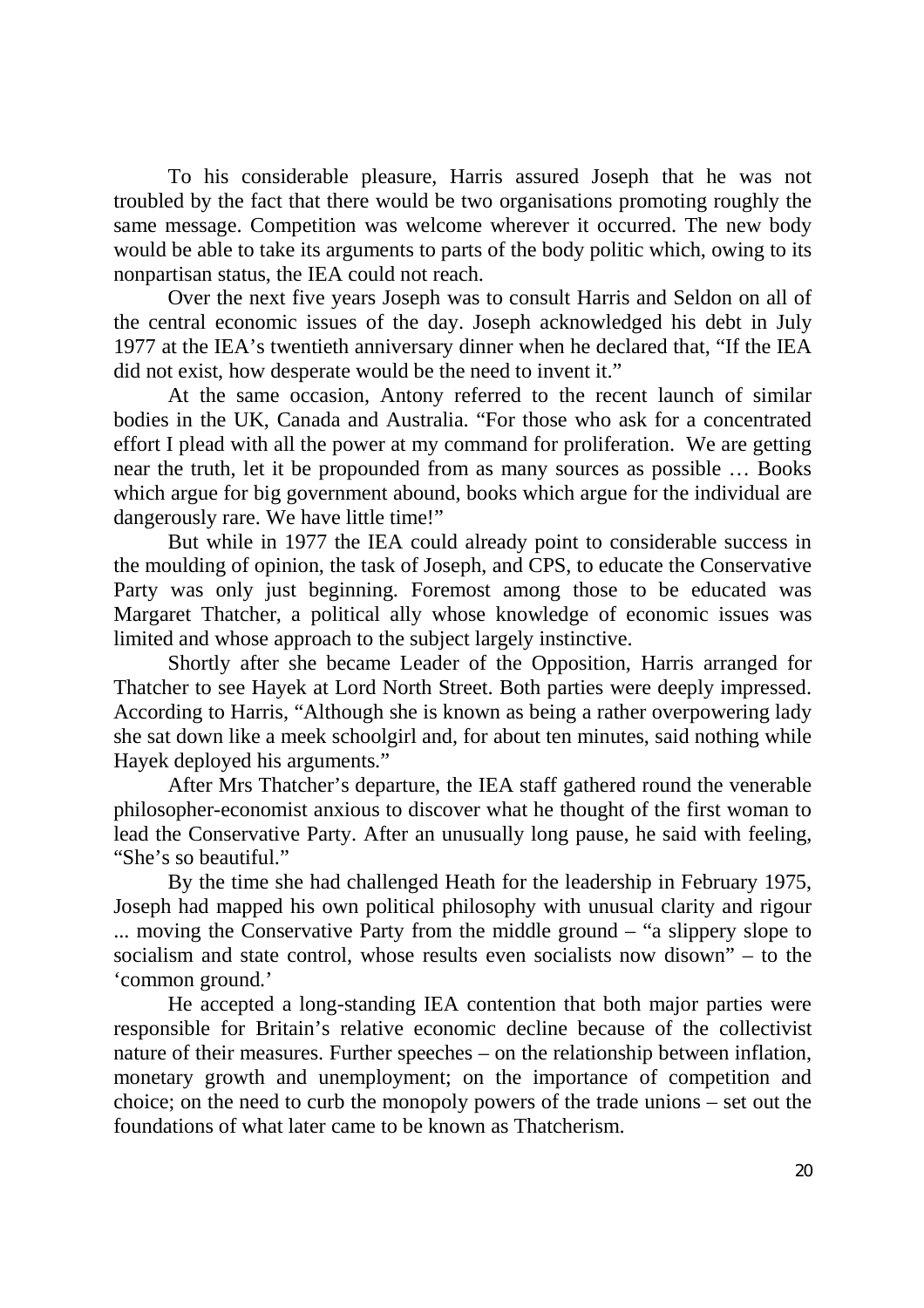In each case, Joseph rehearsed arguments made in more scholarly form by the IEA, and eventually made possible reforms which had been almost universally regarded as politically impossible.

By early 1994, two-thirds of Britain's state-owned industries had been sold off to the private sector, raising more than £50 billion for the Exchequer. Altogether, 47 major businesses with nearly 1 million employees had been privatised. The number of individuals owning shares tripled to 10 million and was to grow still further, as the number of those owning shares exceeded the number belonging to trade unions. Along with exchange controls, those on prices, incomes and dividends were abolished and more than 1 million council houses and flats sold off.

Trade unions had been brought within the framework of the law and industrial relations transformed for the better. Moreover, the dragon of inflation had been effectively tamed, at least for the time being.

Reflecting on the origins of the Thatcher revolution, Mrs Thatcher told an interviewer, "It started with Sir Keith and me, with the Centre for Policy Studies, and Lord Harris, at the Institute of Economic Affairs. Yes, it started with ideas and beliefs. That's it. You must start with beliefs."

#### **A dream that failed**

By the beginning of 1968, Antony had recovered sufficiently from the series of black depressions that had led to his resignation as chairman of Buxted. He now felt able to face up to problems in his personal life and to contemplate new business ventures. He and Eve had grown apart as the children had grown up, and to avoid the tension which now existed between them, he would spend as much time as possible in the couple's London flat or in his study at Newplace. Earlier in his marriage he had been saddened by the fact that his proudest achievement – the creation of the IEA – was not something that he could share with his wife, but he now took this for granted.

As the children - Mark, Linda, Mike and Lucy Fisher - progressed into adolescence, their father's informal lessons in political economy seemed to make sense. During the political arguments that took place between their parents they sided with him. When as chairman of the East Grinstead Conservative Association Eve brought home party spokesmen for tea or dinner she frequently found her guests' opinions firmly opposed not only by her husband, but her increasingly self-confident children.

Mark later recalled: "... meetings in the village hall when my mother would be on the platform with the dignitaries, with my father and the children sitting in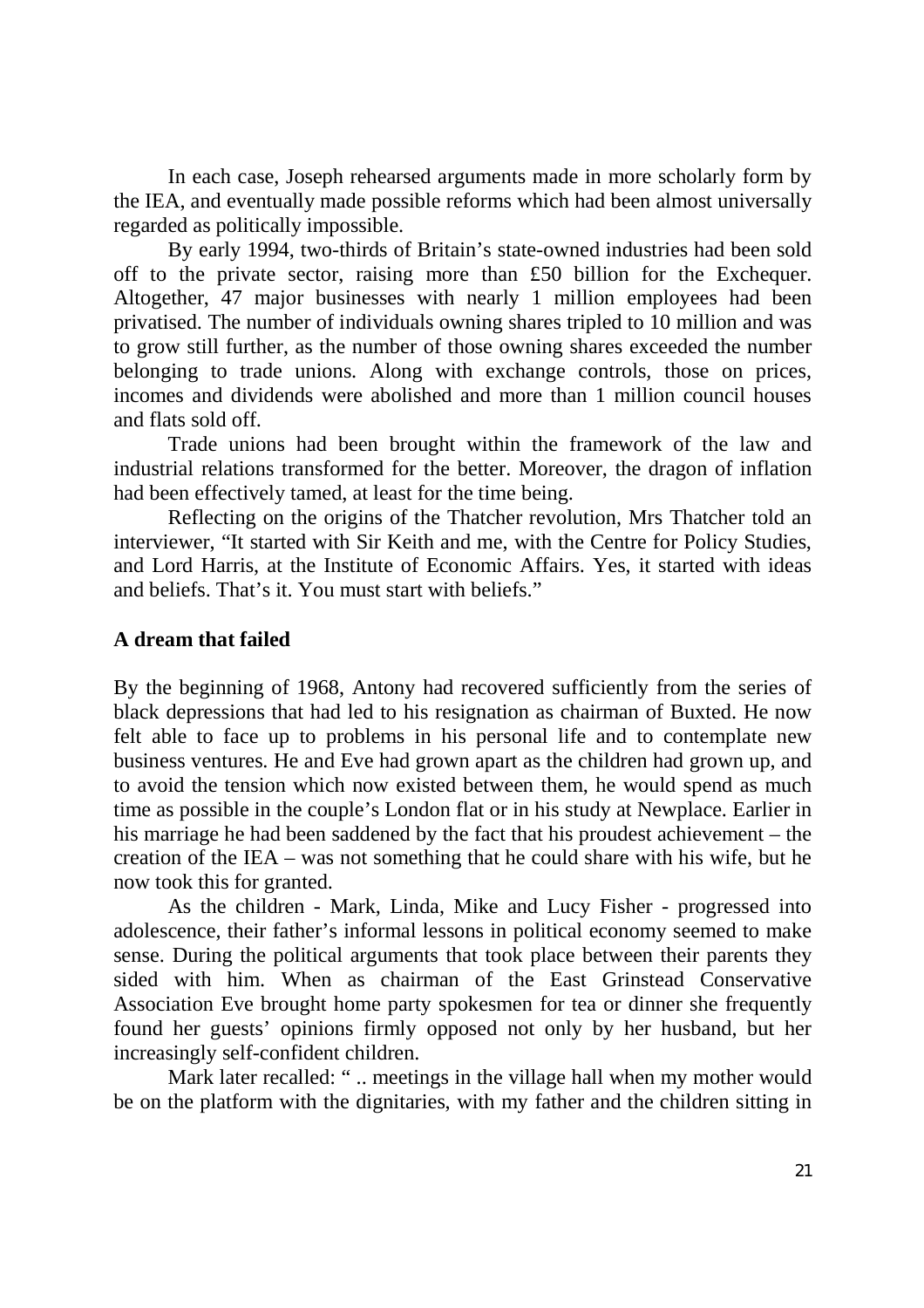the audience shouting, 'Boo.' It seems comic looking back, but also sad, and it must have been embarrassing for my mother."

Differences over politics were compounded by their differences on religion and financial matters. Eve feared that Antony's risk-tasking, combined with his reluctance to put money aside, would one day ruin them.

When the break came in 1968, it was Antony who announced that he did not wish to continue in the relationship any longer. Mark was asked to go and purchase a house for his mother in the village - which he did the same day.

"It was very civilised if also very painful," he recalled. "My mother took whatever she wanted from the house, without any argument ... it seemed to be an almost easier relationship once they had parted. But at the time they were both devastated and their sadness at their failure to make the marriage work never left them." Following the divorce, both Eve and Antony were to enjoy extremely happy second marriages.

Even before the collapse of his marriage, Antony had been seeking a new business activity. He told Mark, "Look around for a project that is both business and fun, preferably in the sun."

In June 1967, Mark read an article in the *National Geographic* by an American zoologist Dr Archie Carr, that described how the green sea turtle, one of the oldest surviving species, was threatened by uncontrolled hunting and the loss of its nesting grounds.

Dr Carr believed that the creature might be saved if it were domesticated in much the same way pigs or sheep had been many centuries earlier. Only one out of the 100 to 1,000 eggs laid by a turtle in the wild during a season actually survived to adulthood. But if successful, attempts to raise turtles for commercial purposes would strengthen the creature's chance of survival by reducing the incentives to hunt wild turtle.

Carr wrote, "There is a ready market for turtle meat, a growing demand for clear green turtle soup, and a rising commerce in turtle hides for leather." Carr went on to describe the plans of Robert Schroeder to breed the turtle on Grand Cayman, the largest of three Cayman Islands, where the seagrass on which the turtle feeds grows in great profusion.

Mark discovered that there was almost no part of the green turtle which did not have a commercial use: virtually all of the meat was of high nutritional value, the shells could be used in furniture and jewellery, and there was considerable demand for turtle oil as well as for turtle soup. In addition, the Caymans had an extremely friendly tax regime, political stability, unspoiled beaches, and limitless sunshine.

 Antony wrote to Schroeder expressing an interest in providing financial backing for his plans. Schroeder gave the letter to Irvin Naylor, an American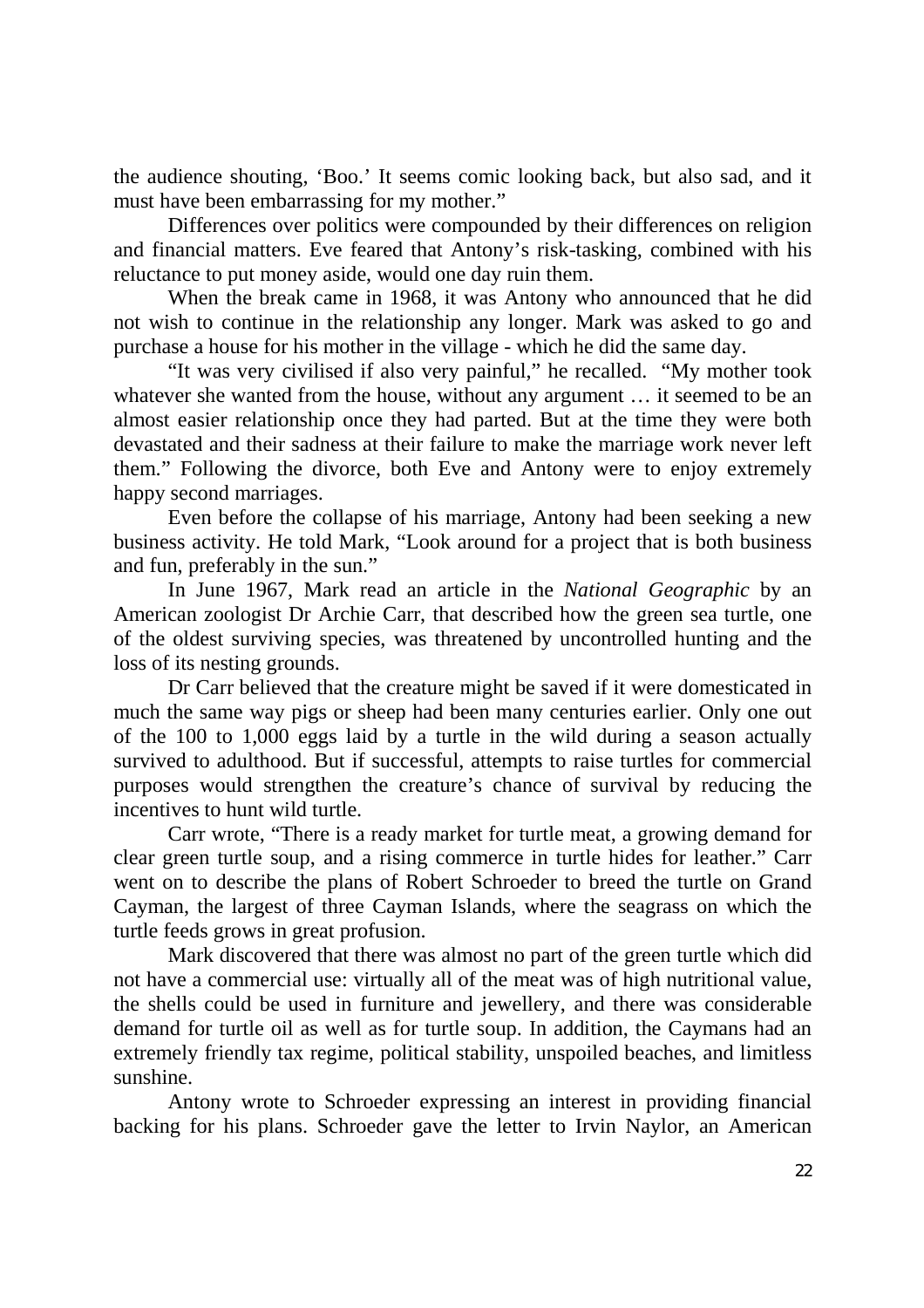entrepreneur and cigar-box manufacturer who had read the same *National Geographic* article and been similarly excited. Shortly afterwards, Antony left for the Caymans to investigate investment opportunities in person.

While he was there, Allied Foods was sold to Associated British Foods, which meant that Fisher had more disposable income than at any time in his life. Moreover, a meeting with Charles Hutchings, Director of Agriculture, convinced him that the Cayman Islands Authority would do everything in its power to support promising business ventures of almost any kind.

While on Grand Cayman, Antony had an investment idea of his own. Observing that the island's milk supplies were imported, and that milk was consequently sold at four times the price in England, he began to speculate as to whether a dairy herd could be maintained on the island. Antony consulted Hutchings, who assured him that provided the land was rock ploughed there would be no problem in raising grass with which to feed a herd.

Mark recalled, "The idea of an overseas business venture in a warm and beautiful place which was also a tax haven, proved irresistible. Dad loved snorkelling, and I was a trained diver, which all added to the appeal of the place."

In New York, Antony discussed with Irvin Naylor a business plan that would enable Schroeder to give up his university job in order to create the world's first turtle farm. After launching a company under the name of Mariculture Ltd, he and Naylor would find financiers to back them. Antony also suggested that Mark fly to Grand Cayman to set up home for his family, so that they could start the island's first dairy. Their arrival was closely followed by that of 50 Brown Swiss cows.

But progress in both ventures was far from smooth. Plans to grow grass for animal feed were more difficult than claimed. Torrential tropical rain turned the fields into a morass, then the sun baked them dry. Yet, provided that freight rates remained at roughly constant levels, animal feed could be imported from the US and it would still just be possible to make a profit.

Antony's younger son, Mike, however, intimated that matters would not end well on Grand Cayman when he asked his father: "Why not invest in the Antarctic? There are no taxes, and the grass won't grow there, either!"

Despite a number of daunting difficulties – including the near impossibility of harvesting the grass on which the turtles feed by means of an underwater harvester – the first steps in the creation of the turtle farm were impressive. Fisher senior and Naylor made substantial progress in raising funds. Many of those acquiring shares were Antony's friends or business acquaintances. Anxious that they should share the benefits of what he hoped would be a repetition of his success at Buxted, Antony outlined the potential rewards, while also stressing the risks.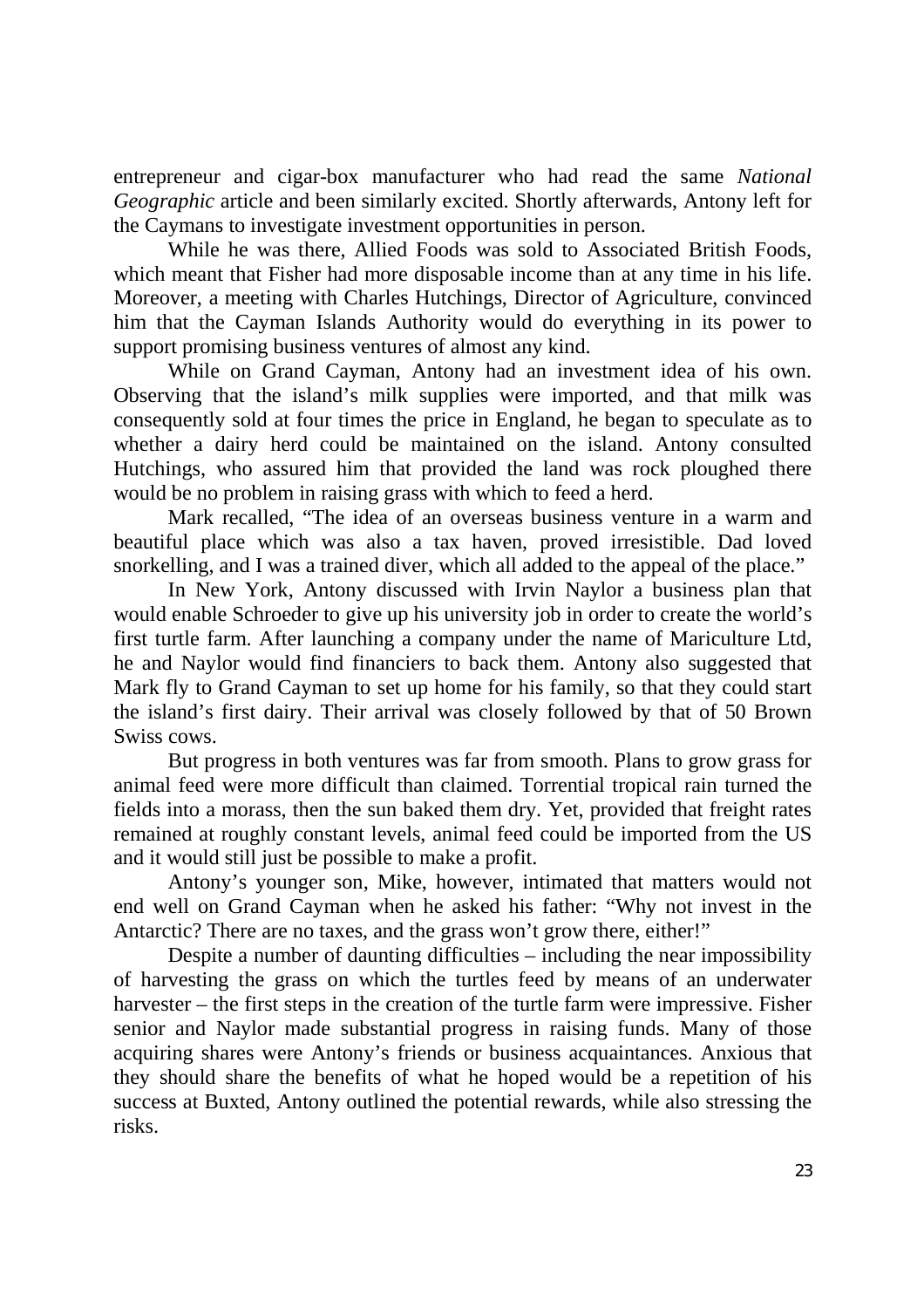By 1973 Mariculture's headquarters, spreading over ten acres, provided a home for 100,000 green sea turtles in a complex of 140 concrete pens, a manmade breeding pond and nesting beach. Nutritional analysis of the turtle showed it to be high in protein but low in calories and cholesterol. The company's marketing staff hired chefs to devise recipes with such exotic names as Turtle Marengo, Turtle Gran Cayman and Turtle Scallopini.

 Leather exports went to Japan, where they were used in the manufacture of shoes, belts and watch straps. The shells - a dull green - were sold as wall decorations and light shades in the US, Europe and Japan.

Mariculture's prospects, however, were not served by the hike in oil prices which resulted from the 1973 Arab oil embargo - and consequent world-wide recession. Worse, the trebling of animal feed costs in two years was to prove fatal to the Fishers' dairy. With their herd sold at a fraction of its original price, they had lost, in all, well over £100,000.

The same period witnessed an insidious change in attitudes towards the conservation of rare species, and the growth of a radical environmental movement in every Western country. Until then, Antony and his fellow directors had assumed that conservationists would be on their side.

But in March 1972, *National Geographic* author Dr Archie Carr argued in another article that, far from rendering poaching of turtles in the wild unprofitable, turtle farming could encourage it by creating additional demand.

He now raised the possibility of small non-profit pilot schemes that might lay the groundwork for a turtle-farm industry that "would be able to spring into existence and from the beginning fill any new demand created … For the time being, however, the only realistic course is a world-wide effort to discourage international traffic in sea turtle products of every kind."

Antony and his colleagues were puzzled by Carr's change of heart – and doubted his economics. But in a growing campaign against Mariculture it was evident that many were motivated by an innate hostility to the idea that an endangered species should be bred for profit. Antony and Naylor recruited distinguished scientists to support their case. To no avail. Crucially, as a result of mounting pressures from conservationists, the US Secretary of the Interior proposed reclassifying the turtle as 'endangered'. Such a step would have meant the banning of all imports of turtle products – thereby wiping out 40 per cent of Mariculture exports at a stroke, and threatening all exports if the legislation applied to products routed via the US to other countries.

With this threat over the company - preventing it from raising additional capital - Mariculture went into receivership in August 1975. Antony's total losses amounted to more than \$600,000. Mark later recalled, "It was difficult to avoid the conclusion that the conservationists were jealous. They did not want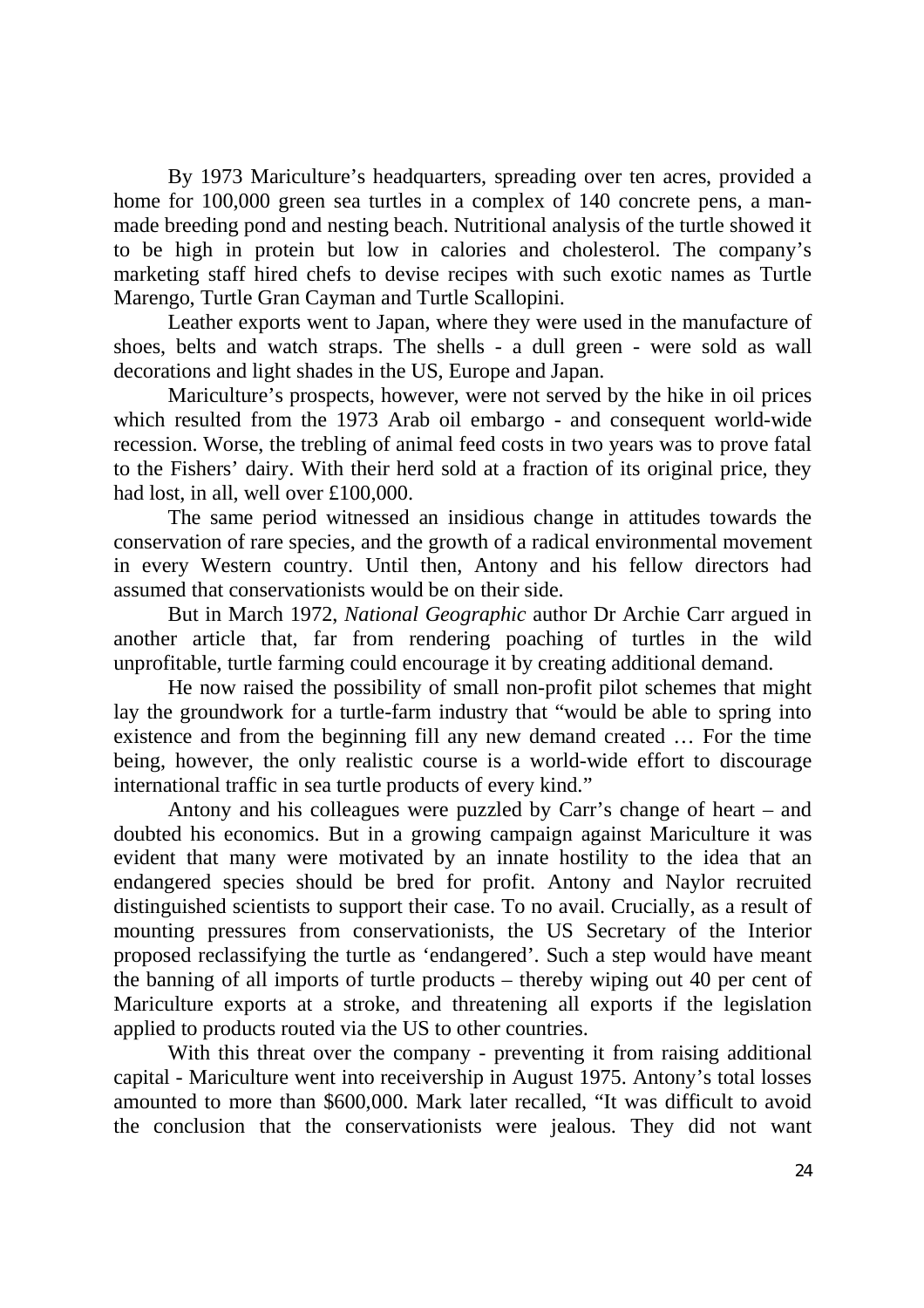businessmen to succeed in doing something that they could not hope to achieve themselves: the conservation of the green sea turtle. The fact that we hoped to make profits seemed to enrage them."

The collapse of Mariculture, the debts that Antony felt morally obliged to meet as a consequence, combined with the losses from the dairy herd, had wiped out virtually all of his cash reserves. As a 'gold bug' who understood the value of scarce metals during an inflationary era, he had made successful gold investments during the same period, but had also lost more than £250,000 as the result of investments in Flair Plastics, a company based in Thetford, Norfolk - that failed spectacularly to live up to its name.

Now aged 60, Antony was depressed not only by this run of business failures, but by the thought that friends had suffered significant losses. Further, he had hoped that business success would enable him to fund the creation of IEAlike bodies around the world.

#### **Exporting the revolution**

Following the example of the Fabians, the first step in seizing control of the political agenda had been an assault on the intellectual high ground. By 1975, substantial progress had been achieved by Harris and Seldon. Antony, however, worried that the change in intellectual opinion in Britain had come too late to effect a real reversal.

At a regional meeting of the Mont Pélerin Society at Hillsdale in September 1975, Antony met Dorian Crocker, whom he was later to marry. But the doomladen introduction to a talk he gave made an unlikely starting point for a romance: "It is my purpose to provide convincing evidence … that present world-wide developments are leading to disasters of unimaginable proportions; that these disasters will involve the death of countless millions from starvation, disease, and human slaughter; that these disasters, if they occur, will be the direct result of unsound economic decisions."

Despite this baleful message, Antony seems to have made a favourable impression on Dorian, the rich and attractive widow of George N. Crocker, a lawyer, political scientist, author and columnist for the *San Francisco Examiner*. The two later talked at length, and exchanged addresses.

At this time Antony was at the nadir of his fortunes and at his most gloomy about Britain's deepening economic malaise. Despite such misgivings, he was determined to spread the IEA message further – with a growing international network of market-orientated individuals and organizations.

Given his frame of mind during this period, an offer to help build the newly-established Fraser Institute in Vancouver, Canada, proved difficult to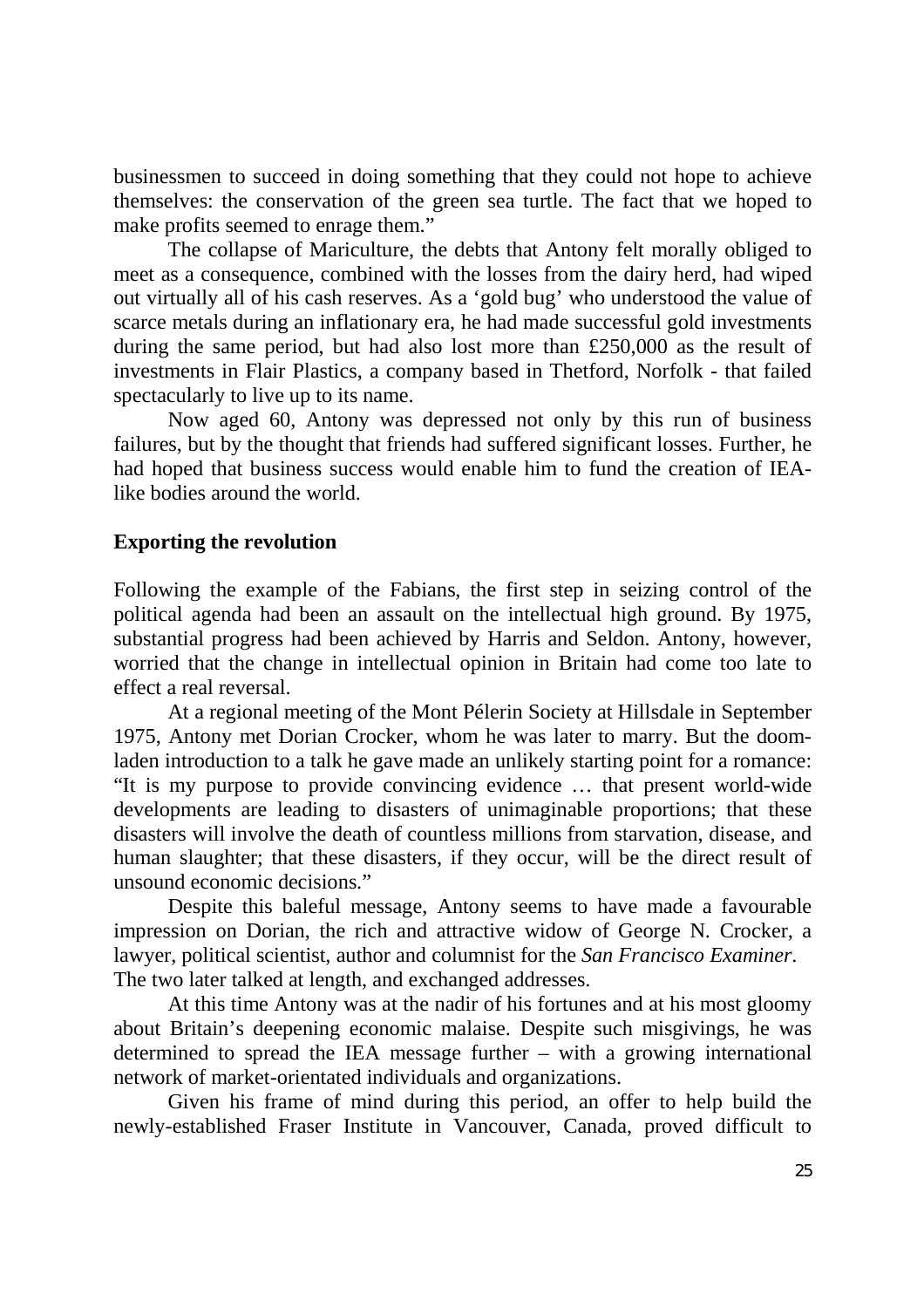resist. The offer came from Patrick Boyle, a Canadian industrialist who had been disturbed by the accelerating left-wards drift of both federal and provincial politics.

 Antony became acting director of the Fraser Institute in 1975 and, in his 18 months on its staff, in addition to raising funds, he constructed a distinguished editorial advisory board, and attracted speakers with an international reputation such as James Buchanan, Harry Johnson and Alan Walters.

 The Institute's first publication – *Rent Control: A Popular Paradox* – became a bestseller – and rent control was subsequently repealed in almost every part of Canada.

 On 8 October 1977 Antony and Dorian were married at Pebble Beach Chapel, California. Afterwards, Antony moved into Dorian's apartment on Russian Hill in San Francisco, with its sweeping views of the bay. Dorian was warm, rich, generous, attractive and vivacious, yet highly competent and with a strong character. To these formidable assets she added political views that Antony found highly congenial.

The next professional challenge which gave new purpose to Antony's life was a plan for a think tank which would explain the virtues of the free market to the mostly liberal (i.e. mildly socialist) New York City, the home of international capitalism.

This was an idea Antony had discussed with Bill Casey, a New York lawyer with growing influence in the Republican Party and more widely in the American conservative movement. Again, the model was to be the Institute of Economic Affairs. Between them, Fisher and Casey – later to become Ronald Reagan's campaign manager and subsequently his Director of the CIA – identified potential donors, and in 1977 set up a new body eventually called the Manhattan Institute. In 1979 Antony co-founded the Pacific Research Institute for Public Policy, in San Francisco with James North.

By the early 1980s, the proliferation of market-orientated think tanks which Antony so ardently sought was taking place in Britain as well as internationally. He served conscientiously as a trustee of the Adam Smith Institute, created in 1975 by Madsen Pirie, Eamonn Butler and his brother Stuart.

Although he was not in a position to contribute directly to ASI funds, he and Dorian regularly hosted parties at their London flat to which potential donors were invited.

According to ASI director Eamonn Butler, "It was an enormous boost to have this distinguished, well-connected English gentleman patting us on the back while telling his businessman friends that they really should listen to  $-$  and support – these brilliant young men at the Adam Smith Institute!"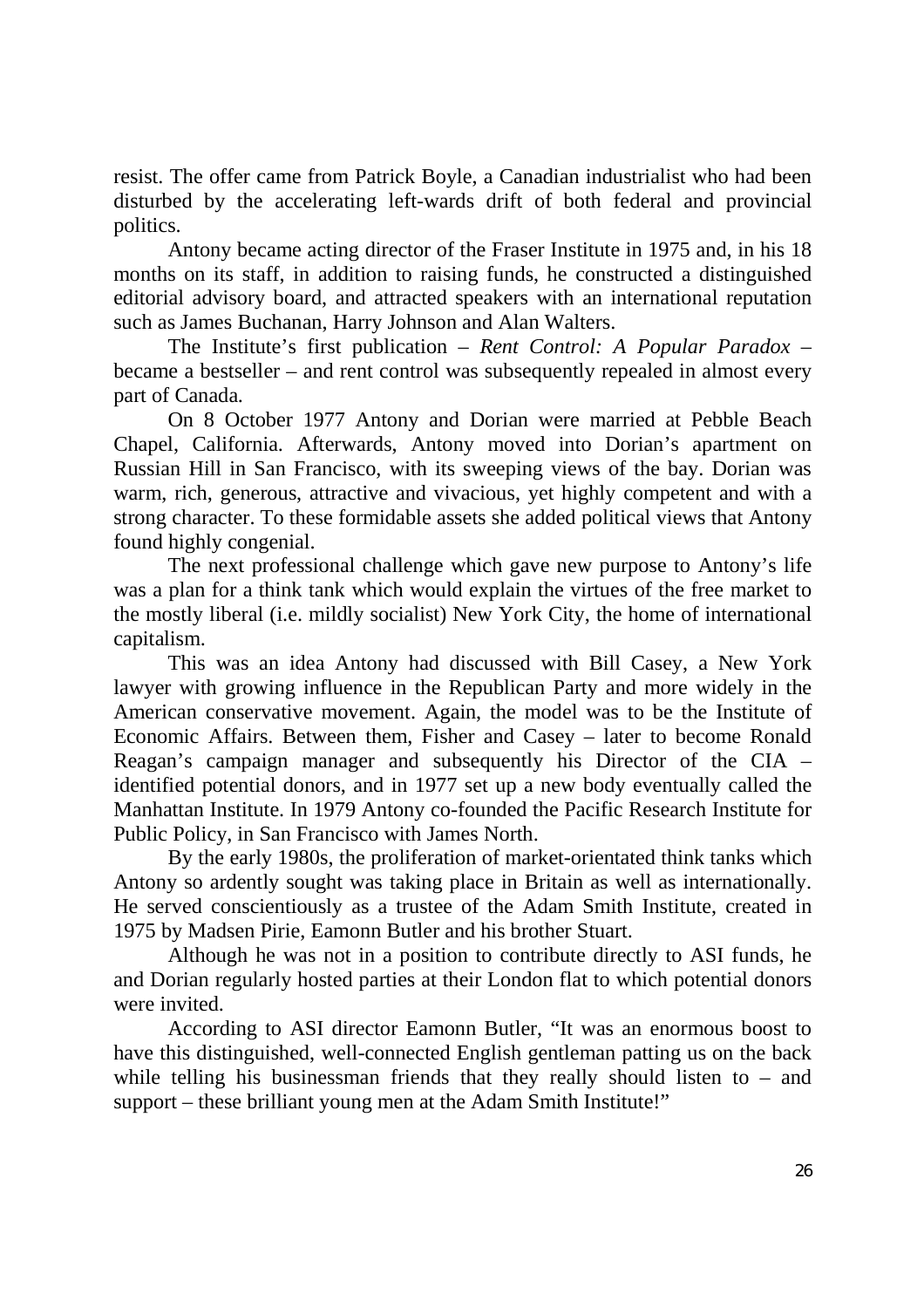Meanwhile, the IEA gave its blessing to a young sociologist, Dr Digby Anderson, who sought guidance on how to set up an independent unit to examine social issues. As well as useful advice, they gave him temporary house room, and £10,000 as seed money.

The Social Affairs Unit, as it was to be called, concentrated on critical evaluations of the welfare state, and, in particular, its tendency to produce vested interests which worked at variance with its purported aim. Early publications included *Breaking the Spell of the Welfare State* (1980), *The Pied Pipers of Education* (1981) and *Who Teaches the Teachers?* (1986).

 In 1980, encouraged by the success of the Fraser and Manhattan institutes in North America, Antony conceived plans for an organisation that would help create free-market think tanks world-wide. The result was the Atlas Economic Research Foundation, its name suggested by a favourite classical quotation: "Give me a lever and I will move the world." The lever, he said, was the IEA and the fulcrum nothing less than market forces.

Based in Montgomery Street, San Francisco, the Atlas mission was to encourage intellectual entrepreneurs to set up independent public-policy institutes with detailed advice about legal structures, fundraising, budgets, staffing, publications, marketing, media relations, and how to keep politicians at arm's length.

Crucial early help was thus given to increasing numbers of individuals and organisations including the Dallas-based National Center for Policy Analysis (NCPA), which has exerted a considerable influence on the conservative tax and welfare agenda since the early 1990s.

Marriage to Dorian provided the means by which Antony could advise in person the directors of the infant think tanks springing up around the world. It also provided him with a proud and energetic assistant who shared his missionary zeal. At the end of their working day, Dorian would pour a whisky for herself and a Coke for Antony before reading out items she had clipped from newspapers and magazines.

The last eight years of Antony's life were consequently his happiest and most fulfilled. He believed that the think tanks he had created or helped had demonstrated a proven means by which nations might escape from poverty through the adoption of limited government, free markets and the rule of law.

Atlas has been particularly keen to assist institutes where the struggle for economic liberalism is at an early stage, most notably in Latin America and Eastern Europe. The advice given in 1980 by Antony to Hernando de Soto, an evangelical Peruvian of free-market beliefs, was as consequential as it was opportune. It was offered when there were real fears that the Marxist guerrillas of Peru's Shining Path might achieve their revolutionary goals.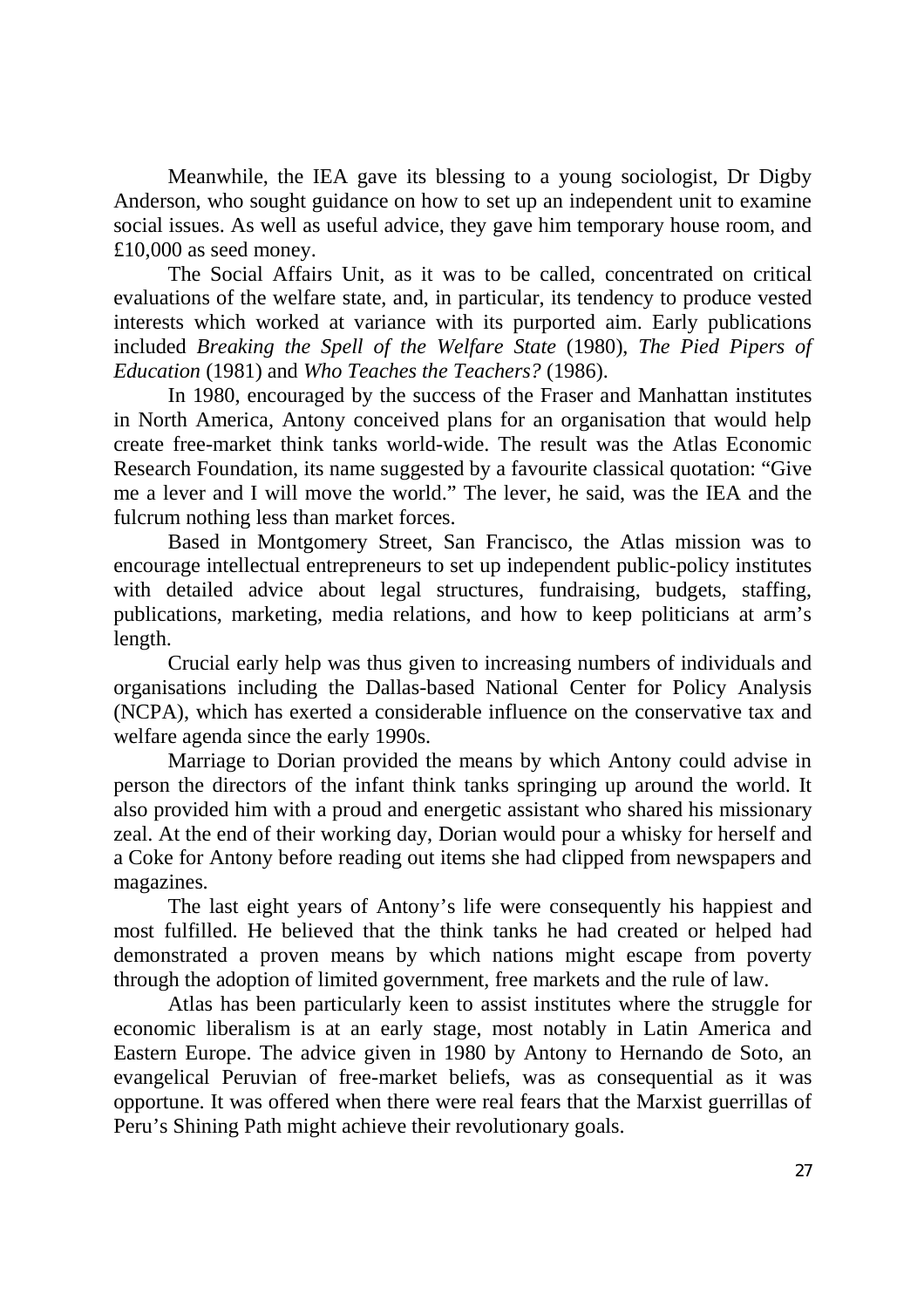De Soto, whose writing had made him a prime target of the guerrillas, argued that it was not capitalism that accounted for the wretched poverty of so many of his fellow countrymen, but the fact that they were denied a full role in the capitalist process. By granting legal titles to the homes and land of the poor it would be possible for them to move from the black economy, where only subsistence livings were possible, to the mainstream economy. Such a transfer would enable the poor to use their assets more productively – as collateral to expand their businesses, for example. The assets of individual Peruvian

farmers and traders might be meager – but collectively they amounted to many millions of dollars.

"The poor live outside the law because corrupt legal systems and warped rules force them to. It's this 'legal apartheid' that explains why some peoples thrive and others don't."

Following painstaking advice from Antony, de Soto created the Instituto Libertad Democracia (ILD) in Lima in 1984. His offices were bombed and his car machine-gunned by Marxist guerrillas, but he survived. Later, as an economic adviser to the Peruvian president Alberto Fujimori, his formalisation programme extended legal titles to 1.6 million of the country's 2.3 extralegal buildings and brought 280,000 illegal small businesses into the mainstream economy.

 Without mentioning Atlas by name, Antony referred to the work of a 'family of 40 institutes in 20 countries' when he attended a dinner to celebrate the 30th anniversary of the IEA in April 1987. He told those present, including the Prime Minister Mrs Margaret Thatcher: "The example of the IEA has surely demonstrated that this type of independent educational activity is as vital to the well being of the community as the great teaching establishments, libraries, museums, galleries, and other charitably-financed activities."

The remaining period of Antony's life was spent in supporting the think tanks whose promotion had become his life's work. But fading health increasingly forced him to cut down on his commitments and travel. By spring 1988 it was clear that his illnesses were terminal. On 11 June, following strong representations by friends and admirers, Antony was knighted for 'public and political services' in the Queen's Birthday Honours list.

Congratulating his friend, Harris joked that the citation should have been for 'private and anti-political services'. Antony chuckled in agreement - but said he would keep the knighthood anyway!

 The award lifted Antony's spirits. Three days later he was back at his desk and in his last letter to Harris he wrote, "I cannot let this moment pass without expressing my profound gratitude to you for the many ways in which you have brought about my knighthood. My own part is so much like planting a mustard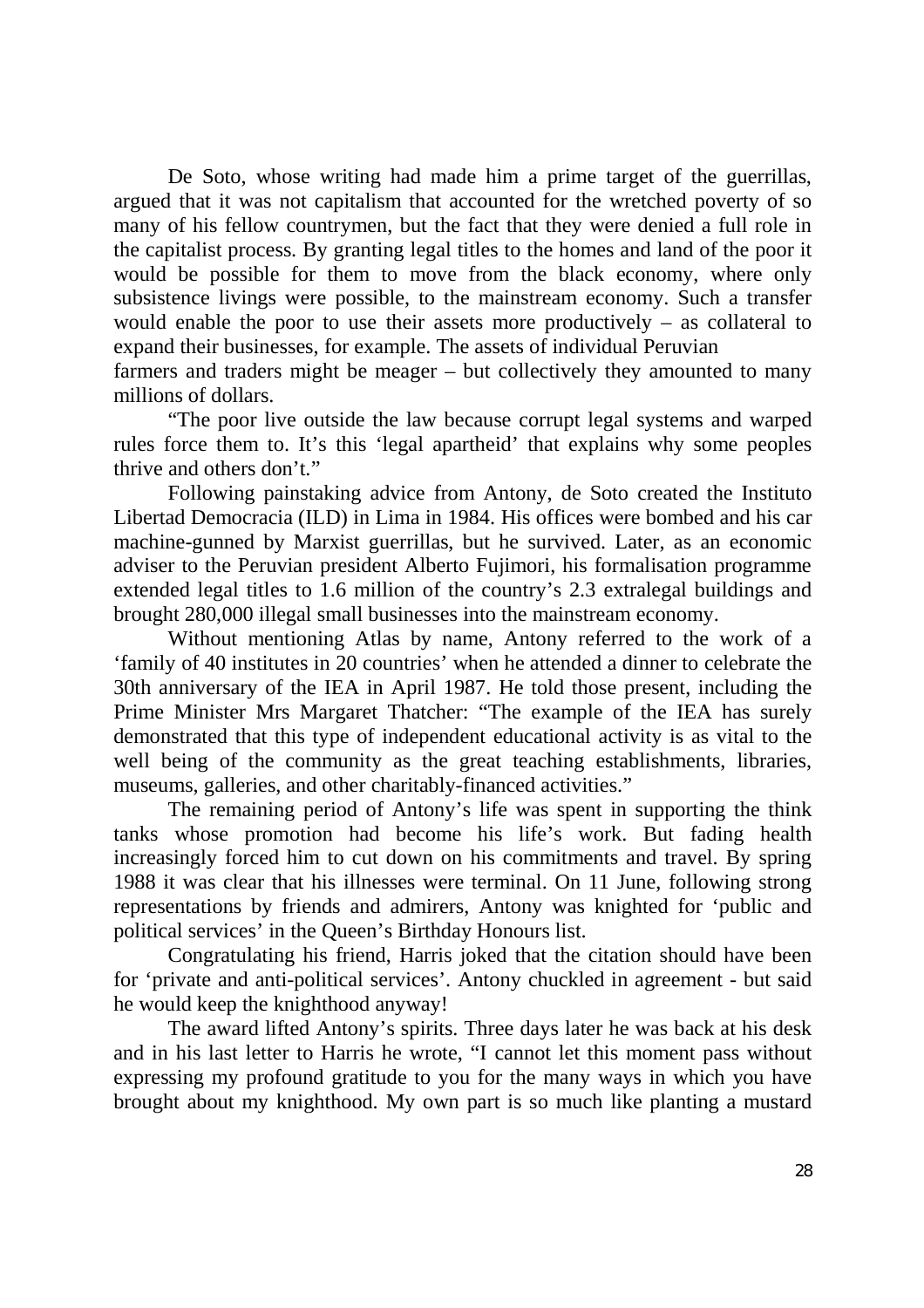seed. It was you and Arthur and now a growing team … who have done all the work"

Sadly, Antony steadily weakened throughout the remainder of the month. On 8 July, exhausted by looking after him, Dorian finally allowed him to be admitted to St Francis Memorial Hospital, where he died from a chronic heart condition the following day.

Ten days later, in accordance with his wishes, members of his family scattered his ashes from the yacht *Naiad* as it sailed into the Pacific, while a Christian Science practitioner knelt in prayer. On 28 September, at a thanksgiving service held at St Lawrence Jewry in the City, Lord Harris paid tribute to his friend's unique combination of qualities.

 "As an Old Etonian, he had substance, style, self-confidence. But there was no conceit, no sense of superiority, nor the least remoteness from ordinary people. Antony was the most uncomplicated, honest, and upright man I have ever known. But perhaps his most endearing quality was modesty … It owed everything to his private devotion to Christian Science, his awe for God's creation, and his simple instinctive belief in freedom for people to work out their own destiny …

"Antony was a non-conformist. He was touched by the goad of divine discontent. If things were out of order, he could not turn his back, but must do whatever he could to set them right."

By the standards of his early and middle years, Antony was a poor man at the time of his death. His total estate amounted to around £20,000 which was apportioned between his two daughters, the Church of Christ Scientist, and the Institute of Economic Affairs. His greatest legacy, however, was a rapidly growing world-wide network of organisations which were increasingly to help shape the political agenda of an expanding portion of the world during the decades to come.

By 2008 "Antony Fisher Champion of Liberty" was out of print so David Moller produced this condensed version and the following two sections were added to include material that was not in the original. The first is about Dorian Fisher written by Linda Whetstone and the second is on the history of the Atlas Economic Research Foundation since Antony Fisher's death and written by John Blundell and Colleen Dyble.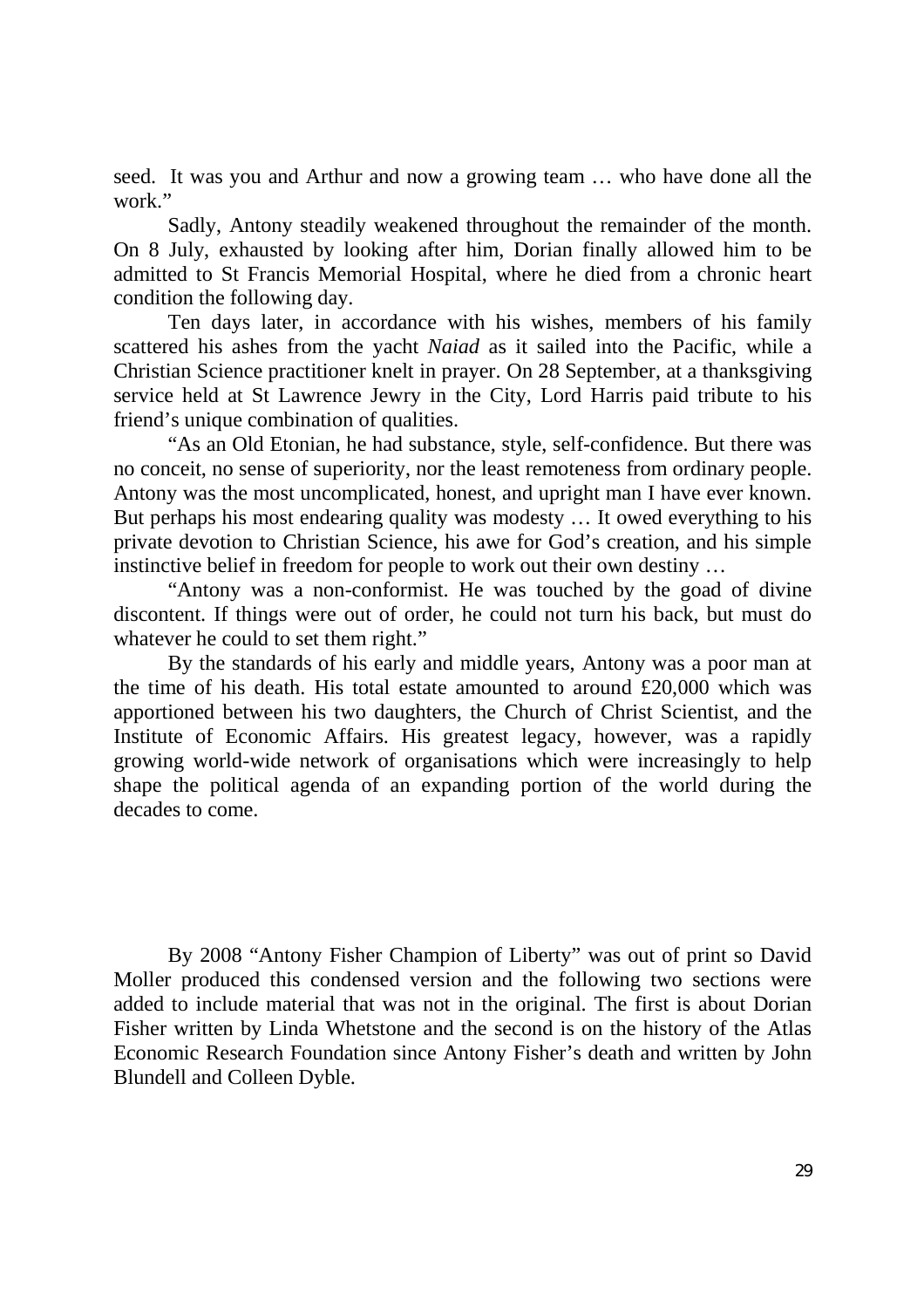# **.. And the woman who made Atlas possible ..**

*By Linda Whetstone – board member of the Atlas Economic Research Foundation* 

Antony Fisher, my father, first met Dorian Crocker at about the lowest point in his life. His first marriage, to my mother, had broken up. He had been severely bruised in several failed business ventures. The governance of his home country, the UK, was in dire shape.

Possibly all this coloured the darkness of the talk he gave – on the world's economic prospects - to the Mont Pélerin Society at Hillsdale College, Michigan, in September 1975. Yet despite the apocalyptic tone of his doom-laden message, there was something in it for Dorian that carried echoes of her husband, George, whom she had lost five years earlier. She may have sensed the same craggy determination and the same rock-like, unyielding integrity.

Born in Wisconsin on September 14, 1919, Dorian Dodge was a direct descendant of Tristram Dodge from Taunton in Somerset, UK, who was among the first party of 15 settlers on Block Island, Rhode Island in 1661. Also through her grandmother, Lucretia Yeaman, she was eligible to join the Daughters of the American Revolution.

Her father, Adiel Yeaman Dodge, was a prolific inventor mostly, but not solely, in the automobile industry. In 1935, he patented a clever constant velocity transmission for cars, and, later, a neat overrun clutch for automotive belt and pulley layouts, as well as devices for desalinisation equipment.

Clearly, his inventions did well enough for Dorian to attend the prestigious Laboratory School in Chicago, which is an integral part of Chicago University and focuses on teaching students to analyze and solve problems critically, rather than simply absorb facts.

Dorian graduated in 1936 and moved to Mills College, an elite women's liberal arts college in Oakland, California, that would have required good grades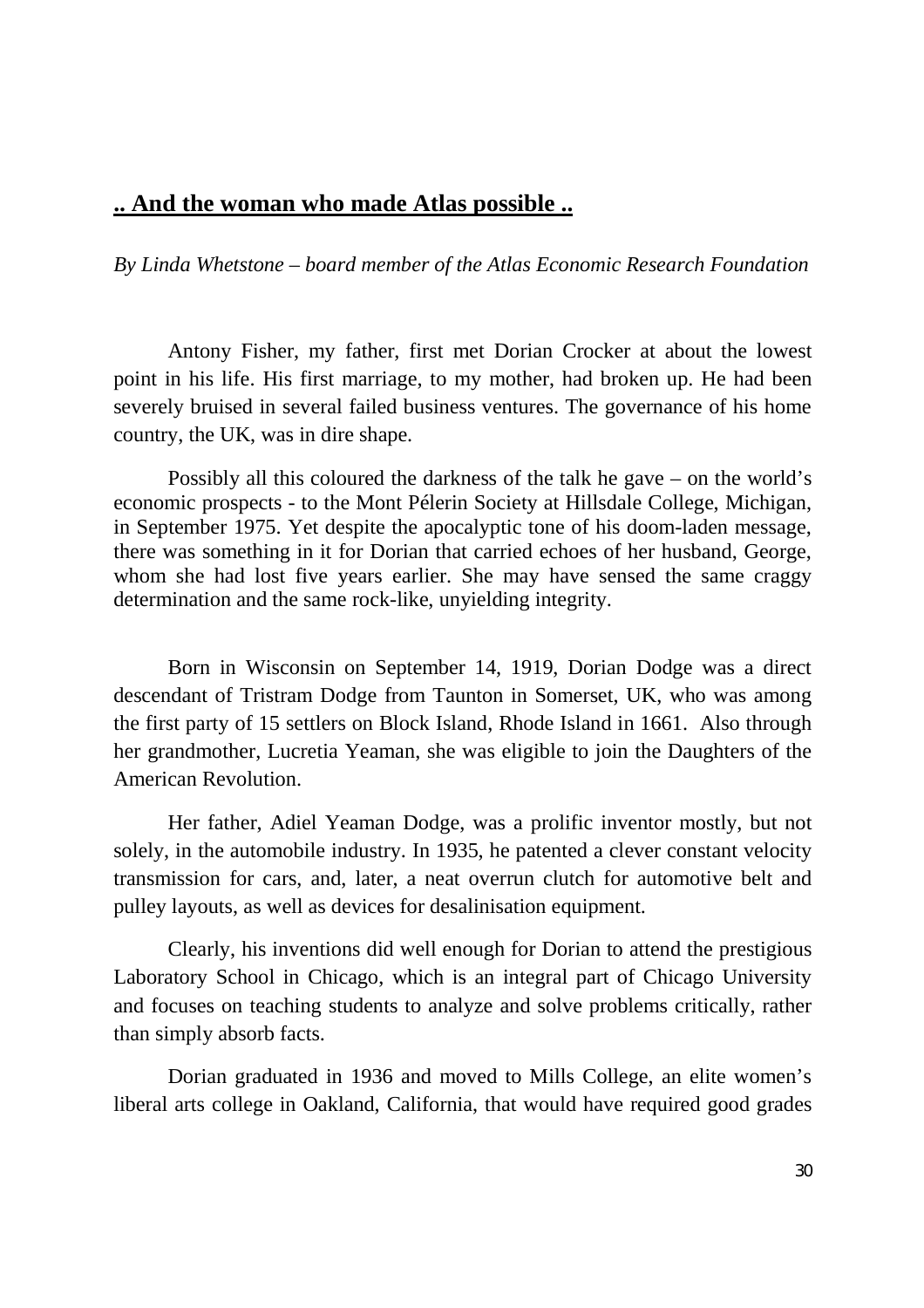for entry. Year book photographs show her as being as beautiful then as she was later.

 In 1941, the razor-sharp, stunning blonde married George Crocker at a society wedding in San Francisco. Some 13 years her senior, he was a U.S. Army officer, teacher, author, lawyer, businessman and columnist for the *San Francisco Examiner*.

Shrewdly, although George was nothing to do with the Crocker Bank, Dorian always kept the Crocker name on her bank information and cheque books to ensure good service whenever she had dealings with the bank.

Resourceful and endlessly energetic, she was Chairman of the Junior League in the early 1950s and raised money for charity. Her eyes were opened to the grim, totalitarian ways of the Soviet Union, when she traveled extensively round the country with her husband in the 1950s while he researched the book *Roosevelt's Road to Russia,* This was published in 1959 and was a critical study of Roosevelt's summit conferences with Stalin and Churchill during the Second World War.

She and George lived in an apartment in Jackson Street, San Francisco, until, in 1964, they bought an apartment in 1750 Taylor Street, on Russian Hill, which had glass walls and sweeping views of the bay. She related how they used to go up and down in the workmen's cage, during construction, to figure out how high to go. It was when they looked out from the very top floors, and realised they could be in fog for a lot of the time, that they settled for a floor lower down. They were the first to move into the impressive apartment block, and lived there until George died in 1970.

She and Antony met for the second time in 1976 at the 29th anniversary meeting of the Mont Pélerin Society at St Andrews, Scotland, held near Adam Smith's birthplace at Kirkaldy to mark the bicentenary of *The Wealth of Nations*.

But the budding friendship remained relentlessly proper. A few weeks after the MPS meeting Antony visited Dorian in San Francisco and proposed. Dorian, although much taken with the idea, was initially uncertain. In order to become better acquainted, however, she agreed to join him on a cruise down the west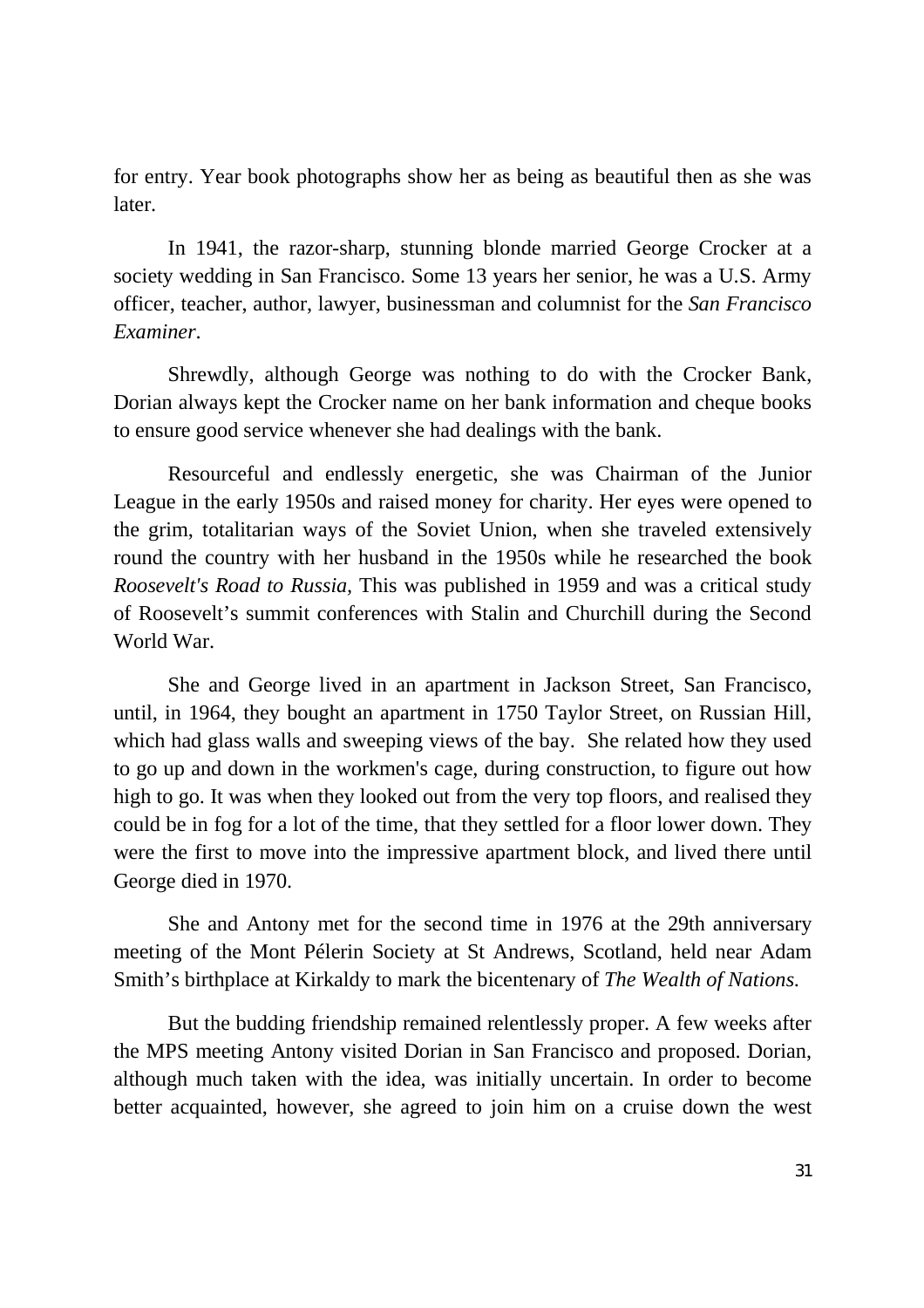coast of South America. But as Dorian assured my brother Mike, "Separate cabins, of course. We're conservatives!"

During the voyage Antony repeated his proposal of marriage. "I recall receiving a knock on my cabin door and finding Antony on one knee. He was so charming, so handsome … any doubts I might have had disappeared. Anyone who thought him humourless or dull simply didn't know him."

They married on 8<sup>th</sup> October 1977 at Pebble Beach, California, with a small reception following at a friend's home near Monterey, 120 miles south of San Francisco on the Pacific Coast. Antony then moved into the apartment in Taylor Street.

Their friends Milton and Rose Friedman were later to become neighbours and regular dinner guests. Friedman had won the Nobel Prize in 1976 and was in great demand by TV and film crews. Often he called Dorian and asked to borrow her huge lounge to conduct these interviews. She always agreed. It was in this way that Dorian and Antony introduced Milton to the Atlas Foundation.

 Dorian said: "I had already learned a great deal about market economics from my first husband, and so I didn't need to be converted. But after I married Antony I believed in them even more strongly! The whole purpose of Antony's life was to get others to believe in them too. I was extremely proud to help him in any way that I could."

 Whereas Antony's sense of mission had been a source of tension and of intermittent conflict in his first marriage, it now ensured common interests, goals and friends. Dorian took copious notes of meetings which she then typed up herself, helped make travel arrangements, and organised dinner parties for Antony's associates and those who might provide financial support for any of the think tanks with which he was associated.

After the first Atlas seminar in Vancouver, in 1983, Dorian edited a 50 page manual on do's and don'ts for public-policy institutes based on speeches given at that seminar's first workshop.

Atlas President and CEO Alex Chafuen recalls that when Antony was working on a long manuscript he would almost always show it to Dorian. "She would have strong suggestions. Sometimes I saw manuscripts coming back and forth almost endlessly, until both Antony and Dorian were satisfied. More for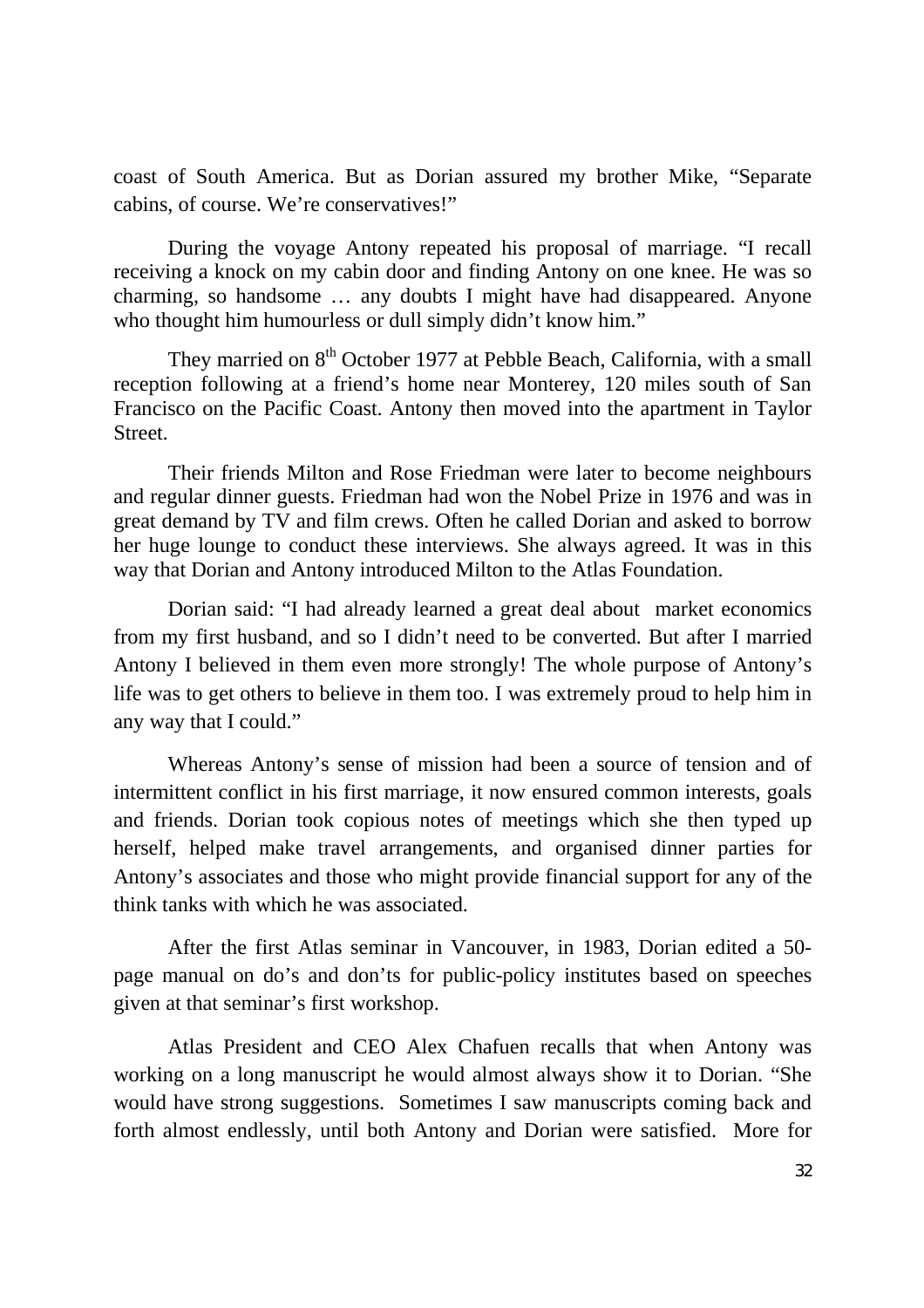prudence than political correctness, Dorian would smooth some of Antony's remarks."

"When they traveled together, searching for intellectual entrepreneurs, those who belonged to Anglophile cultures would relate better to Antony, but those who were influenced more by the openness and prosperity gospel of America, would relate better with Dorian. Together they began building Atlas. But anyone who thought she was just another pretty blonde, were in for a surprise. This was a very bright blonde and an early user of an Apple computer."

In order that they did not live out of suitcases when Antony attended IEA board meetings in London, Dorian bought a flat in Cadogan Square. Later, when it was necessary for Antony to be in New York, while the Manhattan Institute was being set up, she bought a further apartment in Manhattan. Except on family occasions, entertaining was always related to work and arranged in considerable style.

 It was typical of her foresight and consideration, that, although younger than Antony, Dorian made provision in her will that would have allowed him to carry on his work, without financial worries, in the event of her death. Fearing that Antony might be tempted to invest his legacy in an entrepreneurial activity that might not succeed, she stipulated that he was to receive only the income. In this way she was able to assure me, "Don't worry, the capital will be safe!"

She never lost this astuteness, and, although extremely generous with friends and family, she was careful with her money and shrewd in her investments. She was particularly pleased that the Manhattan apartment not only served its purpose as a base for setting up a think-tank, but, when sold, also turned a nice profit.

After she married Antony, she went out of her way to establish good relations with his family. When she first met my three daughters – then 10, 12 and 13 - she said they should call her Dorian because that would make her feel younger and them feel older! Every year she organised and funded holidays with one or other of the Fisher children and their families– and on one occasion, in 1987, took all of us to Annecy, in France.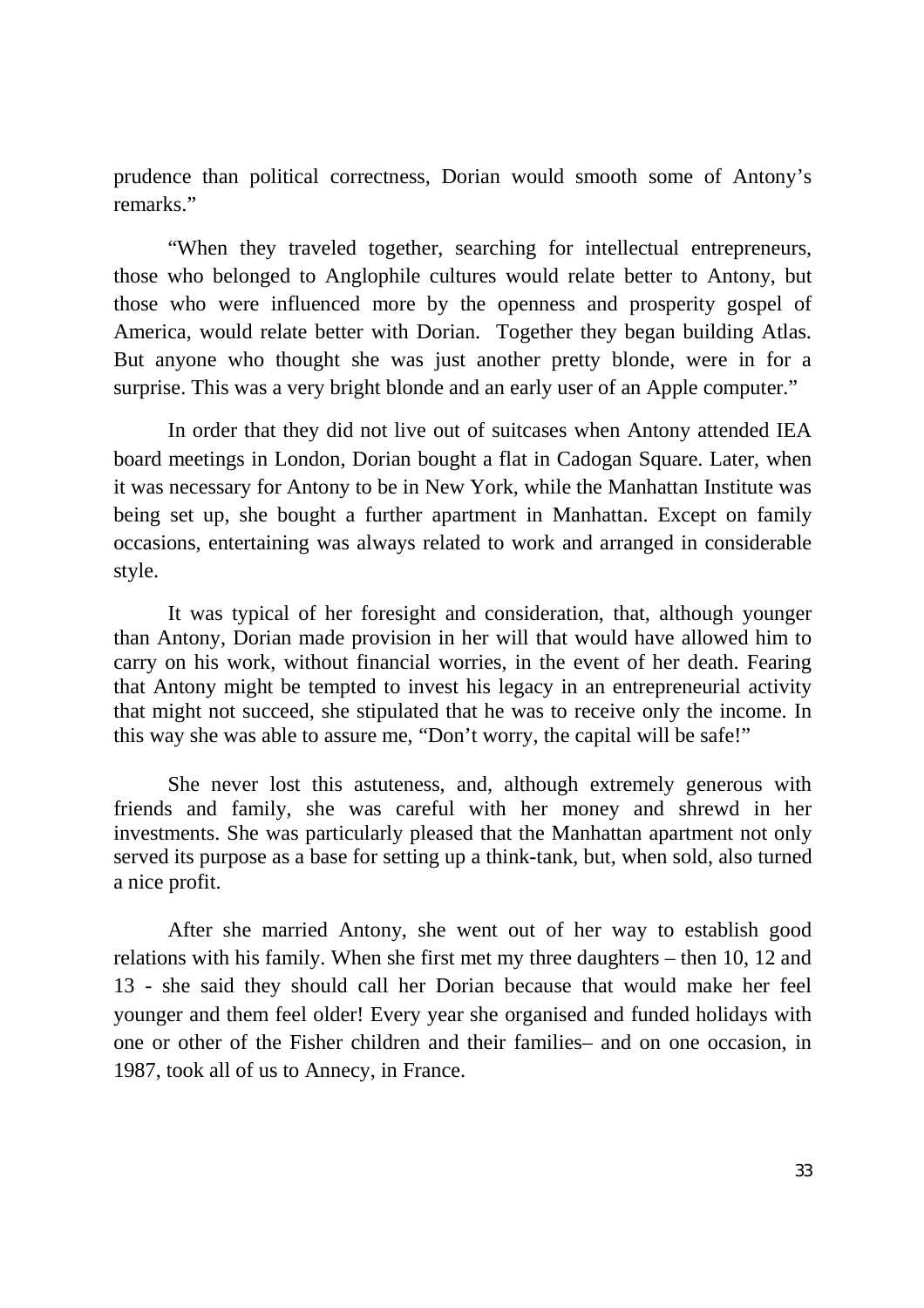Their Christmases were spent in England with my husband Francis our children and me. Dorian obviously enjoyed everything my father did and became an important part of it. You had only to be with them a short while to realise how pleased they were to be in each other's company. She made my father very happy and certainly gave him the happiest years of his life - as well as enabling him in part to fulfill his dreams.

Bill Sumner, who succeeded my father as Atlas chairman, remembers Dorian and Antony " as some of the kindest and most intellectually stimulating human beings I've ever had the pleasure of knowing".

She was the perfect step-mother, fun, positive, generous, searching for ways to get us all together. Always looking wonderful and always refreshingly strong in her views.

Dorian kept in touch after Antony's death and continued to take delight in the growing success of the IEA. It has not only continued to lead the pack in the UK in spreading understanding of the role of markets in solving social and economic problems, but played host to other think-tank staff and intellectual entrepreneurs from round the world.

In the past 20 years, the IEA has built up a flourishing youth constituency in schools – sending its publications to some 500 of the top state and independent schools - and with its prestigious *Economic Affairs* journal found in university common rooms and libraries throughout the land. Further, the Institute has done its utmost to encourage young, as well as non-British, authors for its publications that now have subscribers in some 50 different countries.

Above all, the IEA has taken full advantage of the new technology with more than 100,000 monographs and web papers downloaded in 2007, and some 3.6 million IEA website pages visited throughout the year. Broadcaster and writer Andrew Marr thus had no hesitation in recently describing the IEA as ".. undoubtedly the most influential think tank in modern British history."

It was only six months after Antony's death that Dorian met John Adams and he was as bowled over by her as others had been before. He followed her to England where she was to spend Christmas with us again in Sussex. They were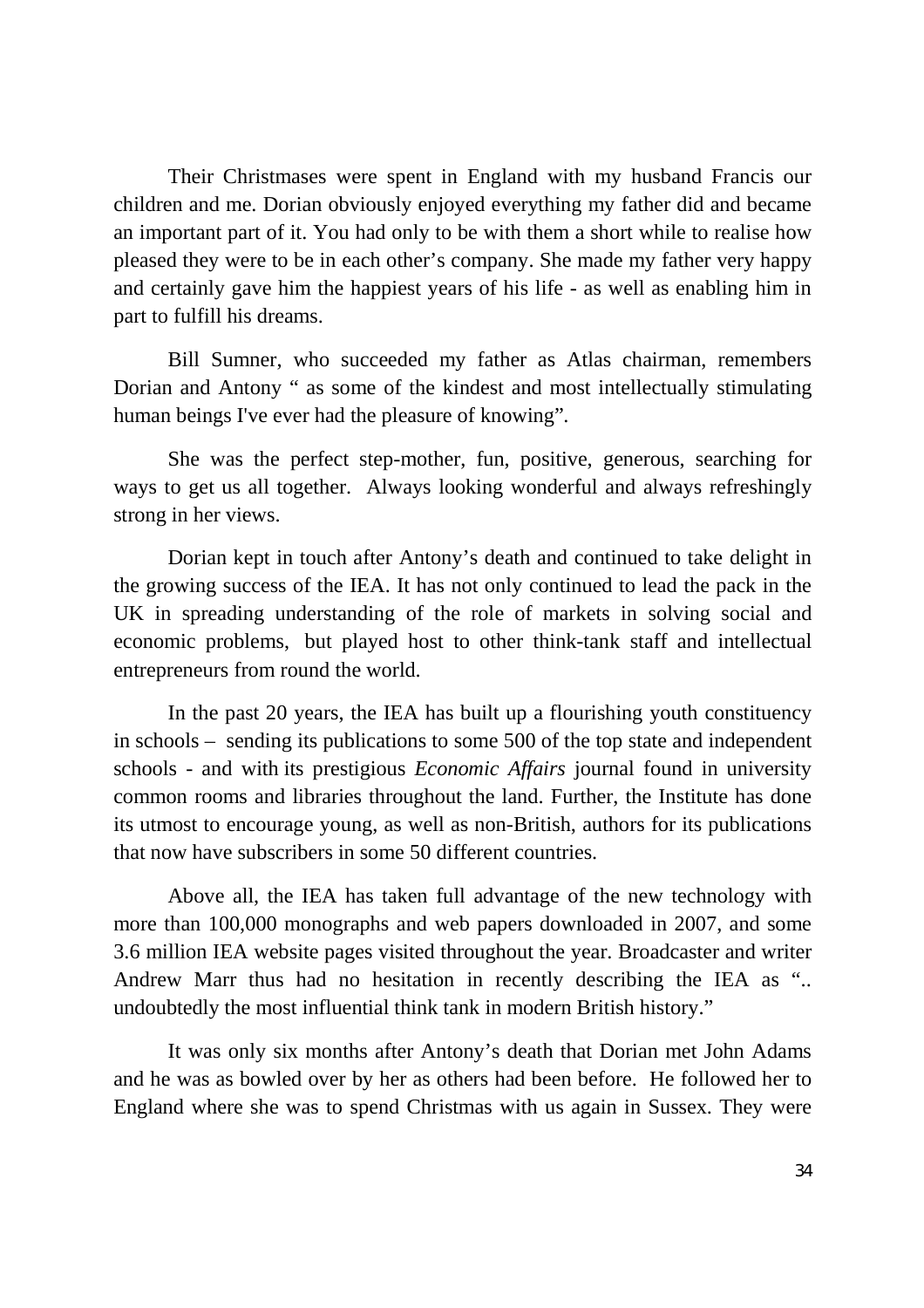married in 1989 and throughout their years together he always made Dorian feel very special.

John was born in 1914 as part of a large family growing up in the wilds of Sascatchewan, Canada, where his father was a surveyor dealing with land claims and registration. He and one of his brothers successfully developed a chain of hotels before retiring to Bermuda which is where he lived with Dorian.

After his death in 1999, his niece Diane persuaded Dorian that she should go back to San Francisco so she moved into the San Francisco Towers on Pine Street where she died on April 3, 2007.

In death as in life Dorian made a large and generous contribution to the further advancement of the values regarding the creative power of freedom, which she and Antony had shared. She left somewhere around \$7m to be divided between four of the organizations with which they had been most closely associated: the Atlas Economic Research Foundation, the Institute of Economic Affairs, the National Center for Policy Analysis and the Pacific Research Institute.

 Without Dorian it is doubtful that the Atlas Foundation would have ever been set up. But as well as being a key figure in the promotion of this and so many other centres of free-market thinking, she had a rare gift in being able to make three husbands extremely happy.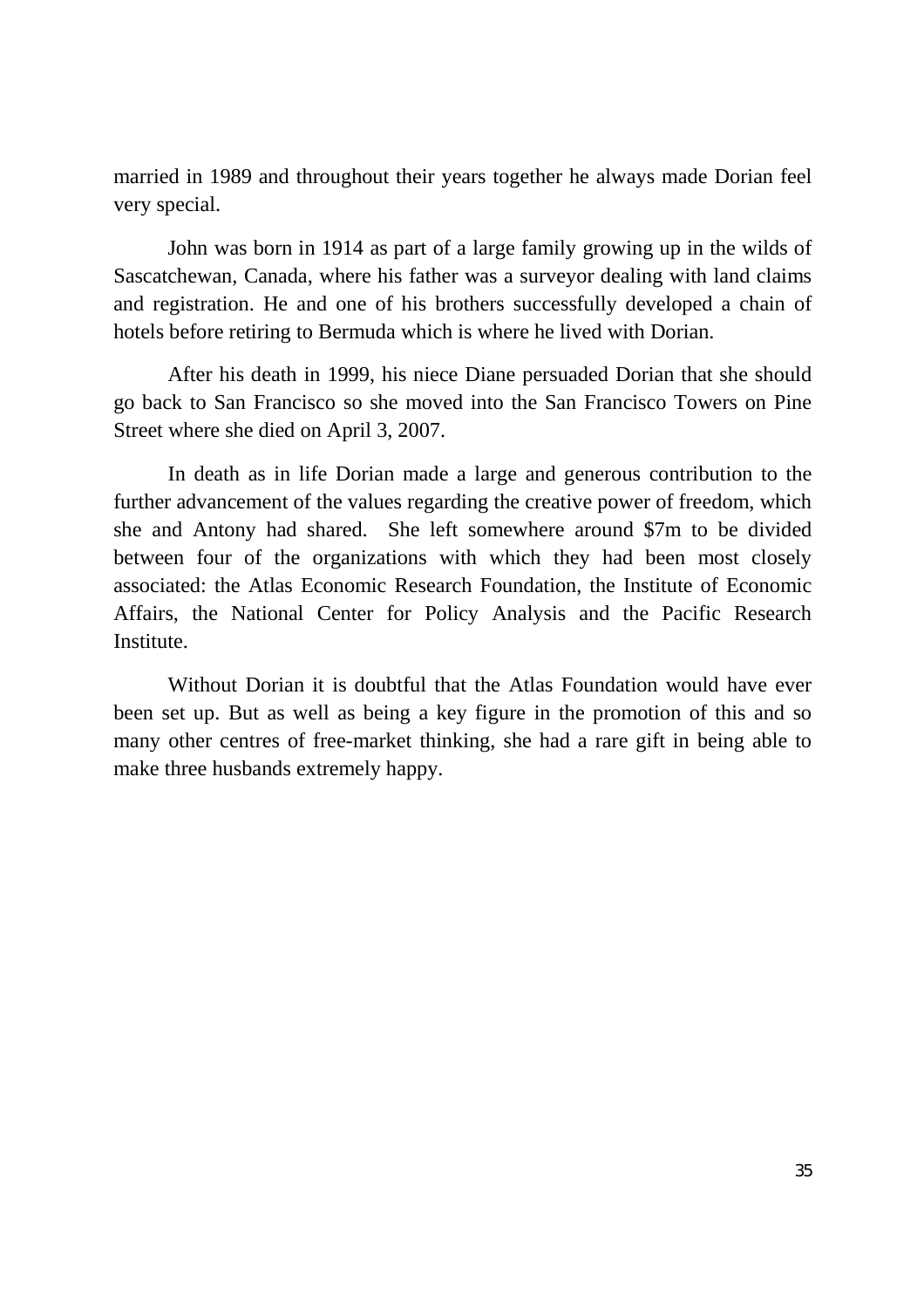# **The Atlas Economic Research Foundation**

*By John Blundell, Director General & Ralph Harris Fellow of the Institute of Economic Affairs (United Kingdom), and Atlas Board Member – and Colleen Dyble – Atlas Director of Coalition Relations. 2008* 

John Blundell relates how, in October 1987, when Antony Fisher entrusted him with the future of the Atlas Foundation he made just two requests - in addition to the obvious mission issues. First, that a San Francisco office was to remain open as long as he, Antony, was able to actively contribute to Atlas. Second, that on his passing his dear wife, Dorian, was to join the Atlas Board. I readily agreed to both. And I kept both promises.

 Antony had started Atlas in 1981 as a hub both for the network of six independent free-market institutes which he had helped create and for the growing queue of "wannabe institute entrepreneurs" knocking on his door.

 We had met several times at the Institute of Economic Affairs, in London, and at many events in California, when I lived at Menlo Park from 1982 to 1985, working on the staff of the Institute for Humane Studies (IHS).

Modest, self-effacing and reserved, I had always found him disarmingly content to remain in the shadows while the spotlight moved to those he had recruited, funded or simply encouraged. But more than that, I also sensed that here was a man from whom, in whatever venture, one could always expect total loyalty.

 Inevitably, I saw slightly less of Antony when, in 1985, Leonard Liggio, Walter Grinder, and I moved IHS to George Mason University (GMU) in Fairfax, Virginia.

 Two years later, in the summer of 1987, Antony called me to ask if I could find somebody to replace him as president of Atlas. At that time, the Foundation had an annual income of \$250,000, of which 60 percent was restricted. The office consisted of a small two-room suite. In the front was a full-time secretary, and in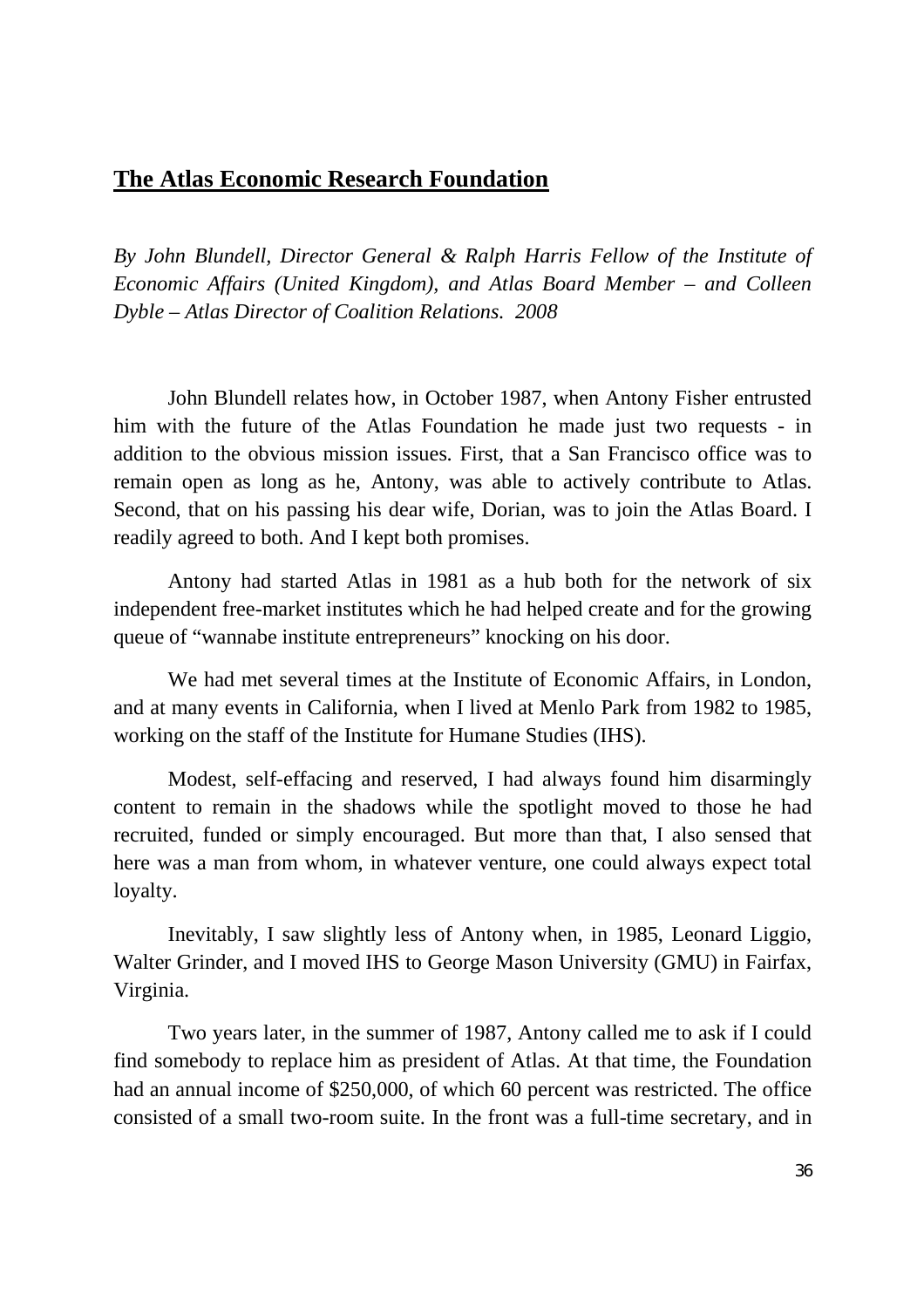the back, Antony (part-time) and a young Argentine, Alejandro ("Alex") Chafuen, also technically part-time, but unceasing in his efforts to take the Atlas vision to Latin America.

 As the summer wore on, none of my suggestions worked out. Indeed, when I found a retired, free-market attorney who played golf every afternoon, Antony refused even to talk to him. "What frivolity!" he thought. Antony himself was so intensely focused that he never read a novel or watched TV. His idea of fun was to have his wife Dorian read to him aloud articles she clipped from the papers every day.

 That July, Antony invited me to speak at an Atlas workshop in Indianapolis, prior to the September 1987 Mont Pelerin Society (MPS) Regional Meeting. I agreed, envisaging a 30-minute speech with 15 minutes for Q&A. After realizing that I would be on a panel with Antonio Marino and Hernando de Soto, with only 30 minutes for all three of us, I decided to skip the speech. Instead, I wrote a paper, mailed it to all the attendees, and just took Q&A.

 This paper was *Fund Raising for the Free Society,* which has since gone through several print runs and is still on the Atlas website (www.AtlasUSA.org) under *Think Tank FAQ - Fundraising*. It has been very gratifying over the ensuing 20 years to hear how useful the paper has been to the people in the Atlas network.

 In fact, the paper impressed Antony so much that he started to consider me as his potential heir at Atlas. At this point, the soon-to-be-retired head of the IEA, Ralph Harris, Lord Harris of High Cross, pointed out two things. First, that San Francisco was a rotten place to base a truly international organisation. Atlas was there only because it was home to Antony's second wife, Dorian, whose stunning apartment overlooking the Bay (fabulous for entertaining donors) and generosity were pivotal in establishing Atlas.

 Ralph argued that with Antony stepping back, there were better locations to consider. Second, Ralph said that being president of Atlas was not a full-time job for a young, active man such as myself.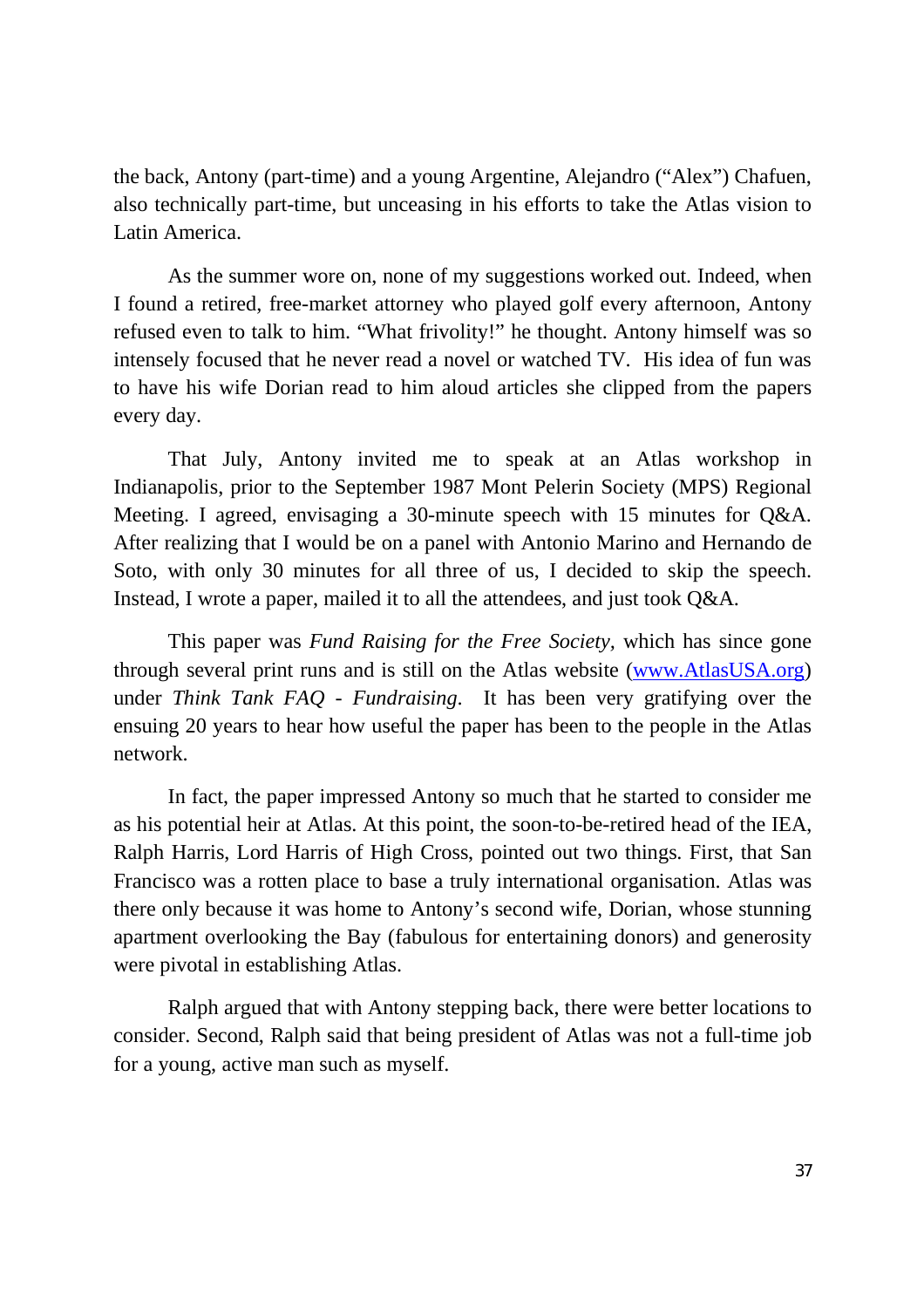The three of us met several times during the week of the MPS meeting, and I returned to IHS with the proposal that I would become part-time president of an Atlas office relocated to join IHS at GMU. I discussed this with my colleagues and to ensure there were no problems, several Atlas Board members joined the IHS Board and vice versa.

Within weeks of Antony's death in July 1988, we had closed the tiny West Coast office and moved Atlas's assets and the Chafuen family to northern Virginia. Dorian had been voted onto the Atlas Board and Bill Sumner had replaced Antony as Chairman. It had already become clear that having an Atlas presence on the East Coast was vastly superior, as it was much easier to get to relevant events and to welcome both foreign and US-based visitors.

There were also great synergies between IHS and Atlas. Both were definitely not think-tanks but rather in the business of finding and developing good market-oriented talent. In the case of IHS, it was scholars and intellectuals; in the case of Atlas, intellectual entrepreneurs. And both operated worldwide.

Upon first look, the Atlas staff stayed small, but it actually grew significantly. IHS then had a staff of about 15, all of whom were able to help Atlas. To keep things orderly, we charged IHS staff time out on an hourly basis. With Atlas's new 15 part-time helpers, activities surged. While it had taken five years to conduct the first six Atlas workshops, we did ten in the next 36 months, seven of which were international.

One of my earliest decisions had been to make Alejandro full-time. I soon thereafter named him director of Advisory Programmes worldwide and then vice president. When I stepped down as president in May 1991, to become president of the Charles G. Koch and Claude R. Lambe Foundations, the board took less than 30 seconds to decide that Alex should be the next president.

The new location, board, infusion of talent, and the momentum established by Antony all contributed to growth in the resources available to Atlas. In 1990, our income rose to \$2 million. The number of institutes in our network, which started at six in 1981, and had risen to 30 by the time Antony died, now stood at 75 - with 18 workshops completed and hundreds of alumni.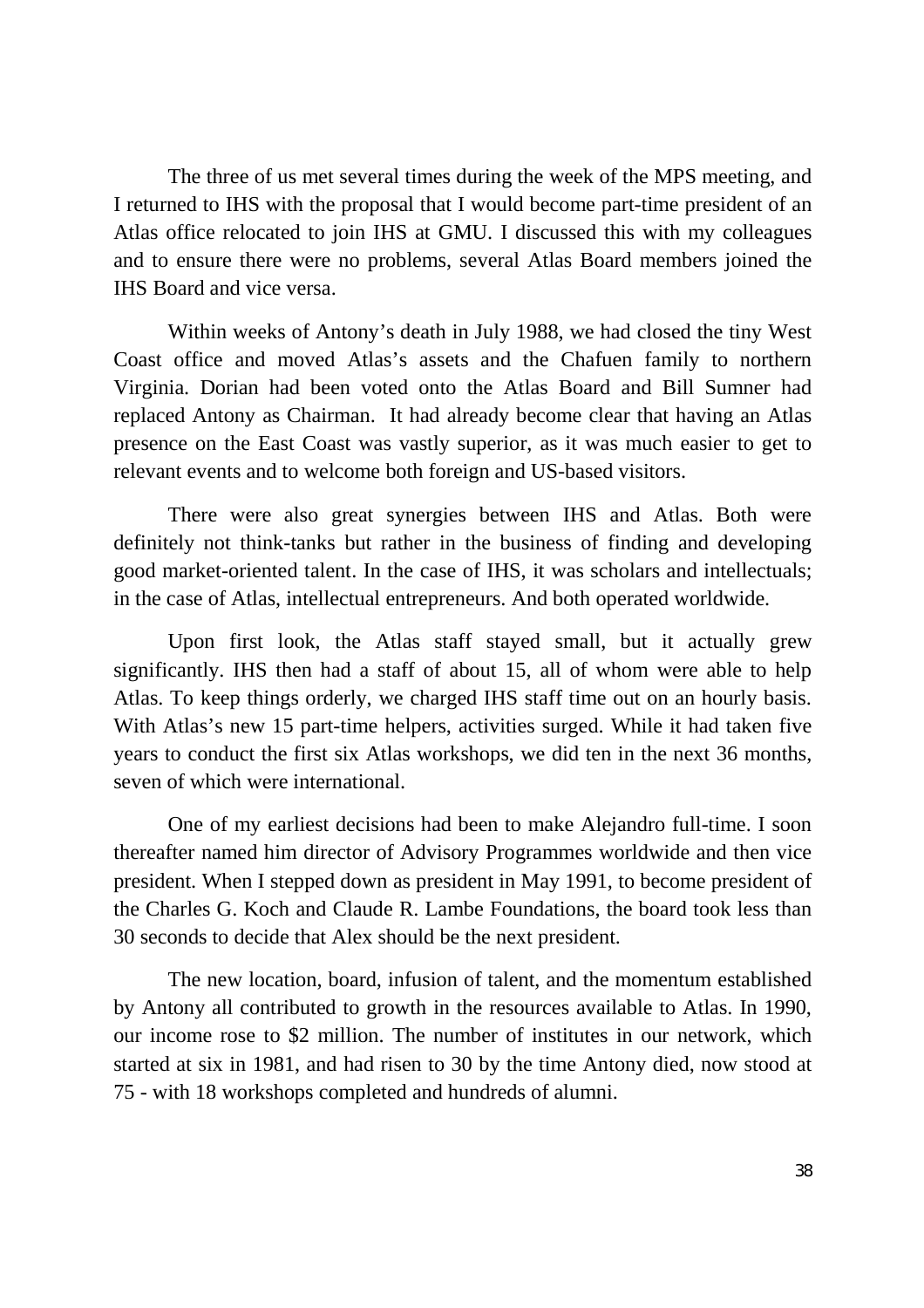My Atlas associate, Colleen Dyble, current Director of Coalition Relations, takes up the story of the Foundation today where it resides in a suite of offices in Arlington, Virginia - minutes from the subway, Capitol Hill and major DC-based think-tanks.

Its initial modest budget of \$250,000 has swelled to over \$4.5 million and its staff grown to 17 full-time employees and three senior fellows.

 Despite these changes, Fisher's legacy has been preserved and its mission has remained the same: "to discover, develop and support 'intellectual entrepreneurs' worldwide who can advance the Atlas vision of a society of free and responsible individuals." Today, Atlas works with close to 250 groups in 99 countries, with its number of contacts growing daily.

 The main recent change in Atlas's development is that it is now reaching out to those in increasingly challenging places and conditions – in countries like Belarus, Pakistan, Venezuela and Zimbabwe, where free market ideas have not been well represented, but are sorely needed.

In my role as Director of Coalition Relations, I have the thrill of working on a daily basis with those, from all corners of the globe, who share our concern for a market- based society built on property rights and the rule of law.

Many are not only terribly isolated but live in great danger with constant threats to life and liberty.

 Like Antony Fisher, Tural Veliyev of Baku, Azerbaijan, was inspired by Hayek. After reading his works, he felt prompted to start the Free Minds Association (FMA) in 2006 to promote an understanding of such values as liberty, justice, human rights and tolerance among Azerbaijani people. In a post-Soviet country, located on the northern border of Iran, Azerbaijan is  $107<sup>th</sup>$  on the Heritage Foundation's Index of Economic Freedom and suffers from an underdeveloped judicial system, monopolistic market regulation and an economy crippled by two state-run banks that account for most of the country's financing activity.

With the aim of influencing the future of the country by forming a strong network of people who favor replacing coercion with free cooperation among free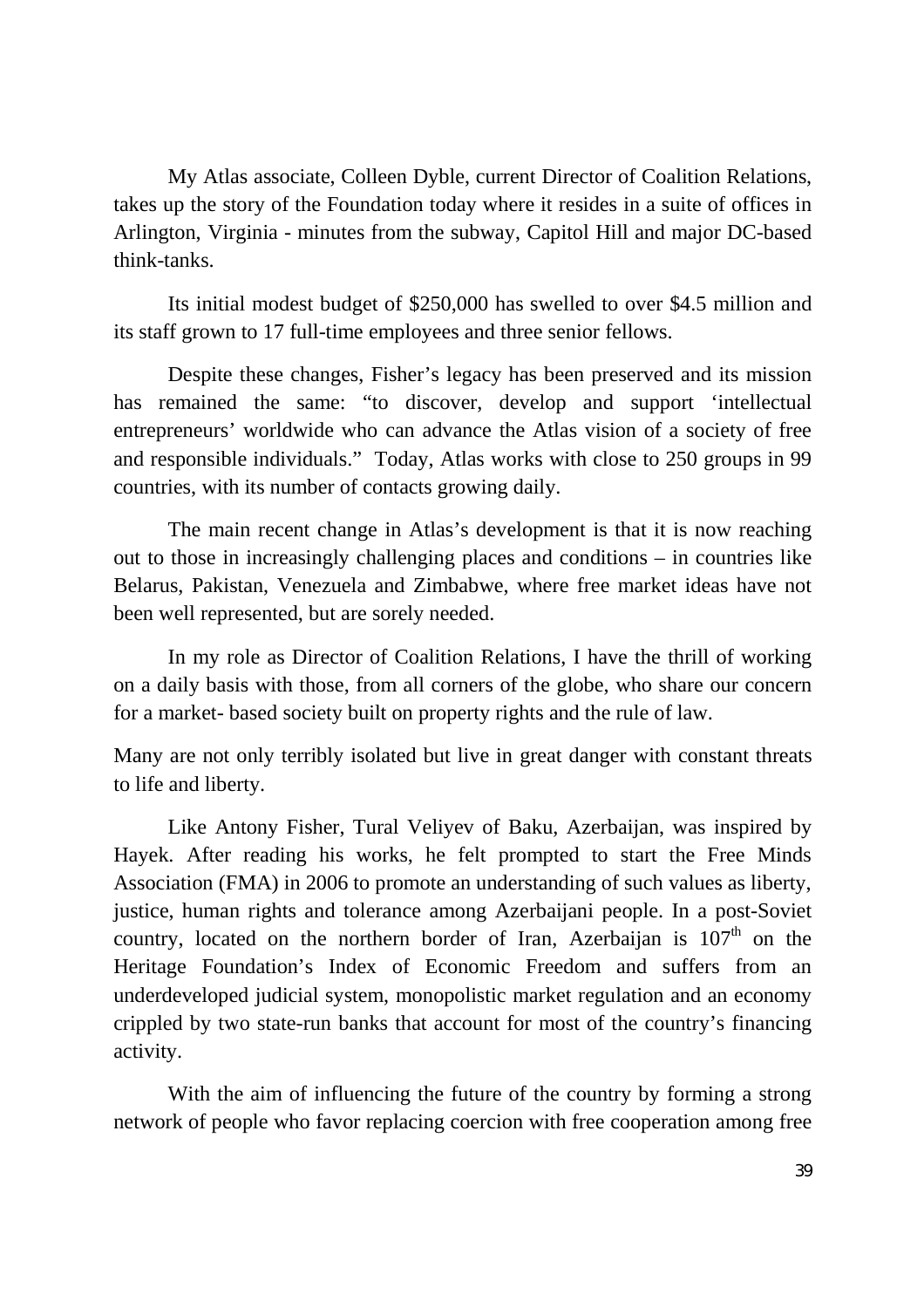people, FMA has already translated Bastiat's *The Law*, trained countless youth in the ideas of liberty and published articles in numerous newspapers and magazines in Azerbaijan.

In the Balkans, in a small town in south-east Macedonia, Biljana Janeva vividly remembers life under communism. Her grandmother would wake her at dawn so that they could get a good spot in line to wait for such basic necessities as bread and a litre of milk. She was the daughter of her town's first entrepreneurs who had a strong belief in individual responsibility, free markets and private ownership. Thus memories of the persecution they faced, despite paying heavy city and country taxes, have always resonated deeply within her.

While her country won independence from Yugoslavia in 1991, and is committed to building a modern democratic state, its history of wars, ethnic conflict, decades of dependence on the state, and the suppression of creativity and entrepreneurship, are consequences that it continues to live with.

Now the Executive Director of the Ohrid Institute for Economic Strategies and International Affairs, founded in 2006, Biljana is deeply committed to campaigning for the development of the private sector, free market reforms, entrepreneurship, low taxes and strengthening of Macedonia's position abroad.

In its efforts to encourage such 'intellectual entrepreneurs' in remote locations round the world, Atlas has made full use of new technology and contemporary social networking websites. In the summer of 2007, Mahamdou Sinte, a young classical liberal of Burkina Faso, thus contacted us through Facebook. He was seeking advice on how to start a think tank, the Centre for Humane Affairs, to spread the ideas of liberty via training seminars, student essay contests and debates.

A landlocked French-speaking country in West Africa, with one of the lowest per capita GDPs in the world, Burkina Faso survives largely on international aid and suffers from high levels of corruption, a lack of secure property rights and business freedoms. Frequent droughts jeopardize the livelihood of the 80 per cent of its population which engages in subsistence agriculture.